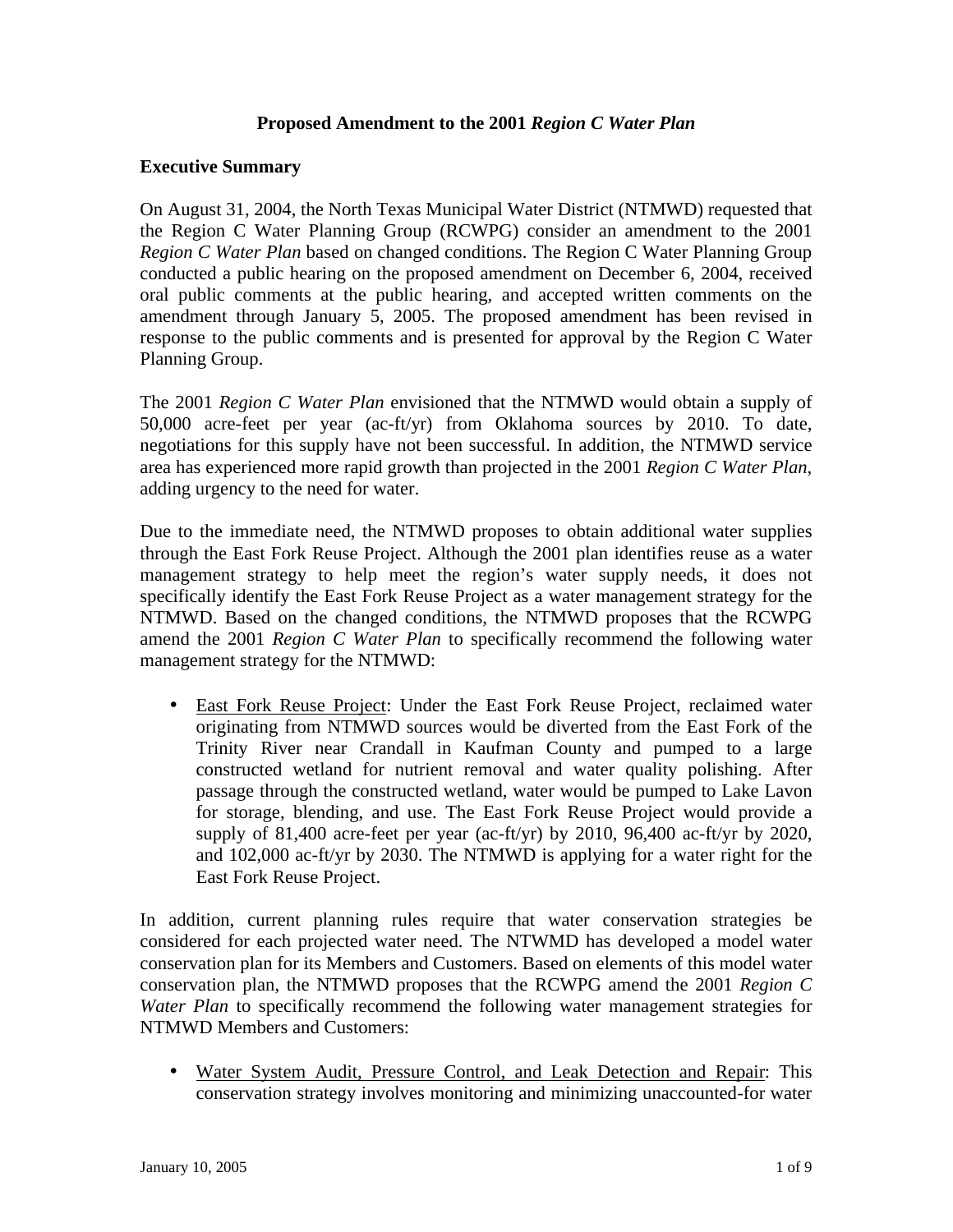through pressure control and leak detection and repair. The target unaccounted-for water would be 12 percent of total water demand for urban and suburban water suppliers served by NTMWD and 18 percent for rural water suppliers served by NTMWD. Water saved by this strategy is projected to be the difference between the reported unaccounted-for water and the target unaccounted-for water. Onethird of the savings is projected to occur by 2010, and the full savings is projected to occur by 2020. No water savings were projected for water user groups (WUGs) that have not reported their unaccounted-for water.

- Public and School Education: This conservation strategy involves continuing and expanding on existing public and school education programs. Public and school education is already included in the water demand projections for the 2001 *Region C Water Plan*, so no additional water savings are projected from this strategy.
- Water Conservation Pricing: This conservation strategy involves implementing an increasing block pricing structure for potable water. Water savings from this strategy are projected to be 1.5 percent of total water demand for WUGs that have not already implemented this strategy. One-half of the savings is projected to occur by 2010, and the full savings is projected to occur by 2020. No water savings were projected for WUGs that have not reported their water rate structure.
- Water Waste Prohibition: This conservation strategy involves implementing an ordinance prohibiting water waste. The ordinance would mandate one or more of the following: limited hours for lawn irrigation, rain sensors, freeze sensors, irrigation system design requirements, prohibition of spray on impervious surfaces, and prohibition of use of poorly maintained irrigation systems. Water saved by this strategy is projected to be 3.3 percent of irrigation water demand for WUGs that have not already implemented this strategy. One-half of the savings is projected to occur by 2010, and the full savings is projected to occur by 2020. No water savings were projected for WUGs that have not reported whether they have implemented a water waste prohibition.

For each customer and each of the above water conservation strategies, water conservation savings were estimated for each decade in which the customer has a projected water need and for each decade in which the customer is projected to use more than 140 gallons per capita per day (gpcd). Customers that reduce their per capita usage to less than 140 gpcd should continue striving to conserve water, but it is difficult to quantify the additional savings that will be achieved below this level of usage.

Table A shows the additional projected savings for NTMWD Members and Customers.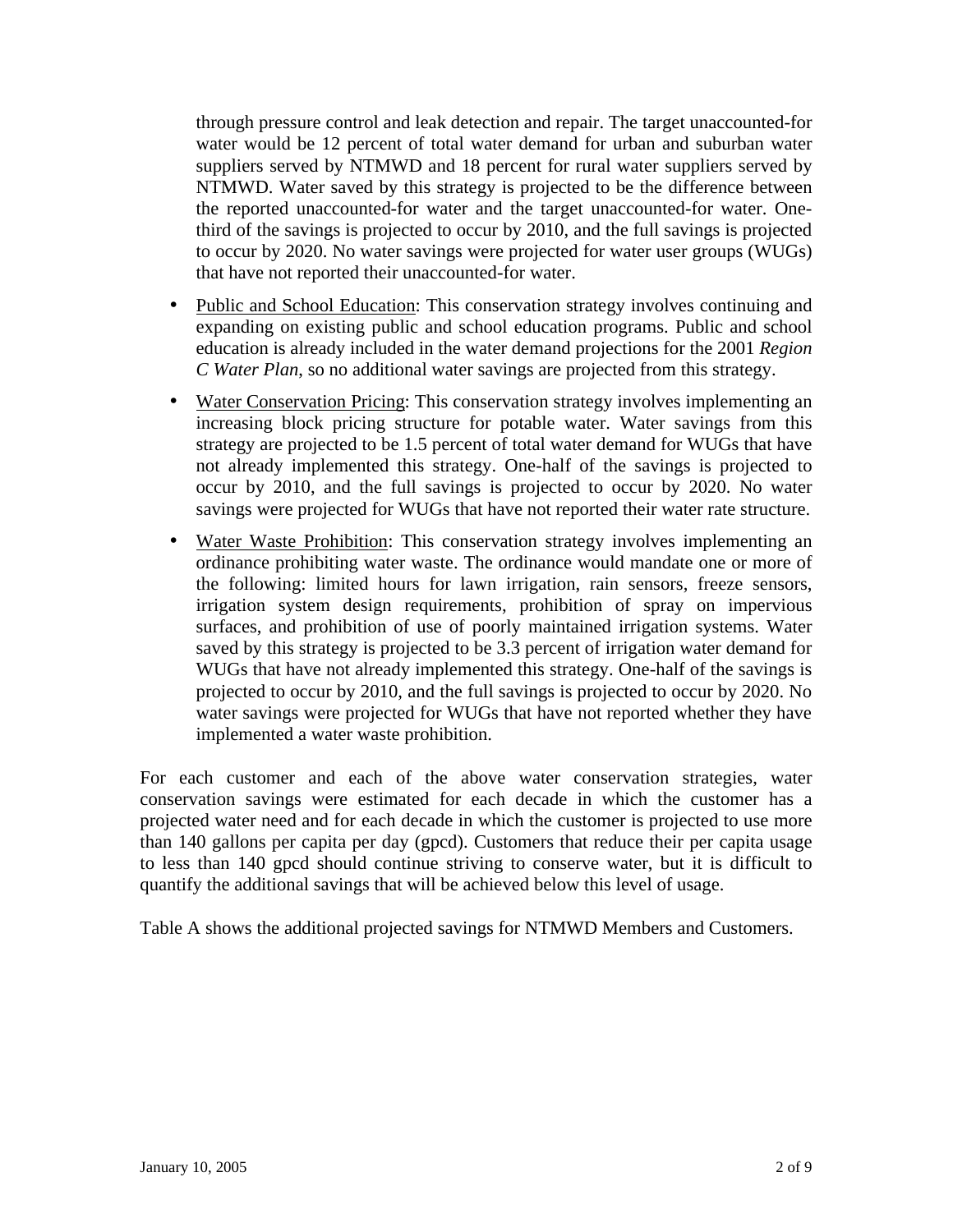# **Table A Projected Savings from Additional NTMWD Member and Customer Water Conservation**

| <b>Conservation Strategy</b>      |      |       | <b>Water Savings (ac-ft/yr)</b> |       |        |        |
|-----------------------------------|------|-------|---------------------------------|-------|--------|--------|
|                                   | 2000 | 2010  | 2020                            | 2030  | 2040   | 2050   |
| Water System Audit,               |      | 630   | 2,842                           | 4,004 | 5,244  | 6,398  |
| Pressure Control, and Leak        |      |       |                                 |       |        |        |
| Detection and Repair              |      |       |                                 |       |        |        |
| <b>Water Conservation Pricing</b> |      | 914   | 2,627                           | 2,786 | 3,338  | 3,813  |
| <b>Water Waste Prohibition</b>    |      | 487   | 1,384                           | 1,825 | 2,266  | 2,669  |
| <b>TOTAL</b>                      | 0    | 2,031 | 6,853                           | 8,615 | 10,848 | 12,880 |

NOTE: Savings from public and school education are included in the water demand projections.

### **Proposed Text Amendments**

### North Texas Municipal Water District

The NTMWD bullet item about reuse projects in the planning and permitting stage on page 5.12 would be modified to read:

• "North Texas Municipal Water District is in the planning and permitting stage of increasing its existing reuse project to supplement the water supply in Lake Lavon with reclaimed water. The NTMWD is also in the planning and permitting stage of supplementing its water supply in Lake Lavon with reclaimed water diverted from the East Fork of the Trinity River."

The following bullet item would be added to the list of recommended water management strategies for the development of additional water supplies for the North Texas Municipal Water District on page 5.42:

• "**East Fork Reuse Project.** North Texas Municipal Water District is in the planning and permitting stage of supplementing its water supply in Lake Lavon with reclaimed water diverted from the East Fork of the Trinity River."

The East Fork Reuse Project and Additional Customer Conservation would be added to Tables 5.12 and 5.13 and Figure 5.6. The amended Tables 5.12 and 5.13 and Figure 5.6 are presented below.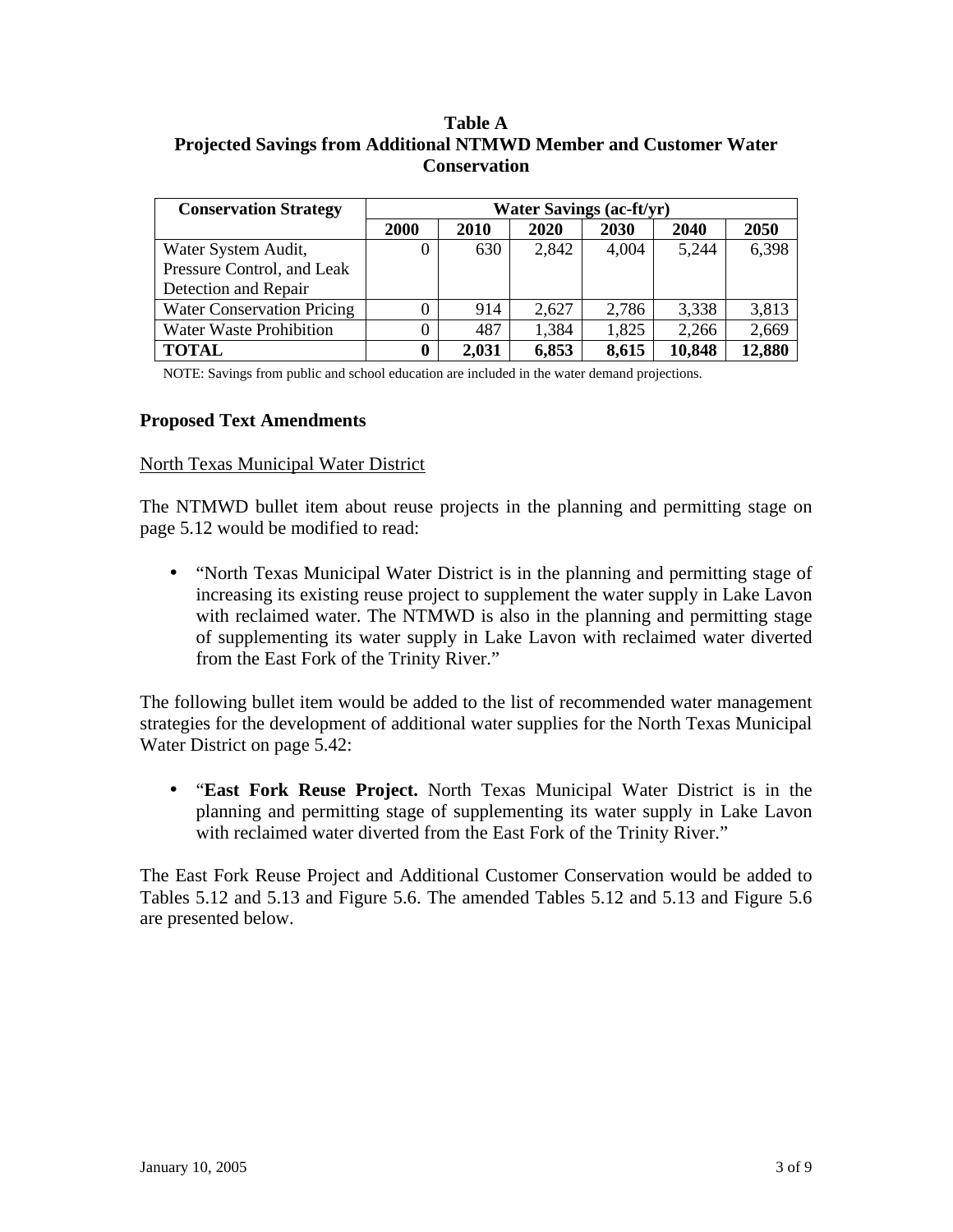### **Amended Table 5.12**

| <b>Source</b>                           |         |         | <b>Supply by Source and Demand in Acre-Feet per Year</b> |         |         |         |
|-----------------------------------------|---------|---------|----------------------------------------------------------|---------|---------|---------|
|                                         | 2000    | 2010    | 2020                                                     | 2030    | 2040    | 2050    |
| Lake Lavon                              | 103,900 | 102,200 | 100,600                                                  | 98,800  | 97,000  | 95,200  |
| Lake Texoma                             | 77,300  | 77,300  | 77,300                                                   | 77,300  | 77,300  | 77,300  |
| Lake Chapman                            | 53,600  | 53,200  | 52,800                                                   | 52,400  | 52,000  | 51,600  |
| <b>Current Reuse</b>                    | 35,925  | 35,925  | 35,925                                                   | 35,925  | 35,925  | 35,925  |
| Future Additional Reuse                 |         | 17,936  | 26,904                                                   | 35,872  | 35,872  | 35,872  |
| Additional Lake Texoma                  |         | 10,000  | 10,000                                                   | 10,000  | 10,000  | 10,000  |
| <b>Additional Customer Conservation</b> |         | 2,031   | 6,853                                                    | 8,615   | 10,848  | 12,880  |
| <b>East Fork Reuse Project</b>          |         | 81,400  | 96,400                                                   | 102,000 | 102,000 | 102,000 |
| <b>Oklahoma Water</b>                   |         | 50,000  | 50,000                                                   | 50,000  | 50,000  | 50,000  |
| Lower Bois d'Arc Creek Lake             |         |         | 98,000                                                   | 98,000  | 98,000  | 98,000  |
| Marvin Nichols I                        |         |         |                                                          | 81,650  | 81,650  | 163,300 |
| <b>Total Connected Supply</b>           | 270,725 | 429,992 | 554,782                                                  | 650,562 | 650,595 | 732,077 |
| <b>Estimated Demand</b>                 | 234,884 | 316,092 | 387,346                                                  | 448,164 | 512,509 | 560,043 |
| Surplus (Shortage)                      | 35,841  | 113,900 | 167,436                                                  | 202,398 | 138,086 | 172,034 |

## **North Texas Municipal Water District Recommended Water Management Strategies**

Notes: (a) *Water supplies in italics are already available and connected.*

(b) Other options for NTMWD include the development of substantial additional Lake Texoma supplies and extending the Lake Texoma pipeline to Lake Lavon.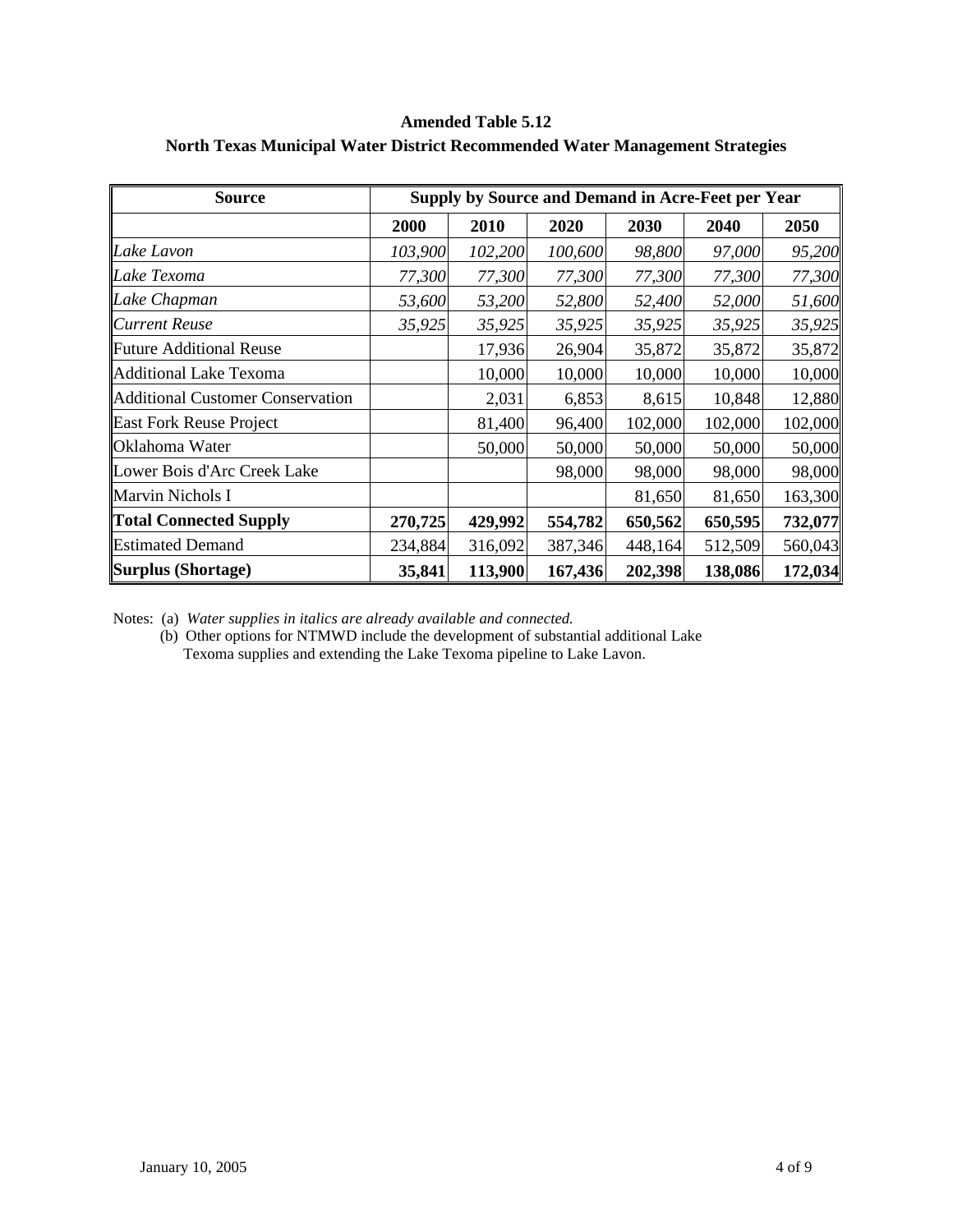### **Amended Table 5.13**

### **Capital Costs for North Texas Municipal Water District Water Management Strategies**

| Project                                                                                          | Approximate<br>Year | <b>Capital Cost</b>             | <b>Additional 2050 Supply</b><br>(Acre-Feet/Year) |
|--------------------------------------------------------------------------------------------------|---------------------|---------------------------------|---------------------------------------------------|
| <b>Future Additional Reuse</b>                                                                   | 2005                | $$1,000,000$ <sup>(a)</sup>     | 35,900                                            |
| <b>Water Treatment Plant Expansions</b><br>and Treated Water Transmission<br>System Improvements | Various             | \$801,455,000                   | (b)                                               |
| Additional Lake Texoma                                                                           | 2006                | $$5,286,000 \text{ }^{\circ}\$$ | 10,000                                            |
| <b>Additional Customer</b><br>Conservation                                                       | 2007                | \$334,000                       | 12,880                                            |
| <b>East Fork Reuse Project</b>                                                                   | 2007                | \$246,433,000                   | 102,000                                           |
| Oklahoma Water                                                                                   | 2007                | \$68,777,000                    | 50,000                                            |
| Lower Bois d'Arc Creek Lake<br>and Transmission system                                           | 2014                | $$167,324,000$ <sup>(d)</sup>   | 98,000                                            |
| <b>Marvin Nichols I</b>                                                                          | 2030                | \$391,605,000                   | 163,300                                           |
| Total                                                                                            |                     | \$1,682,214,000                 | 472,080                                           |

- Based on 1999 Construction Costs -

Notes: (a) The cost for future additional reuse does not include construction costs for wastewater treatment plant expansions, which would have to be built anyway.

(b) Water treatment plant expansions and treated water transmission system improvements do not provide additional supply but are needed to make use of supplies provided by other projects.

(c) Facilities are already constructed.

(d) This represents cost to NTMWD. It is assumed that approximately 20% of the total reservoir cost will be assumed by local interests in Fannin County.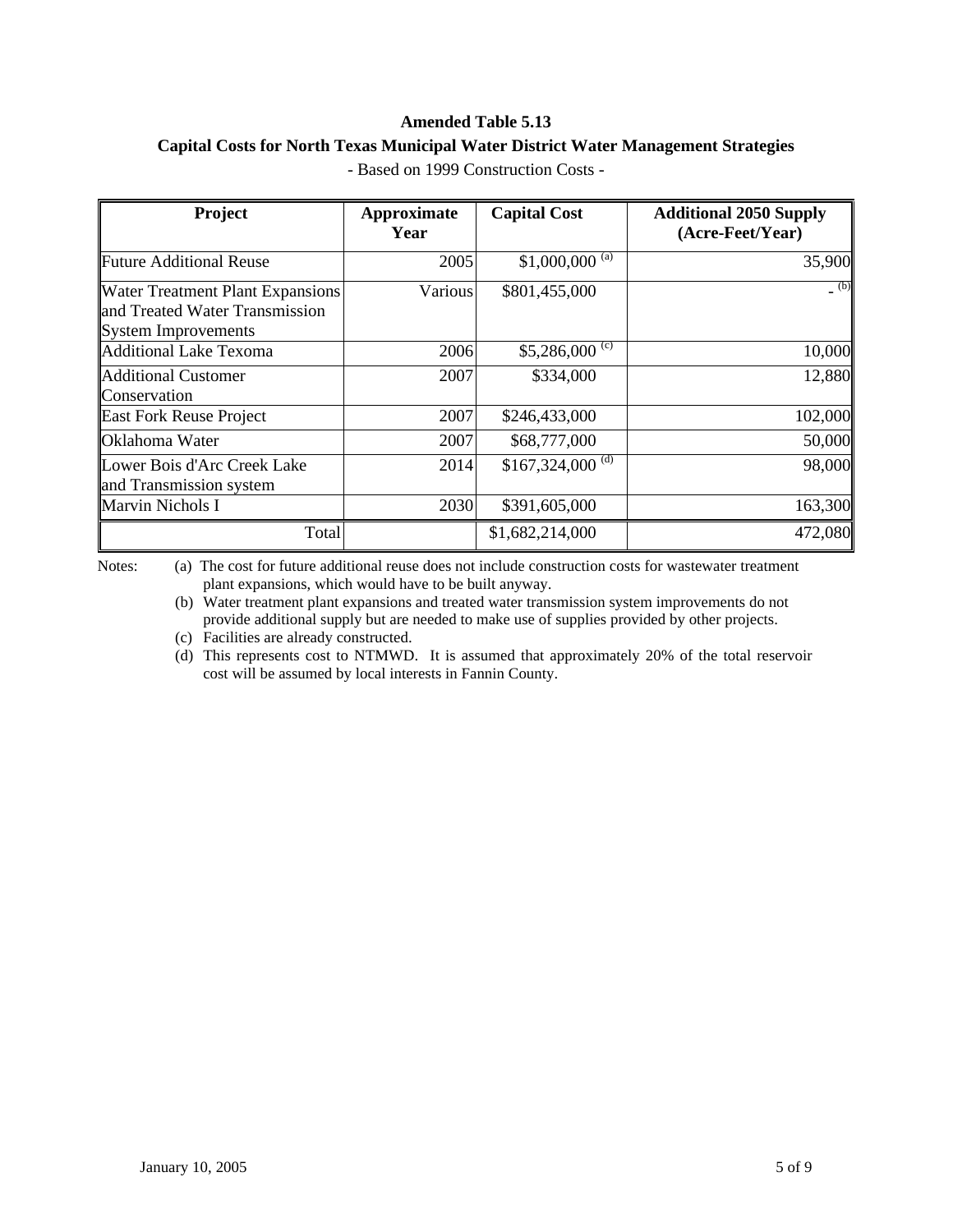

**Amended Figure 5.6 North Texas Muncipal Water District Supply and Demand**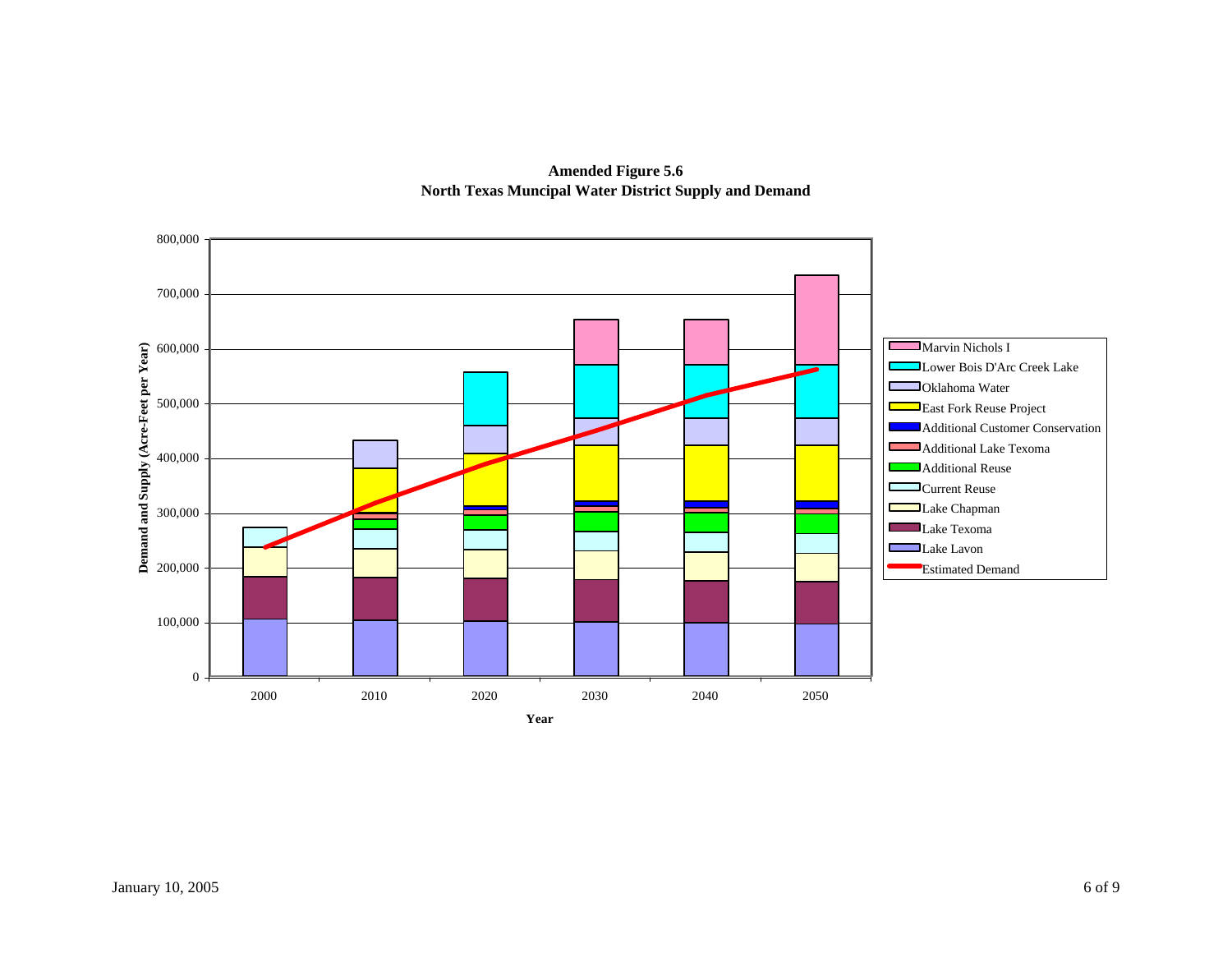### Water Conservation

## *Collin County*

The discussion of water management strategies for Collin County near the bottom of page 5.46 will be modified to read:

"Water user groups that currently get water from NTMWD will use NTMWD to meet future increases to their needs. In addition, NTMWD customers will conserve water using water conservation strategies contained in the Model Water Conservation Plan for North Texas Municipal Water District Member Cities and Customers."

## *Dallas County*

The discussion of water management strategies for Dallas County near the bottom of page 5.51 will be modified to read:

"Most of Dallas County's current demands are met by Dallas Water Utilities, with North Texas Municipal Water District also providing major supplies. They will continue to be the largest water providers in the county in the future. In addition, NTMWD customers will conserve water using water conservation strategies contained in the Model Water Conservation Plan for North Texas Municipal Water District Member Cities and Customers."

## *Denton County*

The NTWMD bullet item under the discussion of water management strategies for Denton County near the top of page 5.56 will be modified to read:

• "North Texas Municipal Water District will provide treated water to certain water suppliers in eastern Denton County. In addition, NTMWD customers will conserve water using water conservation strategies contained in the Model Water Conservation Plan for North Texas Municipal Water District Member Cities and Customers."

## *Kaufman County*

The NTWMD bullet item under the discussion of water management strategies for Kaufman County near the top of page 5.74 will be modified to read: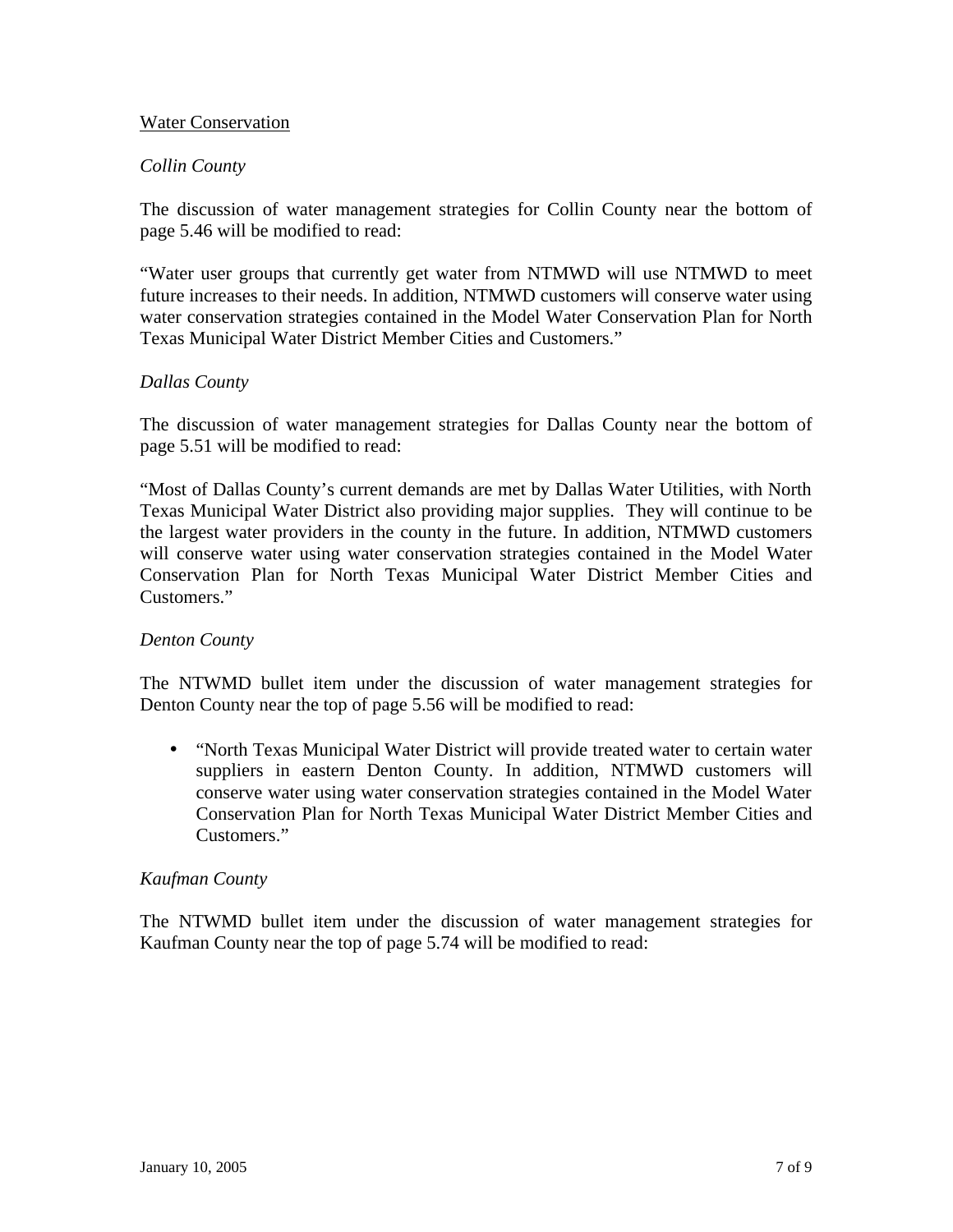• "Additional supplies from North Texas Municipal Water District for Crandall, Forney, Kaufman, Oak Grove, County-Other, and Manufacturing. In addition, NTMWD customers will conserve water using water conservation strategies contained in the Model Water Conservation Plan for North Texas Municipal Water District Member Cities and Customers."

# *Rockwall County*

The discussion of water management strategies for Rockwall County near the bottom of page 5.81 will be modified to read:

"North Texas Municipal Water District currently supplies the majority of the demand in the county, and NTMWD will meet increases to demands for its customers. In addition, NTMWD customers will conserve water using water conservation strategies contained in the Model Water Conservation Plan for North Texas Municipal Water District Member Cities and Customers."

## **Proposed Amendments to Plan Appendices**

Related additions are proposed to the following appendices to the 2001 *Region C Water Plan*:

- Appendix Q Environmental Evaluation
- Appendix R Cost Estimates
- Appendix S Texas Water Development Board Table 11 Potentially Feasible Water Management Strategies
- Appendix T Texas Water Development Board Table 12 Recommended Management Strategies by City and Category
- Appendix U Texas Water Development Board Table 13 Recommended Management Strategies by Major Water Provider.

The proposed additions to each of the above *2001 Region C Water Plan* appendices are attached to this proposed amendment in Attachments 1 through 5, respectively.

# **Additional Information About the Proposed Amendment**

Changes to the regional water planning rules since approval of the *2001 Region C Water Plan* require additional information in support of the proposed amendment. The additional requirements include the following:

- A quantitative reporting of environmental factors
- Average annual cost by decade of water management strategies

The additional required information is also attached to this proposed amendment in Attachments 6 and 7, respectively.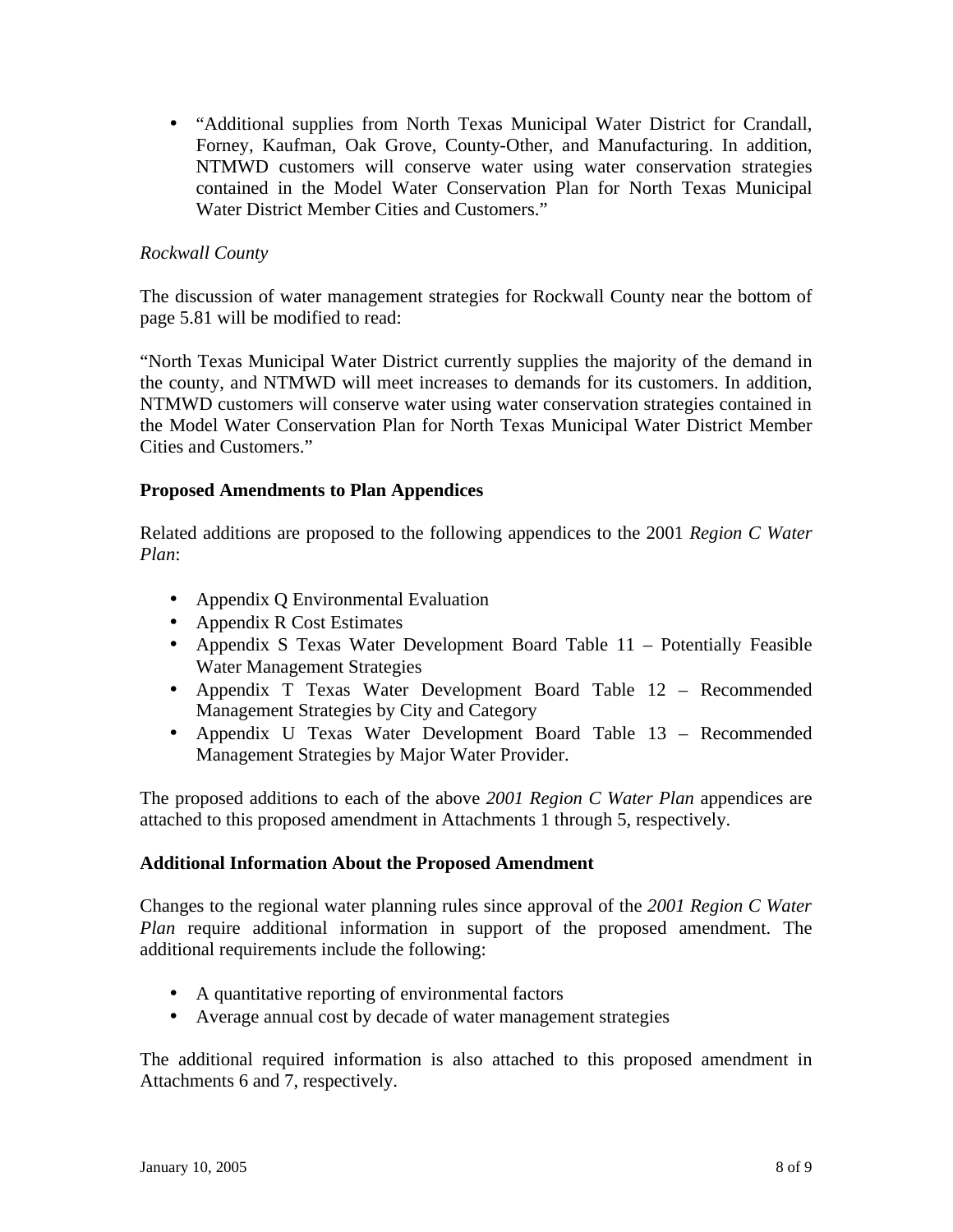Oral and written public comments regarding the proposed amendment are shown in Attachment 8 and 9. A response to comments received from the Texas Water Development Board is presented in Attachment 10. Finally, a response to all other comments is contained in Attachment 11.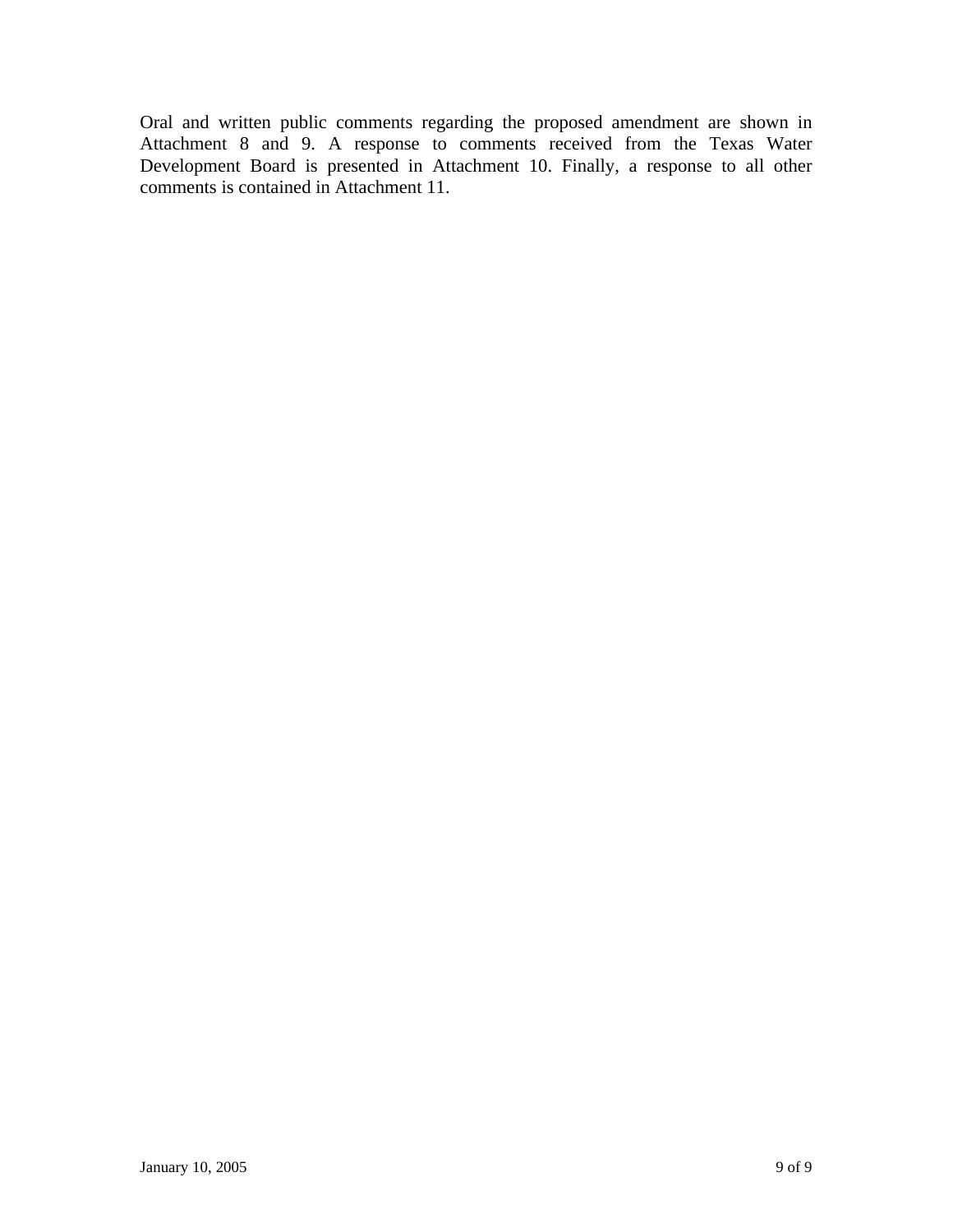# **Proposed Additions to**

**Appendix Q Environmental Evaluation**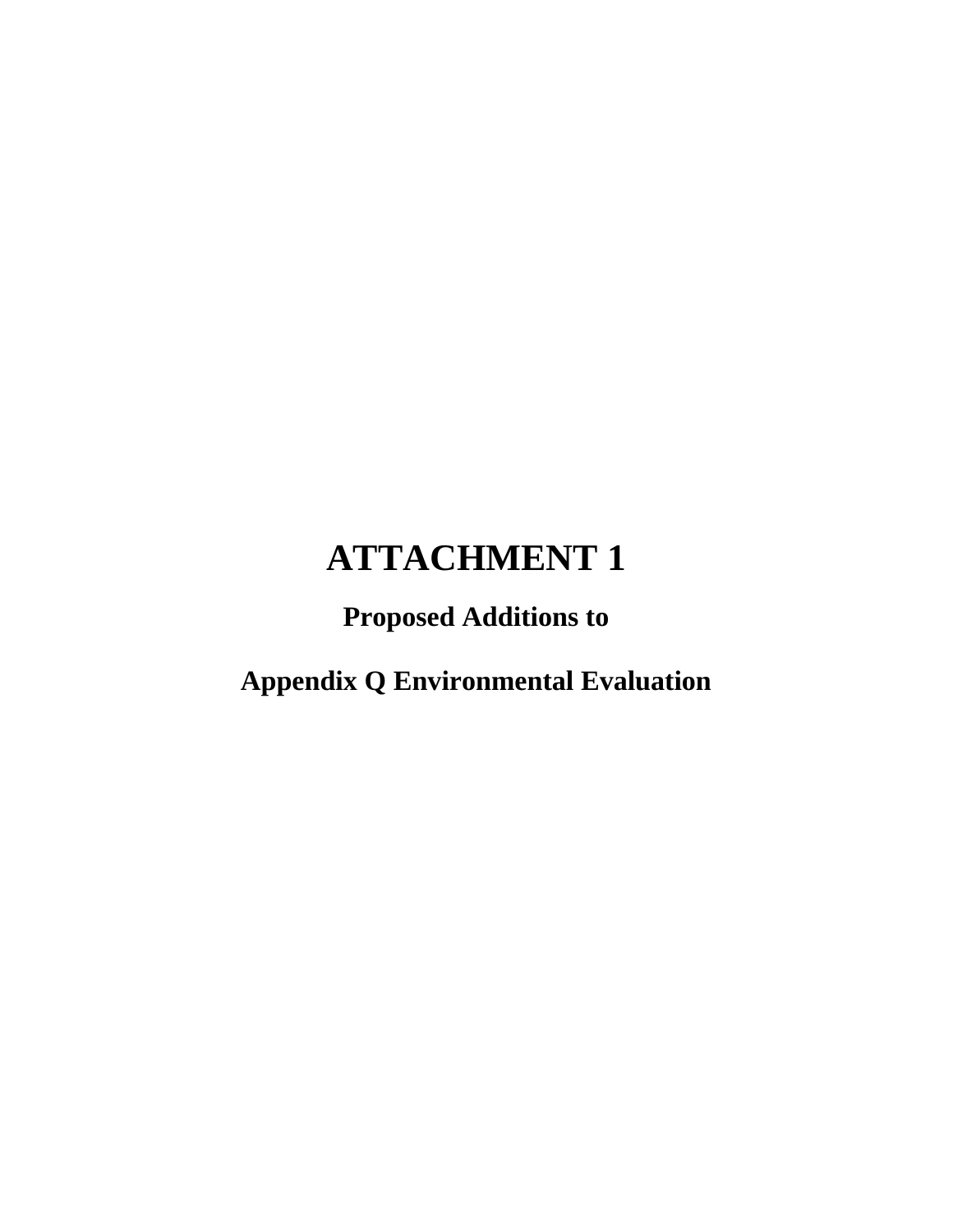### **Additions to Table Q-3 Environmental Issues for Region C Water Management Strategies**

#### **Major Water Providers and Other Regional Suppliers**

| Entity       | Project                                                                                                           |                          |                                           |                     | Level of Difficulty to Address Environmental Issues (1) |          |                      |       |         |                                                                                                                                                                                                                |
|--------------|-------------------------------------------------------------------------------------------------------------------|--------------------------|-------------------------------------------|---------------------|---------------------------------------------------------|----------|----------------------|-------|---------|----------------------------------------------------------------------------------------------------------------------------------------------------------------------------------------------------------------|
|              |                                                                                                                   | <b>Instream</b><br>Flows | <b>Bav</b> and<br><b>Estuary</b><br>Flows | Wildlife<br>Habitat | Cultural<br><b>Resources</b>                            | Wetlands | <b>Water Quality</b> | Other | Summary | <b>Issues to be Addressed and Resolved During Planning and</b><br><b>Design</b>                                                                                                                                |
| <b>NTMWD</b> | Reuse from East Fork Trinity<br>River. Diversion of Water<br>Through Constructed Wetlands<br>and into Lake Lavon. | M                        |                                           |                     |                                                         |          | M                    |       | M       | See Reuse from Table 1. Wetlands will be enhanced as a<br>result of the project. Increased dissolved oxygen level<br>downstream of the diversion will improve Water Quality in<br>the East Fork Trinity River. |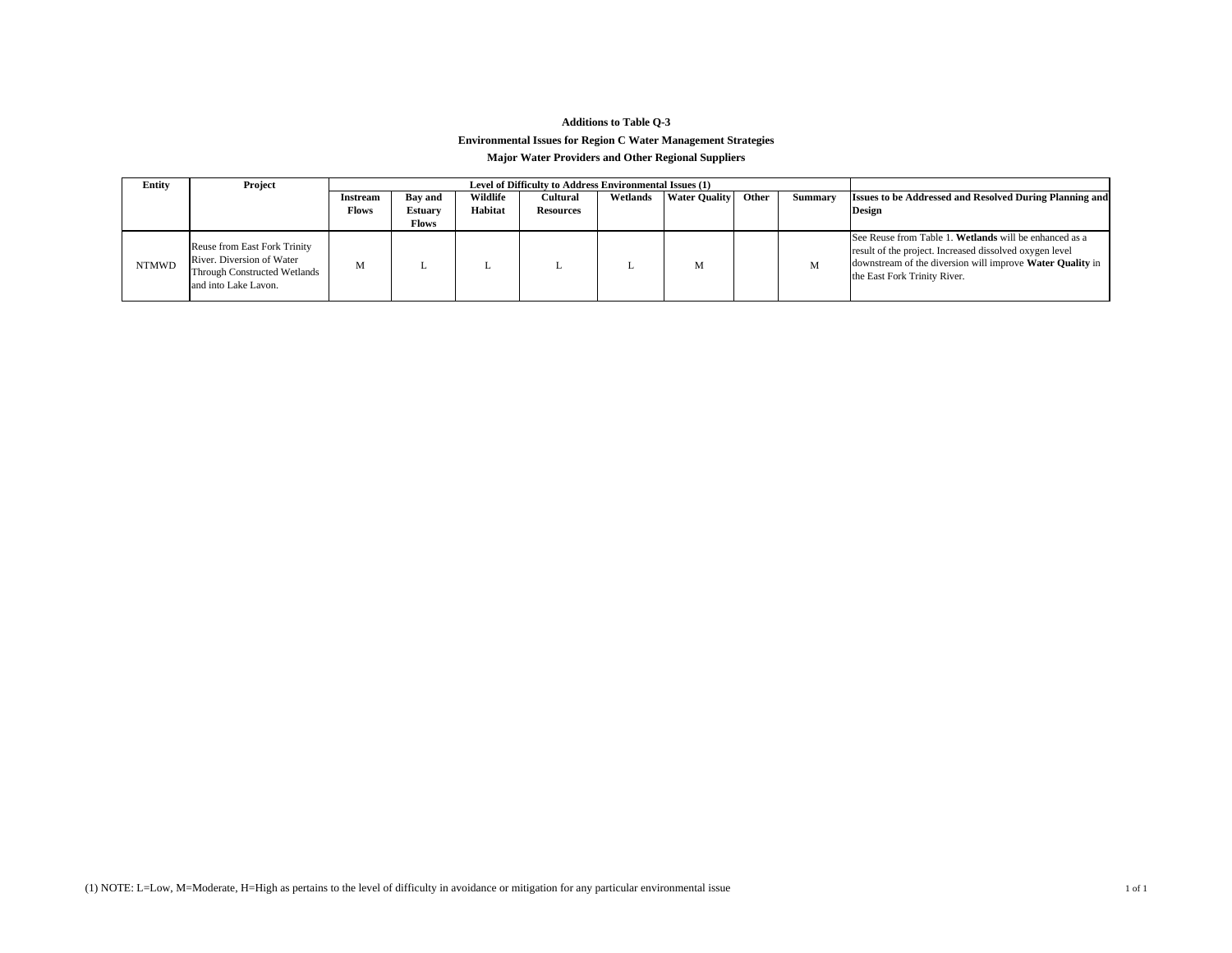# **Proposed Additions to**

**Appendix R Cost Estimates**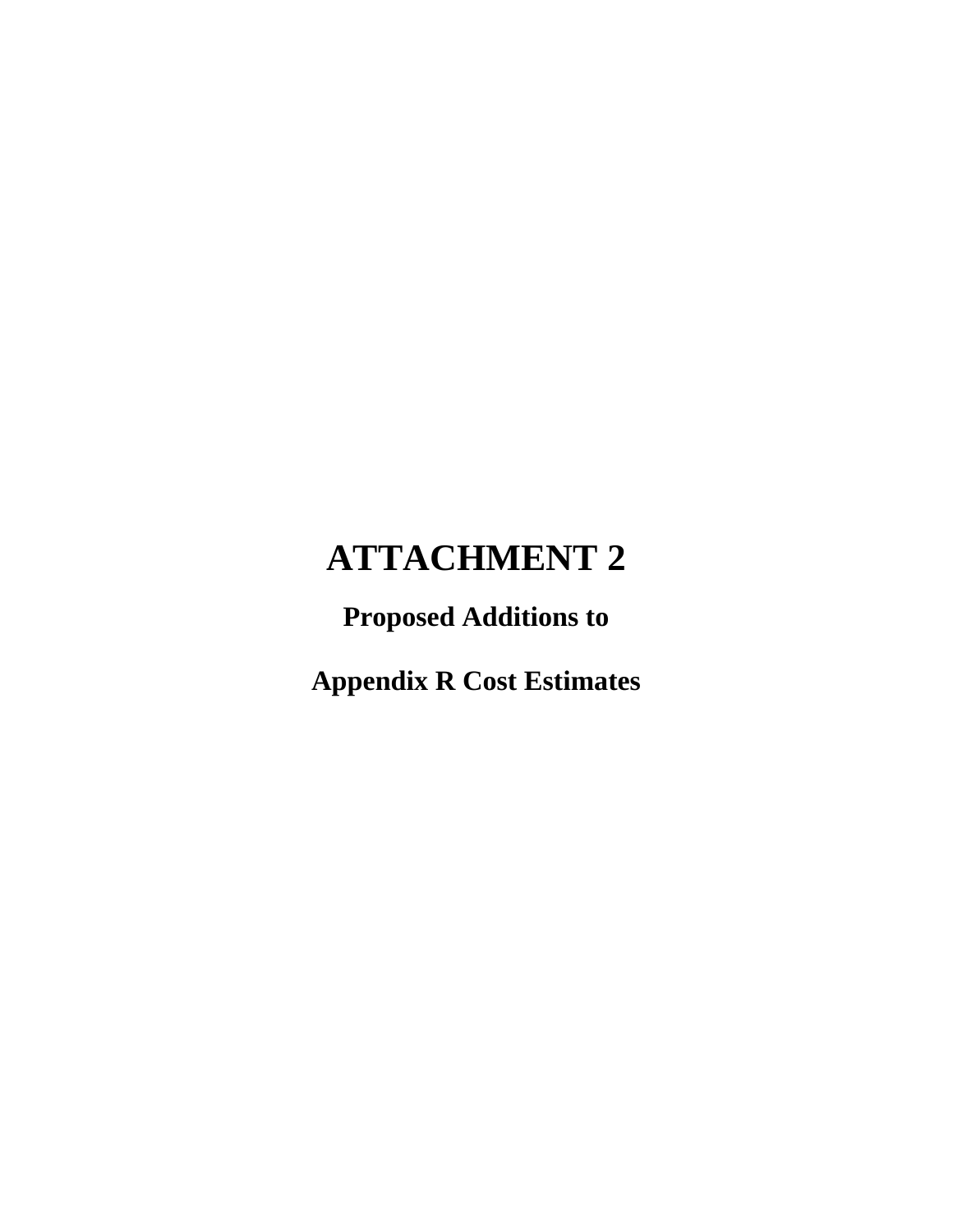#### **Table R-218 North Texas Municipal Water District East Fork Reuse Project**

| Owner<br>Amount                                              | North Texas Municipal Water District     | 102,000 Ac-Ft/Yr |                 |      |                   |                              |
|--------------------------------------------------------------|------------------------------------------|------------------|-----------------|------|-------------------|------------------------------|
| <b>CONSTRUCTION COSTS</b>                                    |                                          |                  |                 |      |                   |                              |
| <b>WETLANDS FACILITIES</b>                                   |                                          |                  |                 |      |                   |                              |
| Wetlands<br>Engineering & Contingencies                      |                                          |                  |                 |      |                   | \$35,743,000<br>\$12,510,000 |
| <b>Subtotal Wetlands</b>                                     |                                          |                  |                 |      |                   | \$48,253,000                 |
|                                                              | <b>TRANSMISSION FACILITIES</b>           |                  |                 |      |                   |                              |
| <b>Pipeline</b>                                              |                                          | <b>Size</b>      | <b>Quantity</b> | Unit | <b>Unit Price</b> | Cost                         |
| Pipeline                                                     |                                          | 84               | 235,000         | LF   | \$<br>441         | \$103,635,000                |
| <b>Right of Way Easements</b><br>Engineering & Contingencies |                                          | 50               | 270             | Acre | \$<br>22,000      | \$5,934,000<br>\$32,871,000  |
| <b>Subtotal Pipeline</b>                                     |                                          |                  |                 |      |                   | \$142,440,000                |
| <b>Pump Stations</b>                                         |                                          |                  |                 |      |                   |                              |
| <b>Pump Stations</b>                                         |                                          |                  |                 |      |                   | \$27,788,000                 |
| Engineering & Contingencies                                  |                                          |                  |                 |      |                   | \$9,726,000                  |
| <b>Subtotal Pump Stations</b>                                |                                          |                  |                 |      |                   | \$37,514,000                 |
| <b>OTHER FACILITIES</b>                                      |                                          |                  |                 |      |                   |                              |
| <b>Electrical Power</b>                                      |                                          |                  |                 |      |                   | \$1,764,000                  |
| <b>Visitors Center</b><br>Engineering & Contingencies        |                                          |                  |                 |      |                   | \$1,500,000<br>\$1,142,000   |
|                                                              |                                          |                  |                 |      |                   |                              |
| <b>Subtotal Other</b>                                        |                                          |                  |                 |      |                   | \$4,406,000                  |
|                                                              | ENVIRONMENTAL AND ARCHAEOLOGICAL STUDIES |                  |                 |      |                   | \$400,000                    |
|                                                              | <b>CONSTRUCTION TOTAL</b>                |                  |                 |      |                   | \$233,013,000                |
| <b>Interest During Construction</b>                          |                                          |                  | 18 Months       |      |                   | \$13,420,000                 |
| <b>TOTAL COST</b>                                            |                                          |                  |                 |      |                   | \$246,433,000                |
|                                                              | <b>ANNUAL COSTS (1st 30 years)</b>       |                  |                 |      |                   |                              |
| Debt Service (6%, 30 years)                                  |                                          |                  |                 |      |                   | \$17,903,000                 |
| Electricity (\$0.06/kWh)                                     |                                          |                  |                 |      |                   | \$3,960,000                  |
| Operation and Maintenance<br><b>Total Annual Costs</b>       |                                          |                  |                 |      |                   | \$3,037,000<br>\$24,900,000  |
|                                                              |                                          |                  |                 |      |                   |                              |
|                                                              | UNIT COSTS (Average over 1st 30 years)   |                  |                 |      |                   |                              |
| Per Acre-Foot                                                |                                          |                  |                 |      |                   | \$267                        |
| Per 1,000 Gallons                                            |                                          |                  |                 |      |                   | \$0.82                       |
|                                                              | <b>UNIT COSTS</b> (after 30 years)       |                  |                 |      |                   |                              |
| Per Acre-Foot                                                |                                          |                  |                 |      |                   | \$69                         |
| Per 1,000 Gallons                                            |                                          |                  |                 |      |                   | \$0.21                       |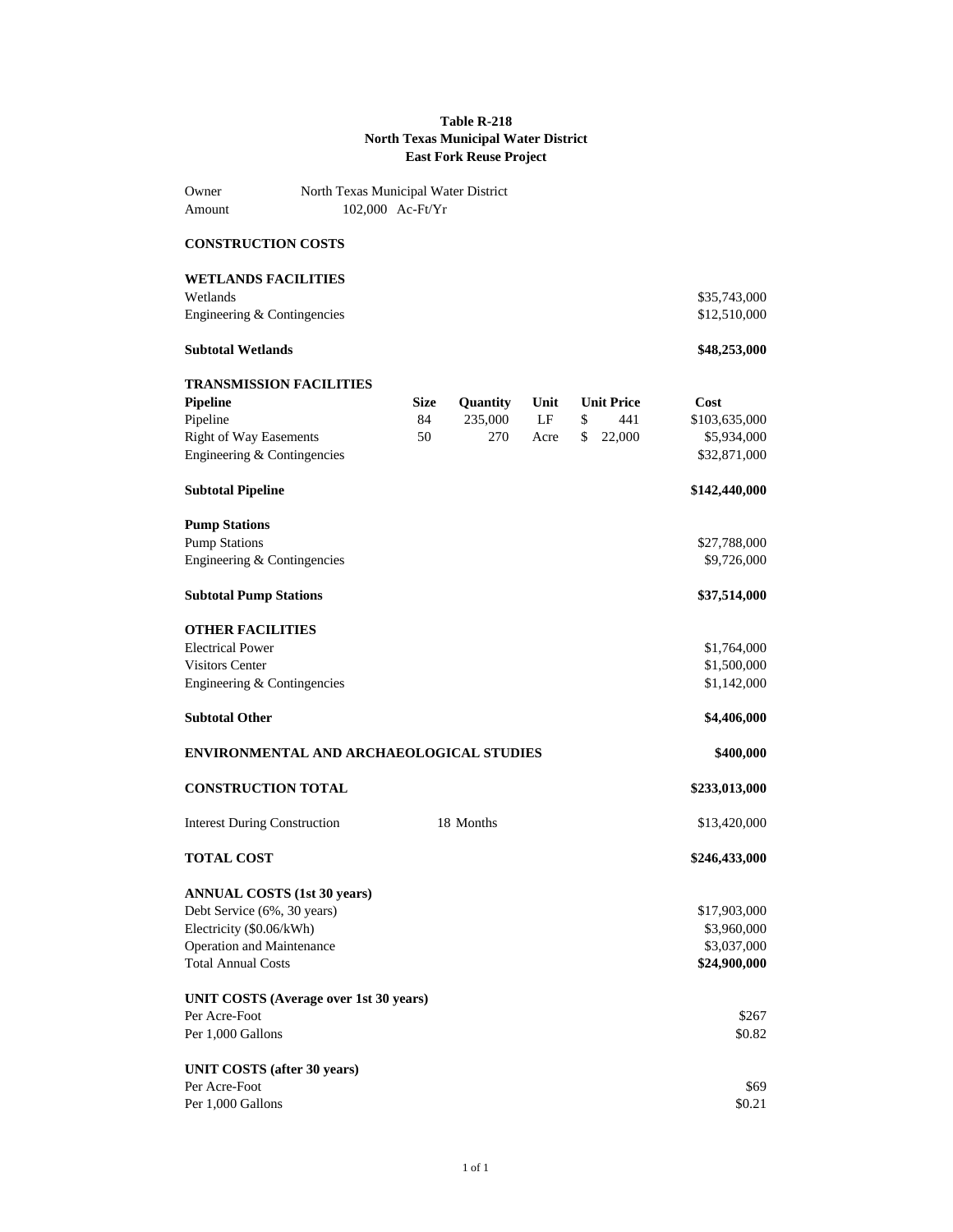**Proposed Additions to**

**Appendix S Texas Water Development Board Table 11 Potentially Feasible Water Management Strategies**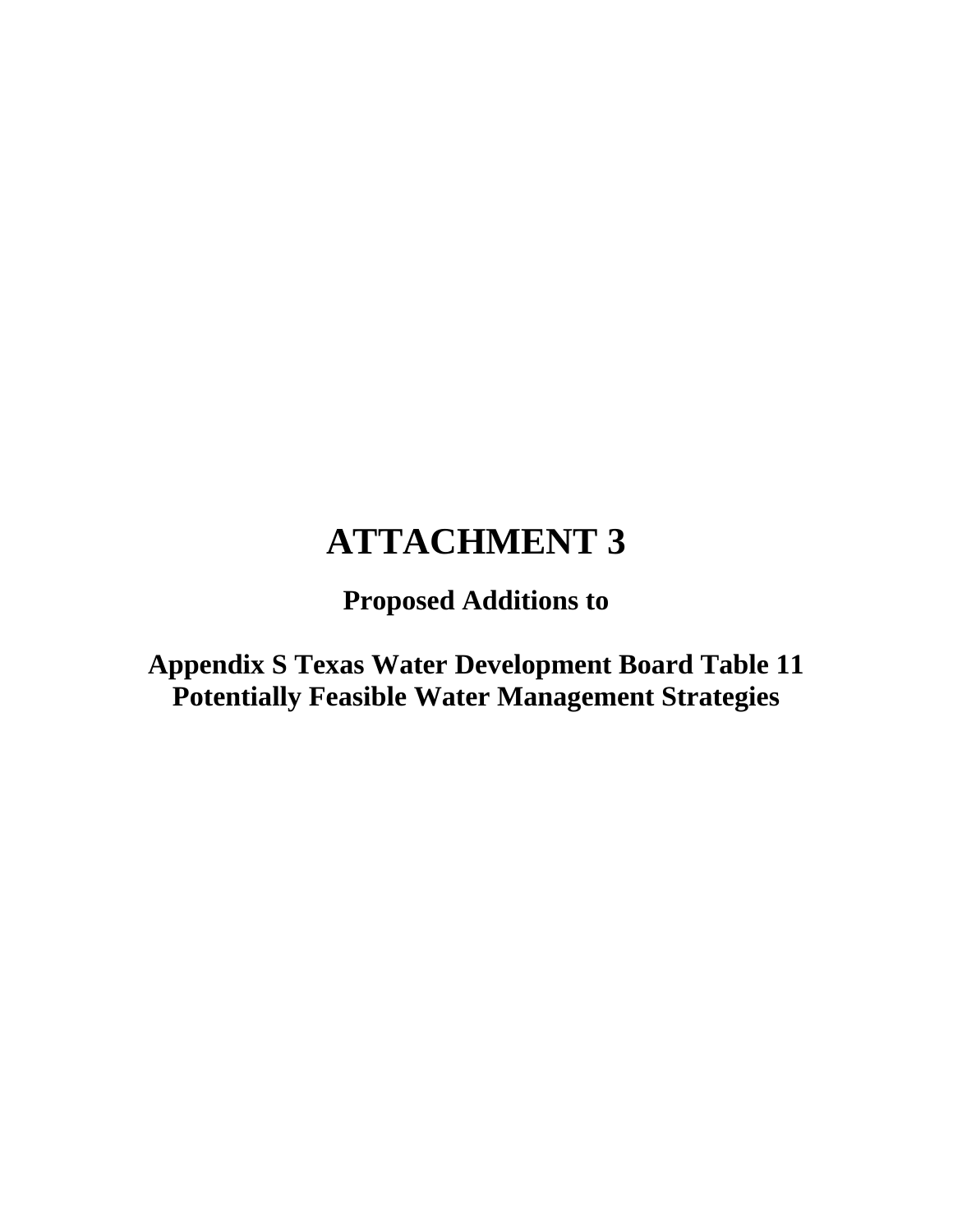| $\mathbf{A}$                                                                                                                                                                                    |                   |                  | D          | E            |                   | G             | Н             |                |               |                 | <b>L</b>  | $\mathbf{M}$   | N               | $\mathbf{o}$            | $\mathbf{P}$        |                 |                                     |                 |                 |                                                                         |                         | W                | $\mathbf{x}$                                    |                  | Z                | AA               | BВ                  |                                      |              |              |                  |                   |
|-------------------------------------------------------------------------------------------------------------------------------------------------------------------------------------------------|-------------------|------------------|------------|--------------|-------------------|---------------|---------------|----------------|---------------|-----------------|-----------|----------------|-----------------|-------------------------|---------------------|-----------------|-------------------------------------|-----------------|-----------------|-------------------------------------------------------------------------|-------------------------|------------------|-------------------------------------------------|------------------|------------------|------------------|---------------------|--------------------------------------|--------------|--------------|------------------|-------------------|
| <b>Major Water</b>                                                                                                                                                                              | <b>Water User</b> | Major Water      | Water      | Regional     | Sequence          | City          | County        | Basin          | Type of       | <b>Regional</b> | County    | Basin          | <b>Specific</b> | <b>Name of Specific</b> | <b>Total Capita</b> | <b>Cost for</b> | <b>Cost for</b>                     | <b>Cost for</b> | <b>Cost for</b> | <b>Cost for</b>                                                         | <b>Cost for</b>         | <b>Year 2000</b> | <b>Year 2010</b>                                | <b>Year 2020</b> | <b>Year 2030</b> | <b>Year 2040</b> | <b>Year 2050</b>    | Comments/Strategies                  | <b>Notes</b> |              | County           | <b>Basin Name</b> |
| Provider Name (If                                                                                                                                                                               | <b>Group Name</b> | Provider         | User       | Water        | Number for        | <b>Number</b> | <b>Number</b> | Number         | Water         | Water           | Number of | Number o       | Source          | Source                  | Cost                |                 | 2000 (Total 2010 (Total 2020 (Total |                 | 2030 (Total     |                                                                         | 2040 (Total 2050 (Total | Value of         | Value of                                        | Value of         | <b>Value of</b>  | Value of         | Value of            |                                      |              |              | Name             |                   |
| Applicable)                                                                                                                                                                                     |                   | <b>TWDB</b> Alph | Group      | Planning     | <b>Water User</b> | for Water     | for Water     | for Water      | <b>Supply</b> | Planning        | Source    | Source         | Identifier      |                         |                     |                 |                                     |                 |                 | Annual Cost Annual Cost Annual Cost Annual Cost Annual Cost Annual Cost |                         | Total            | Total                                           | Total            | Total            | Total            | <b>Total Supply</b> |                                      |              |              |                  |                   |
|                                                                                                                                                                                                 |                   | Number)          | Identifier | Group        | Group             | User          | User          | User           |               | Group of        |           |                |                 |                         |                     | per Acre-       | per Acre-                           | per Acre-       | per Acre-       | per Acre-                                                               | per Acre-               |                  | Supply from Supply from Supply from Supply from |                  |                  | Supply from      | from                |                                      |              |              |                  |                   |
|                                                                                                                                                                                                 |                   |                  |            | Letter       |                   | Group         | Group         | Group          |               | Source          |           |                |                 |                         |                     | Foot)           | Foot)                               | Foot))          | Foot)           | Foot)                                                                   | Foot)                   | <b>Strategy</b>  | <b>Strategy</b>                                 | Strategy         | <b>Strategy</b>  | <b>Strategy</b>  | <b>Strategy</b>     |                                      |              |              |                  |                   |
| North Texas                                                                                                                                                                                     |                   | 160              |            | - C          |                   |               |               |                | 4b            |                 | 129       | 8              |                 | 3508129 Indirect Reuse  | \$246,433,000       |                 | \$306                               | \$258           | \$244           | \$69                                                                    | \$69                    |                  | 81,400                                          | 96,400           | 102,000          | 102,000          |                     | 102,000 East Fork Reuse Project      |              |              | Kaufman          | Trinity           |
| Municipal Water                                                                                                                                                                                 |                   |                  |            |              |                   |               |               |                |               |                 |           |                |                 |                         |                     |                 |                                     |                 |                 |                                                                         |                         |                  |                                                 |                  |                  |                  |                     |                                      |              |              |                  |                   |
| District<br>North Texas                                                                                                                                                                         |                   |                  |            |              |                   |               |               |                |               |                 |           |                |                 |                         |                     |                 |                                     |                 |                 |                                                                         |                         |                  |                                                 |                  |                  |                  |                     |                                      |              |              |                  |                   |
|                                                                                                                                                                                                 | Allen             |                  | 30012000   | $\mathbf{C}$ | 12                | -8            | 43            | 8              | 4a            | -C.             | 43        | 8              | 38043           | Conservation            | \$8,800             | -\$0            | \$264                               | \$135           | \$131           | \$134                                                                   | \$137                   |                  |                                                 | -20              | 223              | 226              |                     | 229 Water Waste Prohibition          |              |              | Collin           | Trinity           |
| Municipal Water                                                                                                                                                                                 |                   |                  |            |              |                   |               |               |                |               |                 |           |                |                 |                         |                     |                 |                                     |                 |                 |                                                                         |                         |                  |                                                 |                  |                  |                  |                     |                                      |              |              |                  |                   |
| Numerpar Wa<br>District<br>North Texas                                                                                                                                                          |                   |                  |            |              |                   |               |               |                |               |                 |           |                |                 |                         |                     |                 |                                     |                 |                 |                                                                         |                         |                  |                                                 |                  |                  |                  |                     |                                      |              |              |                  |                   |
|                                                                                                                                                                                                 | airview           |                  | 30291000   | C            | 291               | 772           | 43            | 8              | 4a            | <sup>.</sup>    | 43        | 8              | 38043           | Conservation            | \$5,000             | -\$0            | \$271                               | \$134           | \$98            | \$98                                                                    | <b>S99</b>              |                  |                                                 |                  |                  |                  |                     | 17 Water Waste Prohibition           |              |              | Collin           | Trinity           |
| Municipal Water                                                                                                                                                                                 |                   |                  |            |              |                   |               |               |                |               |                 |           |                |                 |                         |                     |                 |                                     |                 |                 |                                                                         |                         |                  |                                                 |                  |                  |                  |                     |                                      |              |              |                  |                   |
|                                                                                                                                                                                                 |                   |                  |            |              |                   |               |               |                |               |                 |           |                |                 |                         |                     |                 |                                     |                 |                 |                                                                         |                         |                  |                                                 |                  |                  |                  |                     |                                      |              |              |                  |                   |
| Municipal Water<br>District<br>North Texas<br>Municipal Water                                                                                                                                   | risco             |                  | 30319000   | $\mathbf{C}$ | 319               | 221           | 43            | 8              | 4a            | C               | 43        | 8 <sup>8</sup> | 38043           | Conservation            | \$0                 | \$0             | \$468                               | \$148           | \$141           | \$137                                                                   | \$133                   |                  | 299                                             | 1,434            | 2,164            | 2,985            |                     | 3,741 Water System Audit, Pressure   |              | P Collin     |                  | Trinity           |
|                                                                                                                                                                                                 |                   |                  |            |              |                   |               |               |                |               |                 |           |                |                 |                         |                     |                 |                                     |                 |                 |                                                                         |                         |                  |                                                 |                  |                  |                  |                     | Control, and Leak Detection and      |              |              |                  |                   |
| District<br>North Texas                                                                                                                                                                         | risco             |                  | 30319000   | C            | 319               | 221           | 43            | - 8            | 4a            | C               | 43        | - 8            | 38043           | Conservation            | \$31,281            |                 | \$18                                |                 |                 |                                                                         |                         |                  | 153                                             | 489              |                  | 1,018            |                     | 1,275 Water Conservation Pricing     |              | P Collin     |                  | Trinity           |
| Municipal Water                                                                                                                                                                                 |                   |                  |            |              |                   |               |               |                |               |                 |           |                |                 |                         |                     |                 |                                     |                 |                 |                                                                         |                         |                  |                                                 |                  |                  |                  |                     |                                      |              |              |                  |                   |
|                                                                                                                                                                                                 |                   |                  |            |              |                   |               |               |                |               |                 |           |                |                 |                         |                     |                 |                                     |                 |                 |                                                                         |                         |                  |                                                 |                  |                  |                  |                     |                                      |              |              |                  |                   |
| District<br>North Texas                                                                                                                                                                         | risco             |                  | 30319000   | C            | 319               | 221           | 43            | 8              | 4a            | - C             | 43        | 8              | 38043           | Conservation            | \$6,500             |                 | \$112                               | \$56            | \$55            | \$56                                                                    | \$57                    |                  | 143                                             | 458              | 692              | 954              |                     | 1,195 Water Waste Prohibition        |              | P Collin     |                  | Trinity           |
| Municipal Water                                                                                                                                                                                 |                   |                  |            |              |                   |               |               |                |               |                 |           |                |                 |                         |                     |                 |                                     |                 |                 |                                                                         |                         |                  |                                                 |                  |                  |                  |                     |                                      |              |              |                  |                   |
| District<br>North Texas                                                                                                                                                                         |                   |                  |            |              |                   |               |               |                |               |                 |           |                |                 |                         |                     |                 |                                     |                 |                 |                                                                         |                         |                  |                                                 |                  |                  |                  |                     |                                      |              |              |                  |                   |
|                                                                                                                                                                                                 | McKinney          |                  | 30577000   | C            | 577               | 379           | 43            | 8              | 4a            | - C             | 43        | 8              | 38043           | Conservation            | - \$0               |                 | \$730                               | \$233           | \$228           | \$224                                                                   | \$221                   |                  | 292                                             | 1,252            | 1,619            | 1,966            |                     | 2,296 Water System Audit, Pressure   |              |              | Collin           | Trinity           |
| Municipal Water                                                                                                                                                                                 |                   |                  |            |              |                   |               |               |                |               |                 |           |                |                 |                         |                     |                 |                                     |                 |                 |                                                                         |                         |                  |                                                 |                  |                  |                  |                     | Control, and Leak Detection and      |              |              |                  |                   |
| District<br>North Texas                                                                                                                                                                         |                   |                  |            |              |                   |               |               |                |               |                 |           |                |                 |                         |                     |                 |                                     |                 |                 |                                                                         |                         |                  |                                                 |                  |                  |                  |                     |                                      |              |              |                  |                   |
|                                                                                                                                                                                                 | McKinney          |                  | 30577000   | C            | 577               | 379           | 43            | 8              | 4a            | - C             | 43        | 8              | 38043           | Conservation            | \$42,000            | -SO             | \$15                                | S5              |                 |                                                                         |                         |                  | 248                                             | 709              | 916              | 1,113            |                     | 1,299 Water Conservation Pricing     |              |              | Collin           | Trinity           |
|                                                                                                                                                                                                 |                   |                  |            |              |                   |               |               |                |               |                 |           |                |                 |                         |                     |                 |                                     |                 |                 |                                                                         |                         |                  |                                                 |                  |                  |                  |                     |                                      |              |              |                  |                   |
| Municipal Water<br>District<br>North Texas                                                                                                                                                      |                   |                  |            |              |                   |               |               |                |               |                 |           |                |                 |                         |                     |                 |                                     |                 |                 |                                                                         |                         |                  |                                                 |                  |                  |                  |                     |                                      |              |              |                  |                   |
| Municipal Water                                                                                                                                                                                 | McKinney          |                  | 30577000   | C            | 577               | 379           | 43            | - 8            | 4a            |                 | 43        | 8              | 38043           | Conservation            | \$10,000            |                 | \$164                               | \$79            | -S7             | \$76                                                                    | \$77                    |                  |                                                 | 472              | 624              |                  |                     | 904 Water Waste Prohibition          |              |              | Collin           | Trinity           |
|                                                                                                                                                                                                 |                   |                  |            |              |                   |               |               |                |               |                 |           |                |                 |                         |                     |                 |                                     |                 |                 |                                                                         |                         |                  |                                                 |                  |                  |                  |                     |                                      |              |              |                  |                   |
| District<br>North Texas                                                                                                                                                                         | Richardson        |                  | 30747000   | C            | 747               | 498           | 43            | - 8            | 4a            | <sup>-</sup> C  | 43        | 8              | 38043           | Conservation            | \$1,335             |                 | \$689                               | \$304           | \$27            | \$266                                                                   | \$254                   |                  |                                                 |                  |                  |                  |                     | 18 Water Waste Prohibition           |              | $\mathbf{P}$ | Collin           | Trinity           |
|                                                                                                                                                                                                 |                   |                  |            |              |                   |               |               |                |               |                 |           |                |                 |                         |                     |                 |                                     |                 |                 |                                                                         |                         |                  |                                                 |                  |                  |                  |                     |                                      |              |              |                  |                   |
| Municipal Water<br>District<br>District<br>North Texas                                                                                                                                          |                   |                  |            |              |                   |               |               |                |               |                 |           |                |                 |                         |                     |                 |                                     |                 |                 |                                                                         |                         |                  |                                                 |                  |                  |                  |                     |                                      |              |              |                  |                   |
|                                                                                                                                                                                                 | Sachse            |                  | 30784000   | C            | 784               | 742           | 43            | 8              | 4a            |                 | 43        | 8              | 38043           | Conservation            | \$599               |                 | \$67                                | \$30            |                 |                                                                         |                         |                  |                                                 |                  |                  |                  |                     | Water Conservation Pricing           |              | $\mathbf{P}$ | Collin           | Trinity           |
| Municipal Water<br>District<br>North Texas                                                                                                                                                      |                   |                  |            |              |                   |               |               |                |               |                 |           |                |                 |                         |                     |                 |                                     |                 |                 |                                                                         |                         |                  |                                                 |                  |                  |                  |                     |                                      |              |              |                  |                   |
|                                                                                                                                                                                                 |                   |                  |            |              |                   |               |               |                |               |                 |           |                |                 |                         |                     |                 |                                     |                 |                 |                                                                         |                         |                  |                                                 |                  |                  |                  |                     |                                      |              |              |                  |                   |
|                                                                                                                                                                                                 | Wylie             |                  | 30991000   | C            | 991               | 669           | 43            | 8              | 4a            | -C              | 43        | - 8            | 38043           | Conservation            | -80                 |                 | \$1,640                             | \$534           | \$505           | \$483                                                                   | \$469                   |                  |                                                 |                  | 193              | 264              |                     | 330 Water System Audit, Pressure     |              | $\mathbf{P}$ | Collin           | Trinity           |
|                                                                                                                                                                                                 |                   |                  |            |              |                   |               |               |                |               |                 |           |                |                 |                         |                     |                 |                                     |                 |                 |                                                                         |                         |                  |                                                 |                  |                  |                  |                     | Control, and Leak Detection and      |              |              |                  |                   |
|                                                                                                                                                                                                 |                   |                  |            |              |                   |               |               |                |               |                 |           |                |                 |                         |                     |                 |                                     |                 |                 |                                                                         |                         |                  |                                                 |                  |                  |                  |                     |                                      |              |              |                  |                   |
|                                                                                                                                                                                                 | Wylie             |                  | 30991000   | - C          | 991               | 669           | 43            | 8              | 4a            |                 | 43        | 8              | 38043           | Conservation            | \$4,976             |                 | \$746                               | \$282           | \$229           | \$212                                                                   | \$205                   |                  |                                                 |                  |                  |                  |                     | 84 Water Waste Prohibition           |              | $\mathbf{P}$ | Collin           | Trinity           |
|                                                                                                                                                                                                 |                   |                  |            |              |                   |               |               |                |               |                 |           |                |                 |                         |                     |                 |                                     |                 |                 |                                                                         |                         |                  |                                                 |                  |                  |                  |                     |                                      |              |              |                  |                   |
| North Texas<br>Municipal Water<br>District<br>North Texas<br>Municipal Water<br>District<br>North Texas<br>District<br>Nunicipal Water<br>Municipal Water<br>Municipal Water<br>Municipal Water | ounty-Other       |                  | 30996043   | -C           | 996               | 757           | 43            |                | 4a            |                 | 43        | - 5            | 38043           | Conservation            | \$927               |                 | \$120                               |                 |                 |                                                                         |                         |                  |                                                 |                  |                  |                  |                     | 0 Water Conservation Pricing         |              |              | Collin           | Sabine            |
|                                                                                                                                                                                                 |                   |                  |            |              |                   |               |               |                |               |                 |           |                |                 |                         |                     |                 |                                     |                 |                 |                                                                         |                         |                  |                                                 |                  |                  |                  |                     |                                      |              |              |                  |                   |
|                                                                                                                                                                                                 |                   |                  |            |              |                   |               |               |                |               |                 |           |                |                 |                         |                     |                 |                                     |                 |                 |                                                                         |                         |                  |                                                 |                  |                  |                  |                     |                                      |              |              |                  |                   |
|                                                                                                                                                                                                 | ounty-Other       |                  | 30996043   | - C          | 996               | 757           | 43            | 8              | 4a            | C               | 43        | 8              | 38043           | Conservation            | \$13,170            |                 | \$120                               | \$3             |                 |                                                                         |                         |                  |                                                 | 340              |                  |                  |                     | 0 Water Conservation Pricing         | b            |              | Collin           | Trinity           |
|                                                                                                                                                                                                 |                   |                  |            |              |                   |               |               |                |               |                 |           |                |                 |                         |                     |                 |                                     |                 |                 |                                                                         |                         |                  |                                                 |                  |                  |                  |                     |                                      |              |              |                  |                   |
| District<br>North Texas                                                                                                                                                                         |                   |                  |            |              |                   |               |               |                |               |                 |           |                |                 |                         |                     |                 |                                     |                 |                 |                                                                         |                         |                  |                                                 |                  |                  |                  |                     |                                      |              |              |                  |                   |
|                                                                                                                                                                                                 | <b>Garland</b>    |                  | 30334000   | C            | 334               | 230           | 57            | 8              | 4a            | - C             | 57        | 8              | 38057           | Conservation            | \$70,358            |                 | \$22                                | \$11            |                 |                                                                         |                         |                  | 278                                             | 557              | 557              | 557              |                     | 557 Water Conservation Pricing       |              | P            | Dallas           | Trinity           |
| Municipal Water                                                                                                                                                                                 |                   |                  |            |              |                   |               |               |                |               |                 |           |                |                 |                         |                     |                 |                                     |                 |                 |                                                                         |                         |                  |                                                 |                  |                  |                  |                     |                                      |              |              |                  |                   |
|                                                                                                                                                                                                 |                   |                  |            |              |                   |               |               |                |               |                 |           |                |                 |                         |                     |                 |                                     |                 |                 |                                                                         |                         |                  |                                                 |                  |                  |                  |                     |                                      |              |              |                  |                   |
| Maincipal<br>Morth Texas<br>Municipal Water                                                                                                                                                     | Jarland           |                  | 30334000   | - C          | 334               | 230           | 57            | 8              | 4a            | - C             | 57        | 8              | 38057           | Conservation            | \$9,999             |                 | \$1,054                             | \$521           | \$513           | \$513                                                                   | \$513                   |                  |                                                 |                  | 114              | 114              |                     | 114 Water Waste Prohibition          |              | $\mathbf{P}$ | Dallas           | Trinity           |
|                                                                                                                                                                                                 |                   |                  |            |              |                   |               |               |                |               |                 |           |                |                 |                         |                     |                 |                                     |                 |                 |                                                                         |                         |                  |                                                 |                  |                  |                  |                     |                                      |              |              |                  |                   |
| District<br>North Texas                                                                                                                                                                         | Mesquite          |                  | 30592000   | - C          | 592               | 401           | 57            | - 8            | 4a            | <sup>-</sup> C  | 57        | - 8            | 38057           | Conservation            | \$61,774            |                 | \$28                                | \$12            |                 |                                                                         |                         |                  |                                                 | $44^{\circ}$     | 501              | 557              |                     | 547 Water Conservation Pricing       |              |              | Dallas           | Trinity           |
| Municipal Water                                                                                                                                                                                 |                   |                  |            |              |                   |               |               |                |               |                 |           |                |                 |                         |                     |                 |                                     |                 |                 |                                                                         |                         |                  |                                                 |                  |                  |                  |                     |                                      |              |              |                  |                   |
|                                                                                                                                                                                                 |                   |                  |            |              |                   |               |               |                |               |                 |           |                |                 |                         |                     |                 |                                     |                 |                 |                                                                         |                         |                  |                                                 |                  |                  |                  |                     |                                      |              |              |                  |                   |
| District<br>North Texas                                                                                                                                                                         | Richardson        |                  | 30747000   | C            | 747               | 498           | 57            | 8              | 4a            | <sup>-</sup> C  | 57        | - 8            | 38057           | Conservation            | \$8,665             | -80             | \$689                               | \$304           | \$27            | \$266                                                                   | \$254                   |                  |                                                 |                  |                  |                  |                     | 98 Water Waste Prohibition           |              | P Dallas     |                  | Trinity           |
| Municipal Water                                                                                                                                                                                 |                   |                  |            |              |                   |               |               |                |               |                 |           |                |                 |                         |                     |                 |                                     |                 |                 |                                                                         |                         |                  |                                                 |                  |                  |                  |                     |                                      |              |              |                  |                   |
| District<br>North Texas                                                                                                                                                                         |                   |                  |            |              |                   |               |               |                |               |                 |           |                |                 |                         |                     |                 |                                     |                 |                 |                                                                         |                         |                  |                                                 |                  |                  |                  |                     |                                      |              |              |                  |                   |
|                                                                                                                                                                                                 | Sachse            |                  | 30784000   | $\mathbf{C}$ | 784               | 742           | 57            |                | 4a            |                 | 57        | - 8            | 38057           | Conservation            | \$18,959            |                 | \$67                                | \$30            |                 |                                                                         |                         |                  |                                                 |                  |                  |                  |                     | 4 Water Conservation Pricing         |              | P Dallas     |                  | Trinity           |
| Municipal Water<br>District<br>North Texas                                                                                                                                                      |                   |                  |            |              |                   |               |               |                |               |                 |           |                |                 |                         |                     |                 |                                     |                 |                 |                                                                         |                         |                  |                                                 |                  |                  |                  |                     |                                      |              |              |                  |                   |
|                                                                                                                                                                                                 |                   |                  |            |              |                   |               |               |                |               |                 |           |                |                 |                         |                     |                 |                                     |                 |                 |                                                                         |                         |                  |                                                 |                  |                  |                  |                     |                                      |              |              |                  |                   |
|                                                                                                                                                                                                 | risco             |                  | 30319000   | $\mathbf{C}$ | 319               | 221           | 61            | 8              | 4a            | $\mathbf C$     | 61        | 8              | 38061           | Conservation            | \$0                 | - \$0           | \$468                               | \$148           | \$141           | \$137                                                                   | \$133                   |                  |                                                 |                  | 28               |                  |                     | 31 Water System Audit, Pressure      |              | P Denton     |                  | Trinity           |
| North Texas<br>Municipal Water<br>District<br>North Texas                                                                                                                                       |                   |                  |            |              |                   |               |               |                |               |                 |           |                |                 |                         |                     |                 |                                     |                 |                 |                                                                         |                         |                  |                                                 |                  |                  |                  |                     | Control, and Leak Detection and      |              |              |                  |                   |
|                                                                                                                                                                                                 | risco             |                  | 30319000   | $\mathbf{C}$ | 319               | 221           | 61            |                |               |                 | 61        | 8              | 38061           | Conservation            | \$580               |                 | \$18                                | Sε              |                 |                                                                         | \$0                     |                  |                                                 |                  |                  |                  |                     | 11 Water Conservation Pricing        |              | $\mathbf{P}$ | Denton           | Trinity           |
|                                                                                                                                                                                                 |                   |                  |            |              |                   |               |               | 8              | 4a            | C               |           |                |                 |                         |                     |                 |                                     |                 |                 |                                                                         |                         |                  |                                                 |                  |                  |                  |                     |                                      |              |              |                  |                   |
|                                                                                                                                                                                                 |                   |                  |            |              |                   |               |               |                |               |                 |           |                |                 |                         |                     |                 |                                     |                 |                 |                                                                         |                         |                  |                                                 |                  |                  |                  |                     |                                      |              |              |                  |                   |
|                                                                                                                                                                                                 | risco             |                  | 30319000   | $\mathbf{C}$ | 319               | 221           | 61            | 8              | 4a            | C.              | 61        | 8              | 38061           | Conservation            | \$121               | - \$0           | \$112                               | \$56            | \$55            | \$56                                                                    | \$57                    |                  |                                                 |                  |                  |                  |                     | 10 Water Waste Prohibition           |              | P Denton     |                  | Trinity           |
|                                                                                                                                                                                                 |                   |                  |            |              |                   |               |               |                |               |                 |           |                |                 |                         |                     |                 |                                     |                 |                 |                                                                         |                         |                  |                                                 |                  |                  |                  |                     |                                      |              |              |                  |                   |
| North Texas<br>Municipal Water<br>District<br>North Texas<br>Municipal Water<br>District<br>North Texas                                                                                         |                   |                  |            |              |                   |               |               |                |               |                 |           |                |                 |                         |                     |                 |                                     |                 |                 |                                                                         |                         |                  |                                                 |                  |                  |                  |                     |                                      |              |              |                  |                   |
|                                                                                                                                                                                                 | ittle Elm         |                  | 30527000   | $\mathbf{C}$ | 527               | 790           | -61           | 8              | 4a            | -C              | 61        | - 8            | 38061           | Conservation            | \$5,000             |                 | \$1,327                             | \$444           | \$328           | \$317                                                                   | SO.                     |                  |                                                 |                  |                  |                  |                     | 0 Water Waste Prohibition            | b            |              | Denton           | Trinity           |
|                                                                                                                                                                                                 |                   |                  |            |              |                   |               |               |                |               |                 |           |                |                 |                         |                     |                 |                                     |                 |                 |                                                                         |                         |                  |                                                 |                  |                  |                  |                     |                                      |              |              |                  |                   |
|                                                                                                                                                                                                 |                   |                  |            |              |                   |               |               |                |               |                 |           |                |                 |                         |                     |                 |                                     |                 |                 |                                                                         |                         |                  |                                                 |                  |                  |                  |                     |                                      |              |              |                  |                   |
|                                                                                                                                                                                                 | randall           |                  | 30210000   | $\mathbf{C}$ | 210               | 767           | 129           | 8              | 4a            | C               | 129       | 8 <sup>8</sup> | 38129           | Conservation            | \$14,743            | - \$0           | \$492                               | S <sub>0</sub>  | - SC            | -\$0                                                                    | - \$0                   |                  |                                                 |                  |                  |                  |                     | 0 Water Conservation Pricing         | b            |              | Kaufman Trinity  |                   |
| North Texas<br>Municipal Water<br>District<br>North Texas<br>Municipal Water<br>District<br>North Texas                                                                                         |                   |                  |            |              |                   |               |               |                |               |                 |           |                |                 |                         |                     |                 |                                     |                 |                 |                                                                         |                         |                  |                                                 |                  |                  |                  |                     |                                      |              |              |                  |                   |
|                                                                                                                                                                                                 |                   |                  |            |              |                   |               |               |                |               |                 |           |                |                 |                         |                     |                 |                                     |                 |                 |                                                                         |                         |                  |                                                 |                  |                  |                  |                     |                                      |              |              |                  |                   |
|                                                                                                                                                                                                 | ounty-Other!      |                  | 30996199   | $\mathbf{C}$ | 996               | 757           | 199           | 5              | 4a            | -C              | 199       | 5 <sup>5</sup> | 38199           | Conservation            | \$3,691             |                 |                                     | S <sub>0</sub>  |                 | \$146                                                                   | \$35                    |                  |                                                 |                  |                  |                  |                     | <b>Water Conservation Pricing</b>    | $\mathbf{c}$ |              | Rockwall Sabine  |                   |
| Municipal Water<br>District<br>North Texas                                                                                                                                                      |                   |                  |            |              |                   |               |               |                |               |                 |           |                |                 |                         |                     |                 |                                     |                 |                 |                                                                         |                         |                  |                                                 |                  |                  |                  |                     |                                      |              |              |                  |                   |
|                                                                                                                                                                                                 | ounty-Other       |                  | 30996199   | $\mathbf{C}$ | 996               | 757           | 199           | 8 <sup>8</sup> | 4a            | -C.             | 199       | 8              | 38199           | Conservation            | \$15,576            |                 |                                     | SO.             |                 | \$146                                                                   | \$35                    |                  |                                                 |                  |                  |                  |                     | <b>39 Water Conservation Pricing</b> | $\mathbf{c}$ |              | Rockwall Trinity |                   |
|                                                                                                                                                                                                 |                   |                  |            |              |                   |               |               |                |               |                 |           |                |                 |                         |                     |                 |                                     |                 |                 |                                                                         |                         |                  |                                                 |                  |                  |                  |                     |                                      |              |              |                  |                   |
| Municipal Water<br>District                                                                                                                                                                     |                   |                  |            |              |                   |               |               |                |               |                 |           |                |                 |                         |                     |                 |                                     |                 |                 |                                                                         |                         |                  |                                                 |                  |                  |                  |                     |                                      |              |              |                  |                   |
|                                                                                                                                                                                                 |                   |                  |            |              |                   |               |               |                |               |                 |           |                |                 |                         |                     |                 |                                     |                 |                 |                                                                         |                         |                  |                                                 |                  |                  |                  |                     |                                      |              |              |                  |                   |

Notes:<br>a) Titles in BOLD are the columns required by TWDB<br>b) Various entities are projected to use less than 140 gpcd in later decades (Collin County-Other in 2030, Little Elm in 2050, and Crandall in 2020). No water savin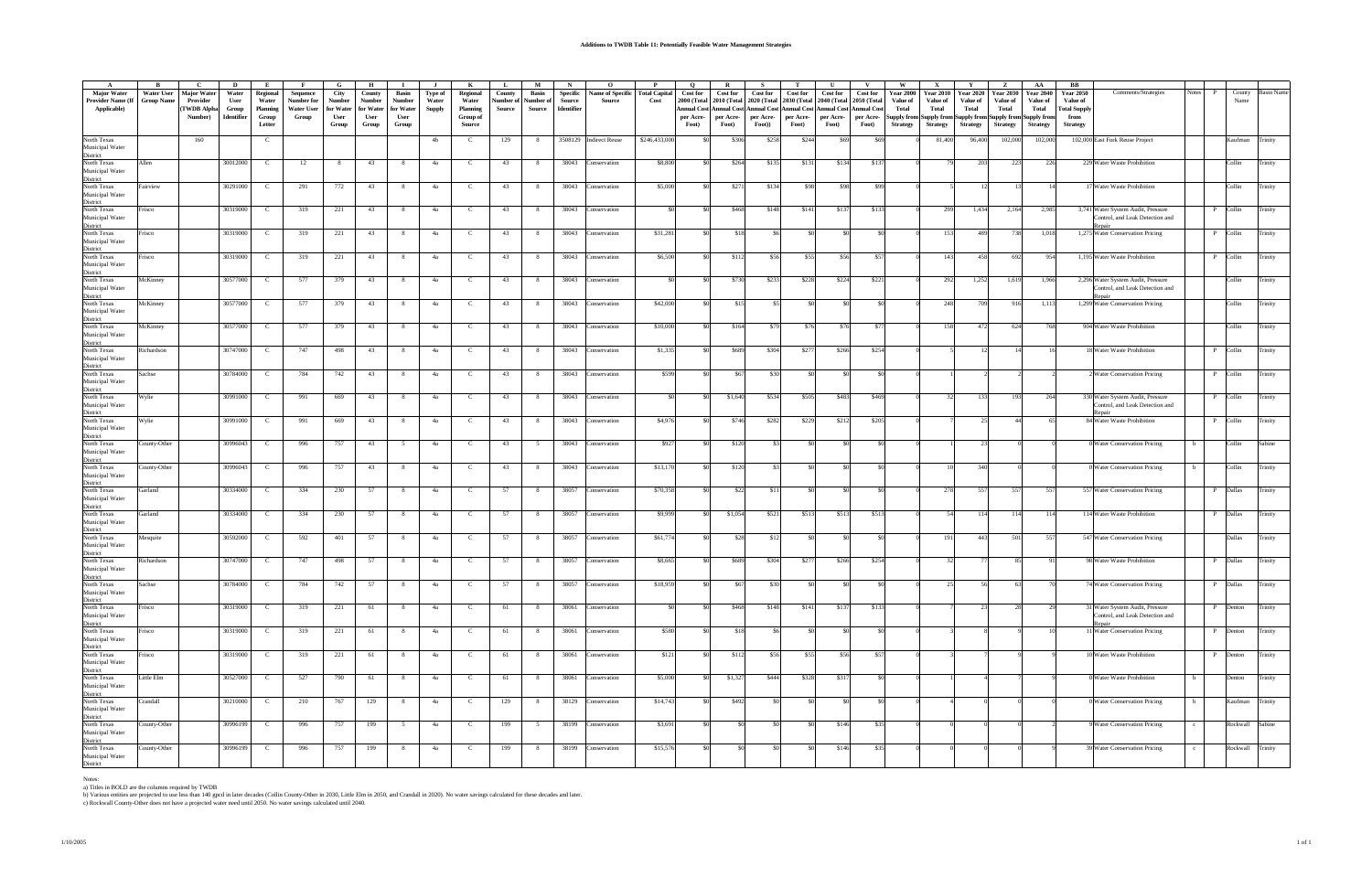**Proposed Additions to**

**Appendix T Texas Water Development Board Table 12 Recommended Management Strategies by City and Category**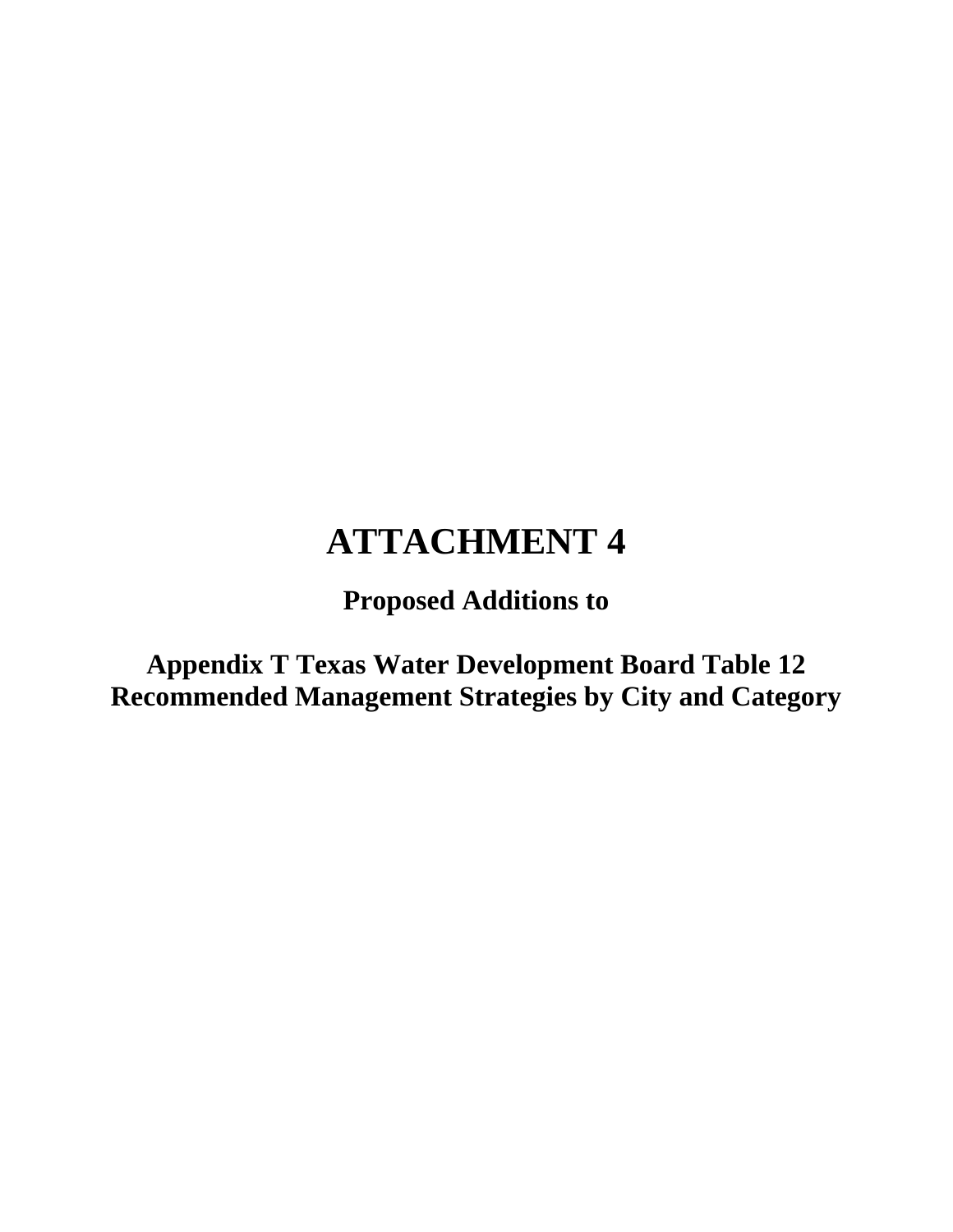| A                                      | B                                        | C                                                       | D                                                         | E                                             | $\mathbf{F}$                                          | G                                                    | н                                                                            |                                   |                                                         | K                                                          | L                                      | М                             | $\mathbf N$                             | $\mathbf{o}$                         | $\mathbf{P}$                    | $\Omega$                                                      | R                                                                                                  | -S                                                     | т                                                                                    | U                                                             | $\mathbf{v}$                                                                                       | W                                                                             | $\mathbf{X}$                                                                                         |         |                |                |
|----------------------------------------|------------------------------------------|---------------------------------------------------------|-----------------------------------------------------------|-----------------------------------------------|-------------------------------------------------------|------------------------------------------------------|------------------------------------------------------------------------------|-----------------------------------|---------------------------------------------------------|------------------------------------------------------------|----------------------------------------|-------------------------------|-----------------------------------------|--------------------------------------|---------------------------------|---------------------------------------------------------------|----------------------------------------------------------------------------------------------------|--------------------------------------------------------|--------------------------------------------------------------------------------------|---------------------------------------------------------------|----------------------------------------------------------------------------------------------------|-------------------------------------------------------------------------------|------------------------------------------------------------------------------------------------------|---------|----------------|----------------|
| <b>Water User</b><br><b>Group Name</b> | <b>Water User</b><br>Group<br>Identifier | Regional<br>Water<br><b>Planning</b><br>Group<br>Letter | Sequence<br>Number for<br>Water User   for Water<br>Group | City<br><b>Number</b><br><b>User</b><br>Group | County<br><b>Number</b><br>for Water<br>User<br>Group | <b>Basin</b><br>Number<br>for Water<br>User<br>Group | Name of Water<br>Management<br><b>Strategy</b>                               | Type of<br>Water<br><b>Supply</b> | Major<br>Water<br>Provider<br>Number<br>(TWDB)<br>Alpha | Regional<br>Water<br><b>Planning</b><br>Group of<br>Source | County<br>Number of Number o<br>Source | <b>Basin</b><br><b>Source</b> | <b>Specific</b><br>Source<br>Identifier | Name of<br><b>Specific</b><br>Source | <b>Total</b><br>Capital<br>Cost | Value of<br>Total<br><b>Supply</b><br>from<br><b>Strategy</b> | <b>Year 2000 Year 2010</b><br>Value of<br><b>Total</b><br><b>Supply</b><br>from<br><b>Strategy</b> | Value of<br>Total<br>Supply<br>from<br><b>Strategy</b> | Year 2020 Year 2030<br>Value of<br>Total<br><b>Supply</b><br>from<br><b>Strategy</b> | Value of<br>Total<br><b>Supply</b><br>from<br><b>Strategy</b> | <b>Year 2040 Year 2050</b><br>Value of<br><b>Total</b><br><b>Supply</b><br>from<br><b>Strategy</b> | Notes<br><b>Exception</b><br>from<br><b>Meeting</b><br><b>Needs Due</b><br>То | Scenario<br>Number for<br><b>Meeting Long-</b><br><b>Term Needs</b><br>(Blank if only<br>one listed) | Partial | County<br>Name | Basin<br>Name  |
| Allen                                  | 30012000                                 | $\mathbf C$                                             | 12                                                        | 8                                             | 43                                                    | 8                                                    | Water Waste                                                                  | 4a                                | Number)                                                 | $\mathbf C$                                                | 43                                     | 8                             | 38043                                   | Conservation                         | \$8,800                         |                                                               |                                                                                                    | 203                                                    | 223                                                                                  | 226                                                           | 229                                                                                                |                                                                               |                                                                                                      |         | Collin         | Trinity        |
| Fairview                               | 30291000                                 | $\mathbf C$                                             | 291                                                       | 772                                           | 43                                                    | 8 <sup>8</sup>                                       | Prohibition<br>Water Waste<br>Prohibition                                    | 4a                                |                                                         | $\mathbf{C}$                                               | 43                                     | 8                             | 38043                                   | <b>Conservation</b>                  | \$5,000                         |                                                               |                                                                                                    | 12                                                     | 13                                                                                   | 14                                                            | 17                                                                                                 |                                                                               |                                                                                                      |         | Collin         | Trinity        |
| Frisco                                 | 30319000                                 | $\mathbf{C}$                                            | 319                                                       | 221                                           | 43                                                    | - 8                                                  | Water System Audit,<br>Pressure Control.<br>and Leak Detection<br>and Repair | 4a                                |                                                         | $\mathsf{C}$                                               | 43                                     | 8                             | 38043                                   | Conservation                         | <b>SO</b>                       |                                                               | 299                                                                                                | 1,434                                                  | 2,164                                                                                | 2,985                                                         | 3,741                                                                                              |                                                                               |                                                                                                      |         |                | Collin Trinity |
| Frisco                                 | 30319000                                 | C                                                       | 319                                                       | 221                                           | 43                                                    | - 8                                                  | <b>Water Conservation</b><br>Pricing                                         | 4a                                |                                                         | $\mathbf{C}$                                               | 43                                     | 8                             | 38043                                   | Conservation                         | \$31,281                        |                                                               | 153                                                                                                | 489                                                    | 738                                                                                  | 1,018                                                         | 1,275                                                                                              |                                                                               |                                                                                                      |         |                | Collin Trinity |
| Frisco                                 | 30319000                                 | $\mathbf C$                                             | 319                                                       | 221                                           | 43                                                    | 8                                                    | Water Waste<br>Prohibition                                                   | 4a                                |                                                         | $\mathbf{C}$                                               | 43                                     | 8                             | 38043                                   | Conservation                         | \$6,500                         |                                                               | 143                                                                                                | 458                                                    | 692                                                                                  | 954                                                           | 1,195                                                                                              |                                                                               |                                                                                                      |         | Collin         | Trinity        |
| McKinney                               | 30577000                                 | $\mathbf C$                                             | 577                                                       | 379                                           | 43                                                    | 8                                                    | Water System Audit,<br>Pressure Control.<br>and Leak Detection<br>and Repair | 4a                                |                                                         | $\mathbf C$                                                | 43                                     | 8                             | 38043                                   | Conservation                         | \$0                             |                                                               | 292                                                                                                | 1,252                                                  | 1,619                                                                                | 1,966                                                         | 2,296                                                                                              |                                                                               |                                                                                                      |         | Collin         | Trinity        |
| McKinney                               | 30577000                                 | $\mathbf C$                                             | 577                                                       | 379                                           | 43                                                    | - 8                                                  | Water Conservation<br>Pricing                                                | 4a                                |                                                         | $\mathbf{C}$                                               | 43                                     | 8                             | 38043                                   | Conservation                         | \$42,000                        |                                                               | 248                                                                                                | 709                                                    | 916                                                                                  | 1,113                                                         | 1,299                                                                                              |                                                                               |                                                                                                      |         |                | Collin Trinity |
| McKinney                               | 30577000                                 | $\mathbf{C}$                                            | 577                                                       | 379                                           | 43                                                    | 8                                                    | Water Waste<br>Prohibition                                                   | 4a                                |                                                         | $\mathbf C$                                                | 43                                     | 8                             | 38043                                   | Conservation                         | \$10,000                        |                                                               | 158                                                                                                | 472                                                    | 624                                                                                  | 768                                                           | 904                                                                                                |                                                                               |                                                                                                      |         |                | Collin Trinity |
| Richardson                             | 30747000                                 | $\mathbf{C}$                                            | 747                                                       | 498                                           | 43                                                    | 8                                                    | Water Waste<br>Prohibition                                                   | 4a                                |                                                         | $\mathbf{C}$                                               | 43                                     | 8                             | 38043                                   | Conservation                         | \$1,335                         |                                                               |                                                                                                    | 12                                                     | 14                                                                                   | 16                                                            | 18                                                                                                 |                                                                               |                                                                                                      |         | Collin         | Trinity        |
| Sachse                                 | 30784000                                 | $\mathbf{C}$                                            | 784                                                       | 742                                           | 43                                                    | 8 <sup>8</sup>                                       | <b>Water Conservation</b><br>Pricing                                         | 4a                                |                                                         | $\mathbf{C}$                                               | 43                                     | 8                             | 38043                                   | Conservation                         | \$599                           |                                                               |                                                                                                    |                                                        |                                                                                      |                                                               |                                                                                                    |                                                                               |                                                                                                      |         | Collin         | Trinity        |
| Wylie                                  | 30991000                                 | $\mathbf{C}$                                            | 991                                                       | 669                                           | 43                                                    | - 8                                                  | Water System Audit,<br>Pressure Control.<br>and Leak Detection<br>and Repair | 4a                                |                                                         | $\mathbf{C}$                                               | 43                                     | 8                             | 38043                                   | Conservation                         | \$0                             |                                                               | 32                                                                                                 | 133                                                    | 193                                                                                  | 264                                                           | 330                                                                                                |                                                                               |                                                                                                      |         |                | Collin Trinity |
| Wylie                                  | 30991000                                 | $\mathbf C$                                             | 991                                                       | 669                                           | 43                                                    | 8                                                    | Water Waste<br>Prohibition                                                   | 4a                                |                                                         | $\mathbf C$                                                | 43                                     | 8                             | 38043                                   | Conservation                         | \$4,976                         |                                                               |                                                                                                    | 25                                                     | 44                                                                                   | 65                                                            | 84                                                                                                 |                                                                               |                                                                                                      |         |                | Collin Trinity |
| County-Other                           | 30996043                                 | $\mathbf C$                                             | 996                                                       | 757                                           | 43                                                    | 5                                                    | Water Conservation<br>Pricing                                                | 4a                                |                                                         | $\mathbf{C}$                                               | 43                                     | 5                             | 38043                                   | Conservation                         | \$927                           |                                                               |                                                                                                    | 23                                                     |                                                                                      |                                                               |                                                                                                    |                                                                               |                                                                                                      |         | Collin         | Sabine         |
| County-Other                           | 30996043                                 | $\mathbf{C}$                                            | 996                                                       | 757                                           | 43                                                    | 8                                                    | <b>Water Conservation</b><br>Pricing                                         | 4a                                |                                                         | $\mathsf{C}$                                               | 43                                     | 8                             | 38043                                   | Conservation                         | \$13,170                        |                                                               | 10                                                                                                 | 340                                                    |                                                                                      |                                                               |                                                                                                    |                                                                               |                                                                                                      |         |                | Collin Trinity |
| Garland                                | 30334000                                 | C                                                       | 334                                                       | 230                                           | 57                                                    | - 8                                                  | <b>Water Conservation</b><br>Pricing                                         | 4a                                |                                                         | $\mathbf{C}$                                               | 57                                     | 8                             | 38057                                   | Conservation                         | \$70,358                        |                                                               | 278                                                                                                | 557                                                    | 557                                                                                  | 557                                                           | 557                                                                                                |                                                                               |                                                                                                      |         |                | Dallas Trinity |
| Garland                                | 30334000                                 | $\mathbf{C}$                                            | 334                                                       | 230                                           | 57                                                    | 8                                                    | Water Waste<br>Prohibition                                                   | 4a                                |                                                         | $\mathbf{C}$                                               | 57                                     | 8                             | 38057                                   | Conservation                         | \$9,999                         |                                                               | 54                                                                                                 | 114                                                    | 114                                                                                  | 114                                                           | 114                                                                                                |                                                                               |                                                                                                      |         |                | Dallas Trinity |
| Mesquite                               | 30592000                                 | C.                                                      | 592                                                       | 401                                           | 57                                                    | - 8                                                  | Water Conservation<br>Pricing                                                | 4a                                |                                                         | $\mathbf C$                                                | 57                                     | 8                             | 38057                                   | Conservation                         | \$61,774                        |                                                               | 191                                                                                                | 443                                                    | 501                                                                                  | 557                                                           | 547                                                                                                |                                                                               |                                                                                                      |         |                | Dallas Trinity |
| Richardson                             | 30747000                                 | $\mathbf{C}$                                            | 747                                                       | 498                                           | 57                                                    | 8 <sup>8</sup>                                       | Water Waste<br>Prohibition                                                   | 4a                                |                                                         | $\mathbf{C}$                                               | 57                                     | 8                             | 38057                                   | Conservation                         | \$8,665                         |                                                               | 32                                                                                                 | 77                                                     | 85                                                                                   | 91                                                            | 98                                                                                                 |                                                                               |                                                                                                      |         |                | Dallas Trinity |
| Sachse                                 | 30784000                                 | $\mathbf C$                                             | 784                                                       | 742                                           | 57                                                    | - 8                                                  | <b>Water Conservation</b><br>Pricing                                         | 4a                                |                                                         | $\mathbf{C}$                                               | 57                                     | 8                             | 38057                                   | Conservation                         | \$18,959                        |                                                               | 25                                                                                                 | 56                                                     | 63                                                                                   | 70                                                            | 74                                                                                                 |                                                                               |                                                                                                      |         |                | Dallas Trinity |
| Frisco                                 | 30319000                                 | C.                                                      | 319                                                       | 221                                           | 61                                                    | - 8                                                  | Water System Audit,<br>Pressure Control,<br>and Leak Detection<br>and Repair | 4a                                |                                                         | $\mathbf{C}$                                               | 61                                     | 8                             | 38061                                   | Conservation                         | \$0                             |                                                               |                                                                                                    | 23                                                     | 28                                                                                   | 29                                                            | 31                                                                                                 |                                                                               |                                                                                                      |         |                | Denton Trinity |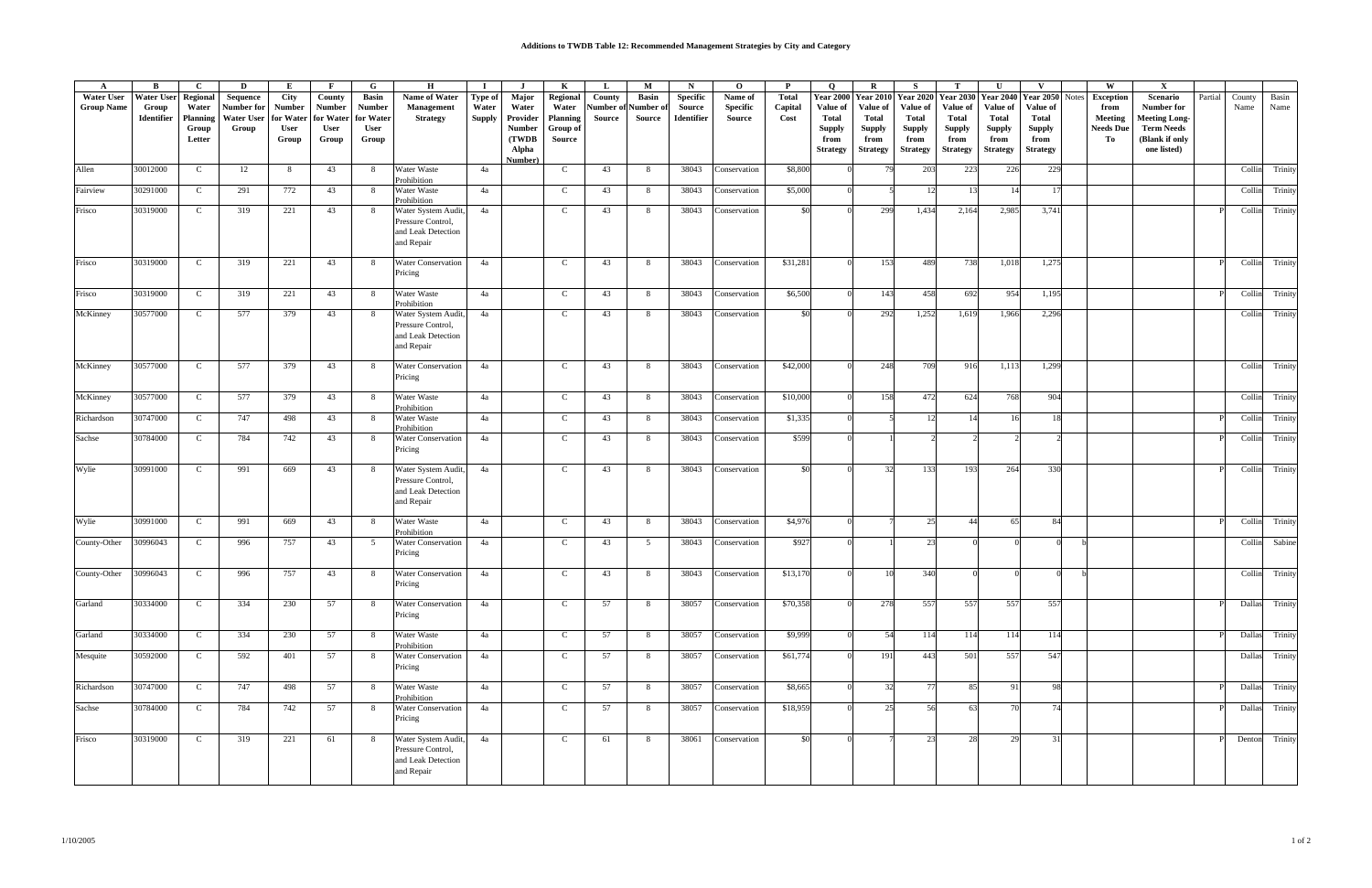|                   |                     |                 | D                                              |             |             | G             | H                                    |         |                  |                 |                            | м            |                 | $\Omega$     |              |                 |                                                                               |                 |                     |                 |                 | W                |                      |         |          |         |
|-------------------|---------------------|-----------------|------------------------------------------------|-------------|-------------|---------------|--------------------------------------|---------|------------------|-----------------|----------------------------|--------------|-----------------|--------------|--------------|-----------------|-------------------------------------------------------------------------------|-----------------|---------------------|-----------------|-----------------|------------------|----------------------|---------|----------|---------|
| <b>Water User</b> | Water User Regional |                 | Sequence                                       | <b>City</b> | County      | <b>Basin</b>  | Name of Water                        | Type of | Major            | Regional        | County                     | <b>Basin</b> | <b>Specific</b> | Name of      | <b>Total</b> |                 | Year 2000   Year 2010   Year 2020   Year 2030   Year 2040   Year 2050   Notes |                 |                     |                 |                 | <b>Exception</b> | Scenario             | Partial | County   | Basin   |
| <b>Group Name</b> | Group               | Water           | Number for                                     | Number      | Number      | <b>Number</b> | Management                           | Water   | Water            | Water           | <b>Number of Number of</b> |              | Source          | Specific     | Capital      | Value of        | Value of                                                                      |                 | Value of   Value of | <b>Value of</b> | Value of        | from             | Number for           |         | Name     | Name    |
|                   | Identifier          | <b>Planning</b> | Water User   for Water   for Water   for Water |             |             |               | <b>Strategy</b>                      | Supply  | Provider         | Planning        | Source                     | Source       | Identifier      | Source       | Cost         | <b>Total</b>    | <b>Total</b>                                                                  | Total           | Total               | Total           | Total           | Meeting          | <b>Meeting Long-</b> |         |          |         |
|                   |                     | Group           | Group                                          | <b>User</b> | <b>User</b> | User          |                                      |         | Number           | <b>Group of</b> |                            |              |                 |              |              | <b>Supply</b>   | <b>Supply</b>                                                                 | <b>Supply</b>   | Supply              | <b>Supply</b>   | <b>Supply</b>   | <b>Needs Due</b> | <b>Term Needs</b>    |         |          |         |
|                   |                     | Letter          |                                                | Group       | Group       | Group         |                                      |         | (TWDB)           | Source          |                            |              |                 |              |              | from            | from                                                                          | from            | from                | from            | from            | To               | (Blank if only       |         |          |         |
|                   |                     |                 |                                                |             |             |               |                                      |         | Alpha<br>Number) |                 |                            |              |                 |              |              | <b>Strategy</b> | <b>Strategy</b>                                                               | <b>Strategy</b> | <b>Strategy</b>     | <b>Strategy</b> | <b>Strategy</b> |                  | one listed)          |         |          |         |
| Frisco            | 30319000            |                 | 319                                            | 221         | 61          | -8            | <b>Water Conservation</b><br>Pricing | 4a      |                  |                 | 61                         |              | 38061           | Conservation | \$580        |                 |                                                                               |                 |                     |                 |                 |                  |                      |         | Dentor   | Trinity |
| Frisco            | 30319000            |                 | 319                                            | 221         | 61          | -8            | Water Waste<br>Prohibition           | 4a      |                  |                 |                            |              | 38061           | Conservation | \$121        |                 |                                                                               |                 |                     |                 |                 |                  |                      |         | Denton   | Trinity |
| Little Elm        | 30527000            |                 | 527                                            | 790         | 61          | -8            | Water Waste<br>Prohibition           | 4a      |                  |                 |                            |              | 38061           | Conservation | \$5,000      |                 |                                                                               |                 |                     |                 |                 |                  |                      |         | Dentor   | Trinity |
| Crandall          | 30210000            |                 | 210                                            | 767         | 129         |               | <b>Water Conservation</b><br>Pricing | 4a      |                  |                 | 129                        |              | 38129           | Conservation | \$14,743     |                 |                                                                               |                 |                     |                 |                 |                  |                      |         | Kaufman  | Trinity |
| County-Other      | 30996199            |                 | 996                                            | 757         | 199         |               | <b>Water Conservation</b><br>Pricing | 4a      |                  |                 | 199                        |              | 38199           | Conservation | \$3,691      |                 |                                                                               |                 |                     |                 |                 |                  |                      |         | Rockwall | Sabine  |
| County-Other      | 30996199            |                 | 996                                            | 757         | 199         | -8            | <b>Water Conservation</b><br>Pricing | 4a      |                  |                 | 199                        |              | 38199           | Conservation | \$15,576     |                 |                                                                               |                 |                     |                 | 30              |                  |                      |         | Rockwall | Trinity |

Notes:

a) Titles in BOLD are the columns required by TWDB

b) Various entities are projected to use less than 140 gpcd in later decades (Collin County-Other in 2030, Little Elm in 2050, and Crandall in 2020). No water savings calculated for these decades and later.

c) Rockwall County-Other does not have a projected water need until 2050. No water savings calculated until 2040.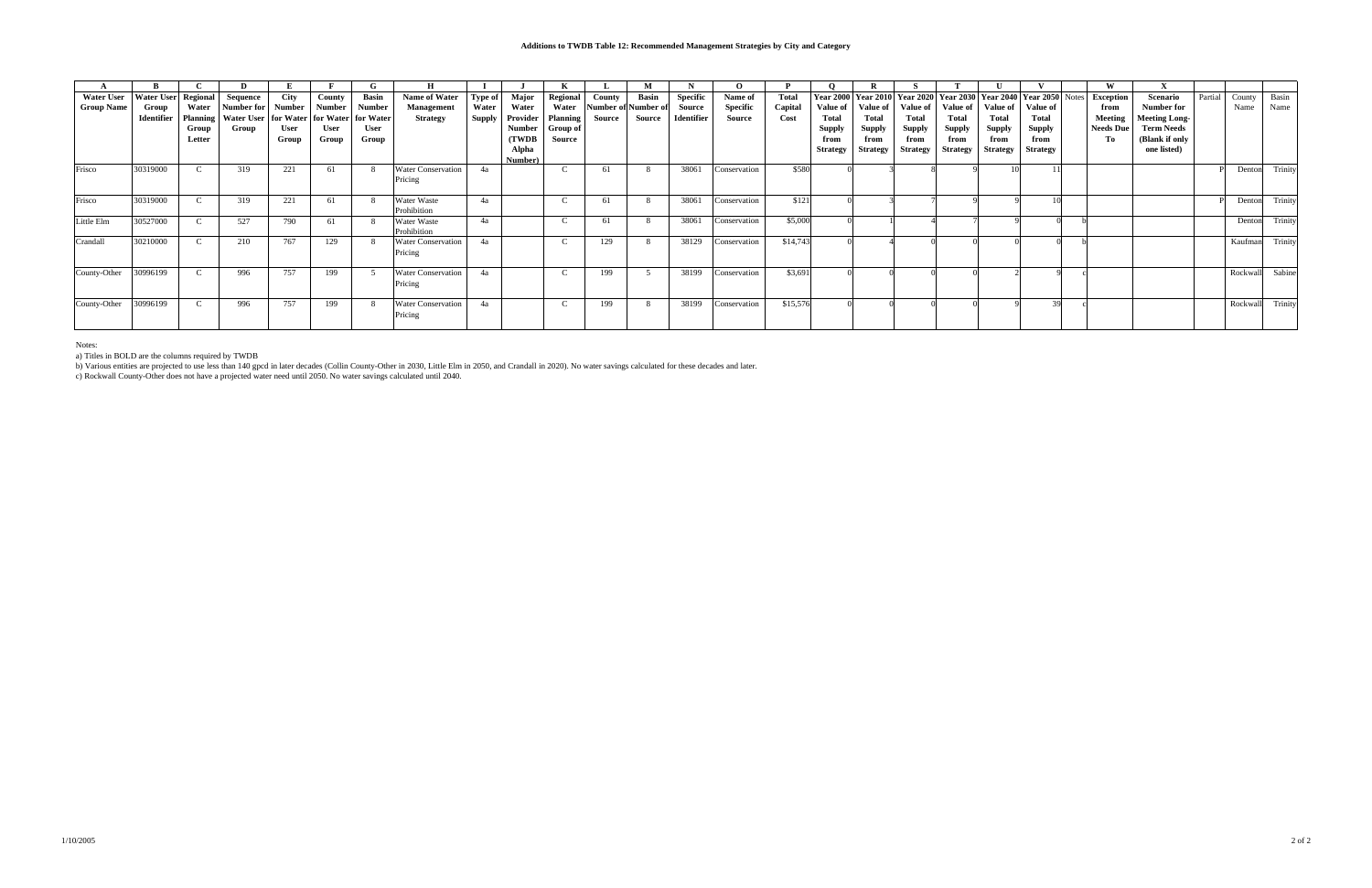**Proposed Additions to**

**Appendix U Texas Water Development Board Table 13 Recommended Management Strategies by Major Water Provider**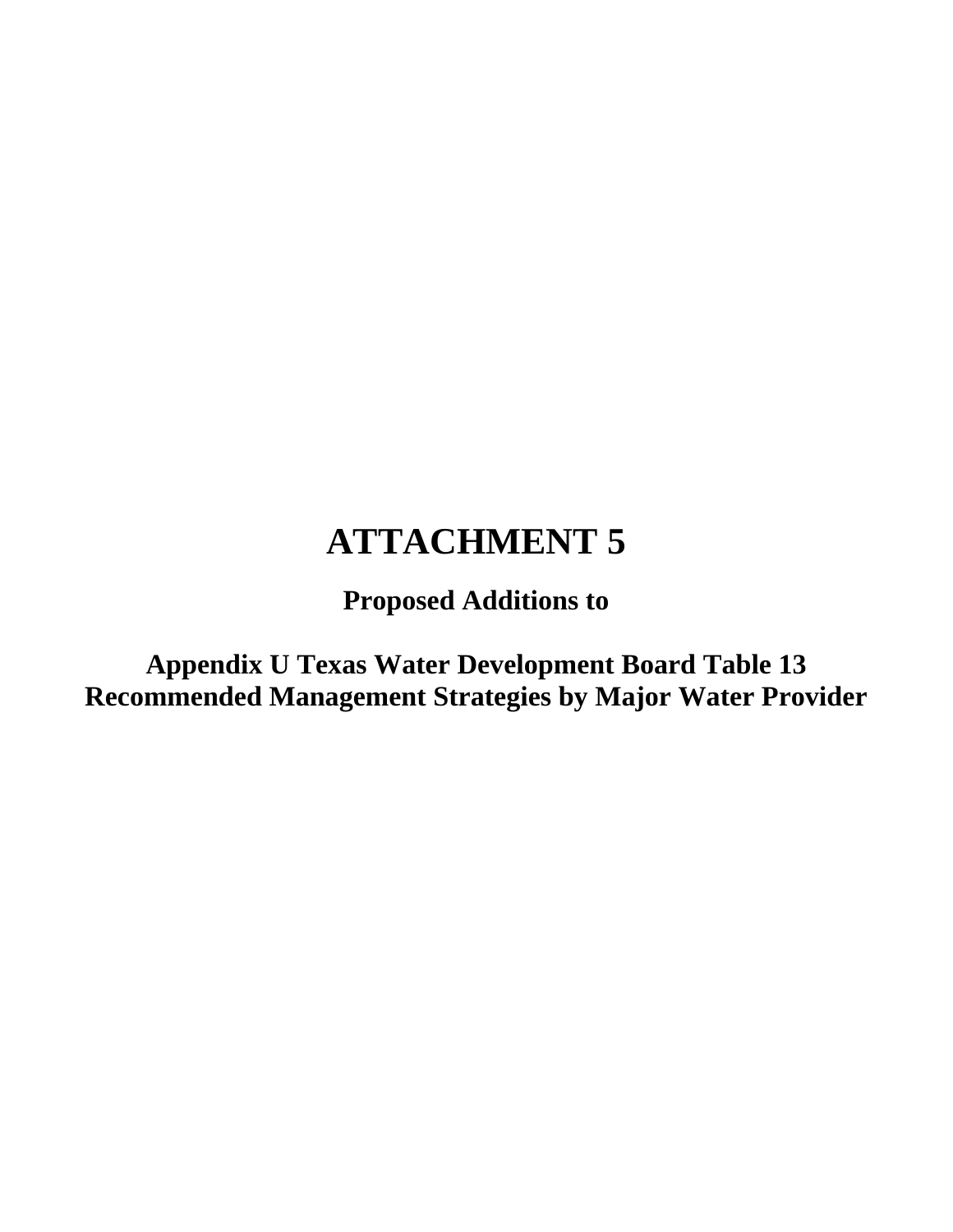|                                      |                             |               |               |                 |                 | lт                  | н                 |                   |                 |                                                                                                  |                 |                    |                 |                 |                 |                 |                  |                      |                 |         |
|--------------------------------------|-----------------------------|---------------|---------------|-----------------|-----------------|---------------------|-------------------|-------------------|-----------------|--------------------------------------------------------------------------------------------------|-----------------|--------------------|-----------------|-----------------|-----------------|-----------------|------------------|----------------------|-----------------|---------|
| <b>Major Water Provider Name</b>     | <b>Major</b>                | <b>Basin</b>  | Type of       | Regional        | Countv          | Basin               | Name of           | <b>Specific</b>   | Name of         | Total Capital  Year 2000   Year 2010   Year 2020   Year 2030   Year 2040   Year 2050   Exception |                 |                    |                 |                 |                 |                 |                  | <b>Scenario</b>      | County          | Basin   |
|                                      | Water                       | <b>Number</b> | Water         | Water           |                 | Number of Number of | Water             | Source            | <b>Specific</b> | Cost                                                                                             | Value of        | ′alue of ∣         | Value of        | <b>Value of</b> | <b>Value of</b> | Value of        | from             | Number for           | Name of         | Name of |
|                                      | <b>Provider</b>   for Basin |               | <b>Supply</b> | <b>Planning</b> | Source          | Source              | <b>Management</b> | <b>Identifier</b> | Source          |                                                                                                  | <b>Total</b>    | <b>Total</b>       | <b>Total</b>    | <b>Total</b>    | Total           | Total           | Meeting          | <b>Meeting Long-</b> | Source          | Source  |
|                                      | Number -                    | of Use        |               | Group of        | (Groundw        |                     | <b>Strategy</b>   |                   |                 |                                                                                                  | <b>Supply</b>   | Suppl <sub>3</sub> | <b>Supply</b>   | <b>Supply</b>   | <b>Supply</b>   | <b>Supply</b>   | <b>Needs</b> Due | <b>Term Needs</b>    |                 |         |
|                                      | (TWDB                       |               |               | Source          | ater            |                     |                   |                   |                 |                                                                                                  | from            | from               | from            | from            | from            | from            | To               | (Blank if only       |                 |         |
|                                      | Alpha                       |               |               |                 | <b>Supplies</b> |                     |                   |                   |                 |                                                                                                  | <b>Strategy</b> | Strategy           | <b>Strategy</b> | <b>Strategy</b> | <b>Strategy</b> | <b>Strategy</b> |                  | one listed)          |                 |         |
|                                      | Number)                     |               |               |                 | only)           |                     |                   |                   |                 |                                                                                                  |                 |                    |                 |                 |                 |                 |                  |                      |                 |         |
| North Texas Municipal Water District | 160                         |               |               |                 | 129             |                     | <b>East Fork</b>  | 3508129 Indirect  |                 | \$246,433,000                                                                                    |                 | 81,400             | 96,400          | 102,000         | 02,000          | 102,000         |                  |                      | Kaufman Trinity |         |
|                                      |                             |               |               |                 |                 |                     | Reuse Project     |                   | Reuse           |                                                                                                  |                 |                    |                 |                 |                 |                 |                  |                      |                 |         |

Note:

Titles in BOLD are the columns required by TWDB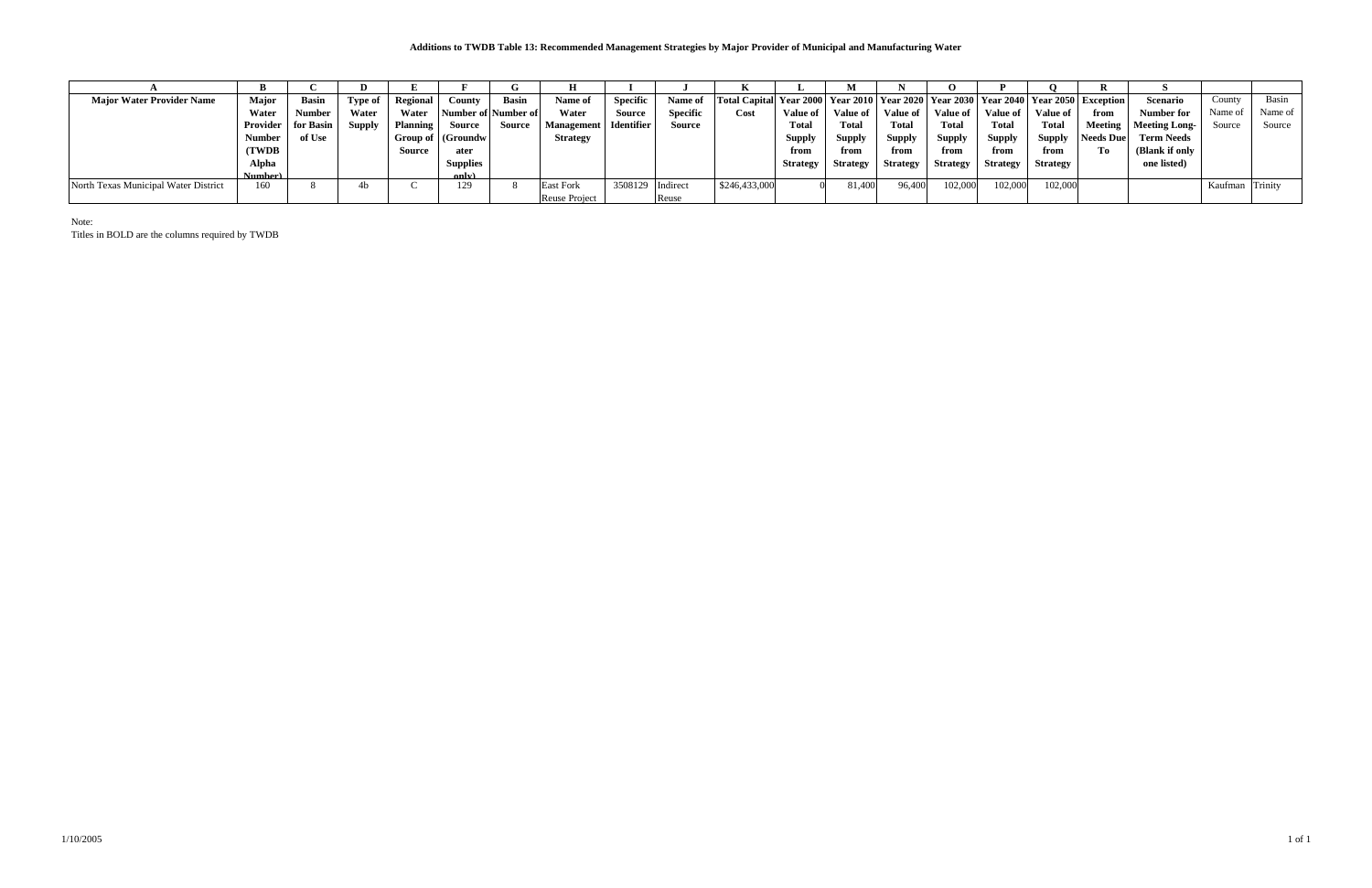**Quantitative Reporting of Environmental Factors**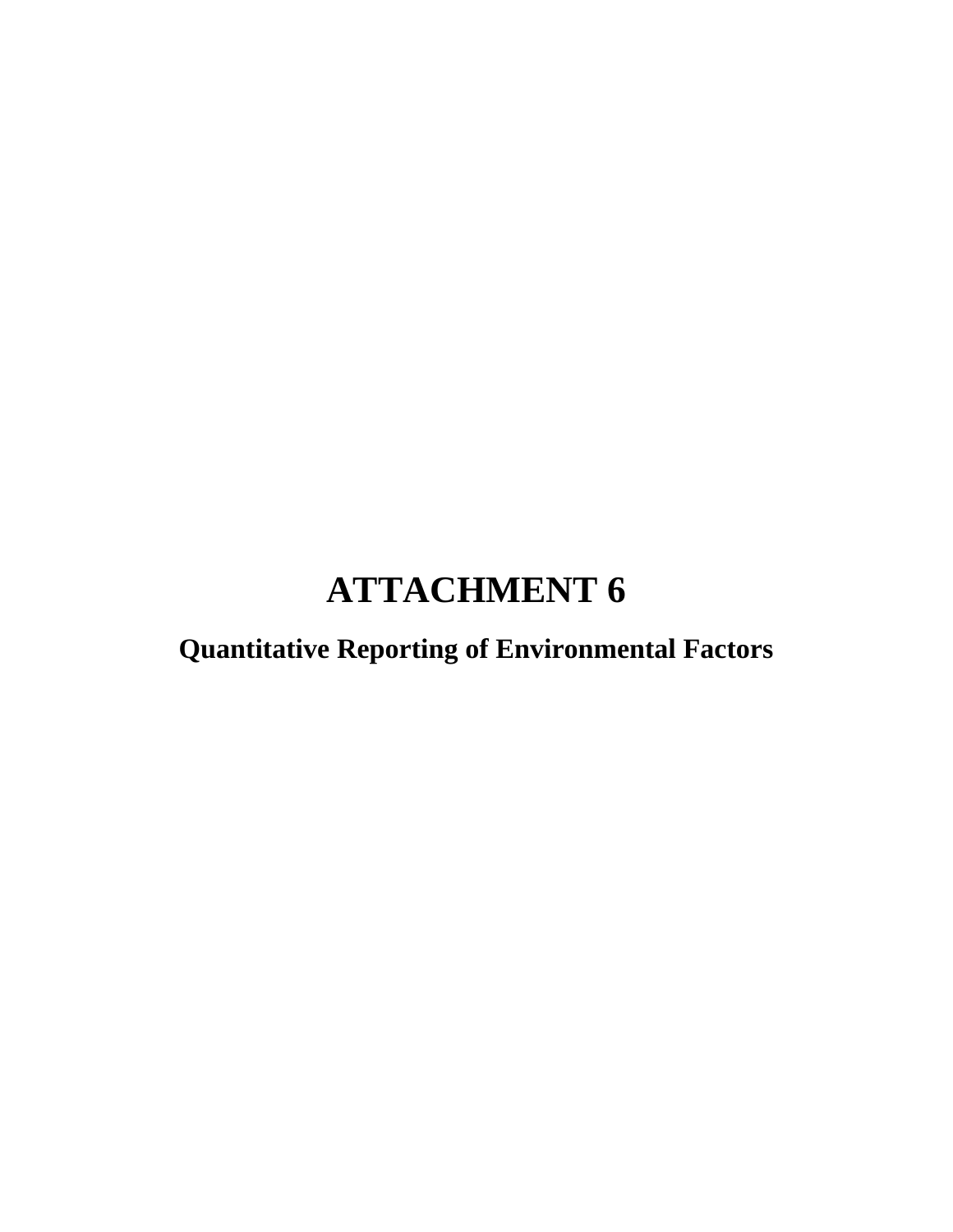# **Quantitative Reporting of Environmental Factors**

North Texas Municipal Water District's East Fork Reuse Project will involve the construction of the following facilities:

- A diversion pump station on the East Fork of the Trinity River near U.S. Highway 175.
- Approximately 1,840 acres of constructed wetlands to improve water quality.
- A conveyance pump station.
- A raw water transmission pipeline from the conveyance pump station to Lake Lavon.
- A discharge structure at Lake Lavon.
- A visitor and education center near the constructed wetland.

Analyses conducted by Alan Plummer Associates, Inc., and Freese and Nichols, Inc., have shown that the East Fork Reuse Project could potentially have positive and negative environmental impacts in the following categories: acreage disturbed during construction, creation of additional wetlands, reduction of low streamflows in the East Fork of the Trinity River, and endangered and threatened species. Each of these categories is discussed in the following sections.

# *Acreage Disturbed During Construction and Creation of Additional Wetlands*

It is anticipated that construction of the required facilities could disturb approximately 2,487 acres. Of this, approximately 200 acres would be existing wetlands, and approximately 6 acres would be "Waters of the United States." The remainder would be unclassified land associated with the construction of wetlands, pipelines, and pump stations.

The existing wetlands at the project site are maintained by flow control structures that were installed within agricultural drainage channels to detain stormwater from adjacent agricultural land and to release the stormwater in a controlled manner. Currently, this system is managed to provide duck habitat. Ancillary wetland functions include potential habitat for other birds and wildlife, potential stopover feeding and resting grounds for migratory birds, water purification, and some stormwater storage.

Approximately 56 acres of the existing wetlands are located outside the footprint of the proposed constructed wetland for the East Fork Reuse Project. During and after construction of the East Fork Reuse Project, this portion of the existing wetlands will continue to be operated as described above. These drainageways and their existing flow control structures will be incorporated into a stormwater routing system that directs stormwater runoff from the adjacent hillside around the constructed wetland directly to the river. There will be no direct impact to the wetland acreage within the stormwater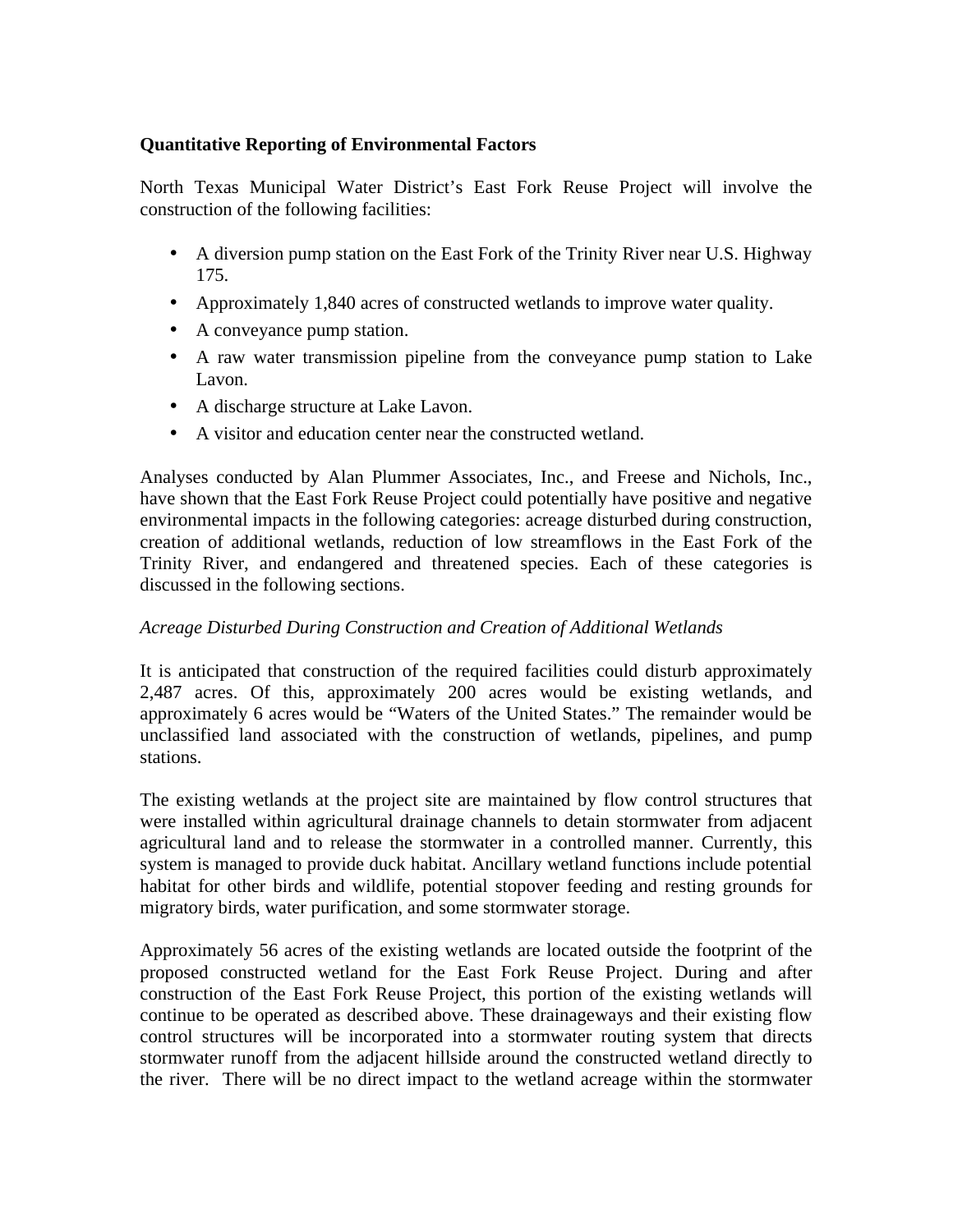routing system during construction or afterward, and it will continue to provide the environmental functions described above.

The remainder of the existing wetland area (approximately 144 acres) is located within the footprint of the proposed constructed wetland for the East Fork Reuse Project. Several species of wetland plants desirable for planting the constructed wetland cells will be harvested from the existing wetland areas and transplanted to an on-site nursery for propagation of future plant material needs. The topsoil from areas with existing desirable wetland plants will also be removed and stockpiled for future use in final grading of the constructed wetland cells. This acreage within the existing wetland areas will be graded as necessary for construction of the wetland cells and then replanted following construction. Establishment of emergent wetland plants across the wetland cells will be facilitated by both planting of nursery plant stock and colonization from soils with wetland plant seed bank. Therefore, this acreage will again provide all the environmental functions described above soon after planting and the start of constructed wetlands operations.

The environmental impact to the existing wetland will be mitigated in several important ways:

- Approximately 56 acres of the existing wetland will continue to be operated as it is today.
- Prior to disturbance of the remainder of the existing wetland (approximately 144 acres), the following will take place:
	- o Several species of wetland plants will be transplanted from the existing wetland to an on-site nursery. Eventually, wetland plants will be transplanted from the nursery to the constructed wetland cells.
	- o Initial construction will take place on other parts of the property. There will be no net loss of wetland area at any time during construction. Prior to construction on the remainder of the existing wetland, more than 200 acres of constructed wetlands will be completed, replanted, and placed in the initial stages of operation.
	- o The uppermost six inches of topsoil from the disturbed portion of the existing wetland will be removed and stockpiled to preserve the existing seed bank. The stockpiled soil will then be used for final grading within the constructed wetland cells to aid in the establishment of wetland vegetation within these cells.
- The total wetland acreage at the site will ultimately be increased from approximately 200 acres to approximately 1,840 acres, providing significant additional wildlife habitat.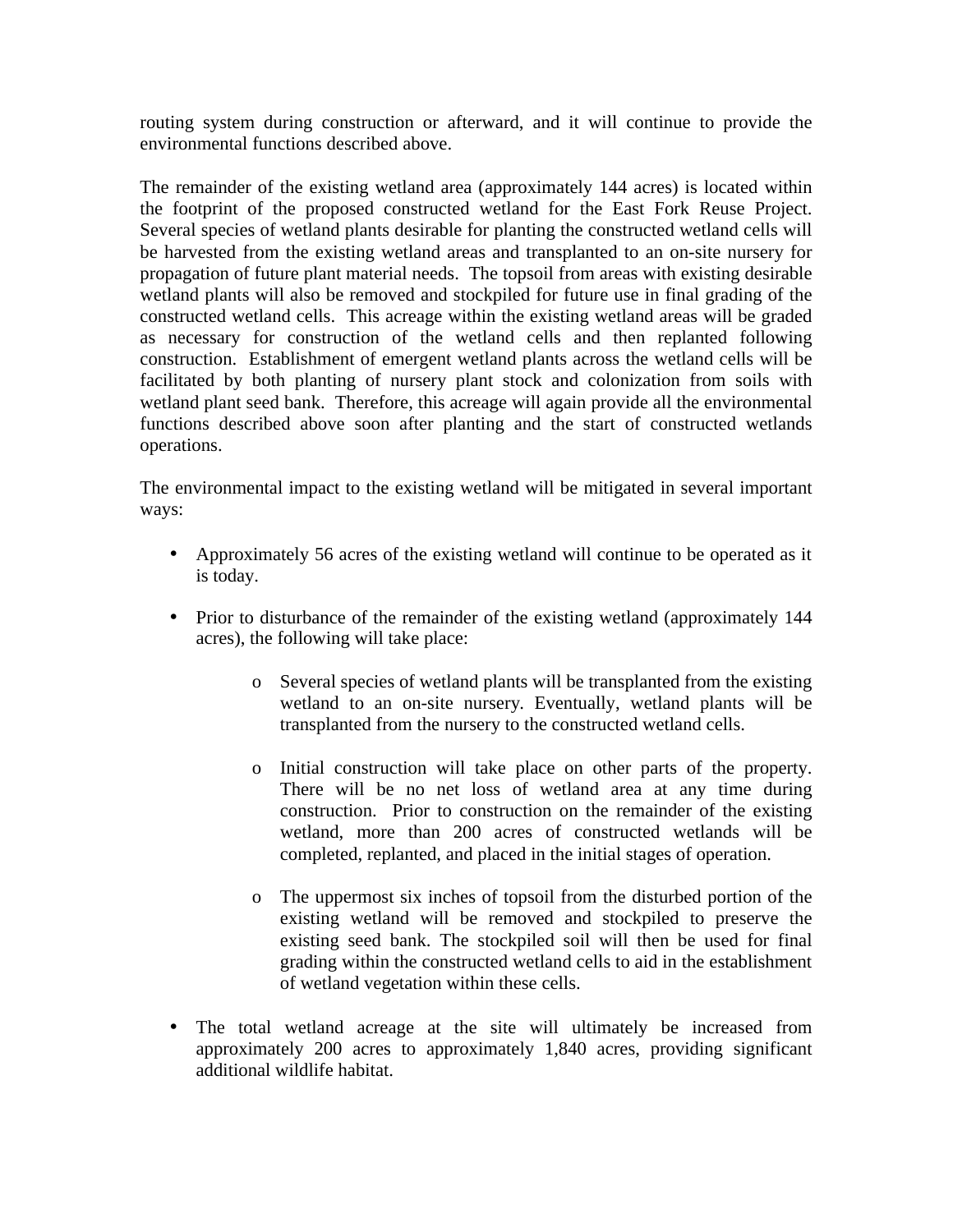Therefore, although individual wetland areas will be disturbed and have reduced environmental function for a brief period, there will be no net loss of environmental function at any time. Ultimately, the large increase in wetland acreage will greatly enhance environmental functions at the site.

# *Reduction of Low Streamflows in the East Fork of the Trinity River*

The bypass flow proposed for the permit will leave 25.8 cfs in the East Fork of the Trinity River at all times. This is greater than low flows in the stream that existed before the increasing wastewater flows of recent decades.

The permitted diversion would maintain flow variability in the East Fork of the Trinity River downstream from the diversion.

Based on water quality modeling, the proposed reuse project will improve water quality downstream from the diversion by raising dissolved oxygen levels, as shown in Figure A. For example, under low flow conditions, the dissolved oxygen 10 kilometers upstream from the mouth of the East Fork of the Trinity River would be approximately 6.55 milligrams per liter with the reuse project, compared to approximately 5.29 milligrams per liter without the project. This occurs because the diversion will decrease wastewater loading in the segment and cause the stream to be shallower, improving re-aeration conditions.

The proposed reuse project will also improve water quality in the Trinity River downstream from the East Fork by reducing nutrient loads from the East Fork.

## *Endangered and Threatened Species*

The East Fork Reuse Project will have facilities in three counties: Collin, Kaufman, and Rockwall. According to the U.S. Fish and Wildlife Service (USFWS) county-by-county endangered and threatened species list, there are only two listed species that may be present in these counties: the whooping crane and the bald eagle. The USFWS lists the whooping crane as an endangered species that may be present in Collin County and lists the bald eagle as a threatened species that may be present in Collin and Kaufman Counties. Table B shows state-listed<sup>1</sup> endangered and threatened species for Collin, Kaufman, and Rockwall Counties.

Each of these species is discussed below:

• Whooping cranes may stop in the project counties briefly during migration to and from nesting areas on the Texas coast and breeding grounds in Canada. Because of the temporary nature of the whooping cranes' potential presence in Collin County and the wide range of potential stopover locations, no adverse impacts to whooping cranes are anticipated as a result of the proposed project.

<sup>&</sup>lt;sup>1</sup><br><sup>1</sup> Personal communication, Texas Parks and Wildlife Department Wildlife Habitat Assessment Program, January 6, 2005.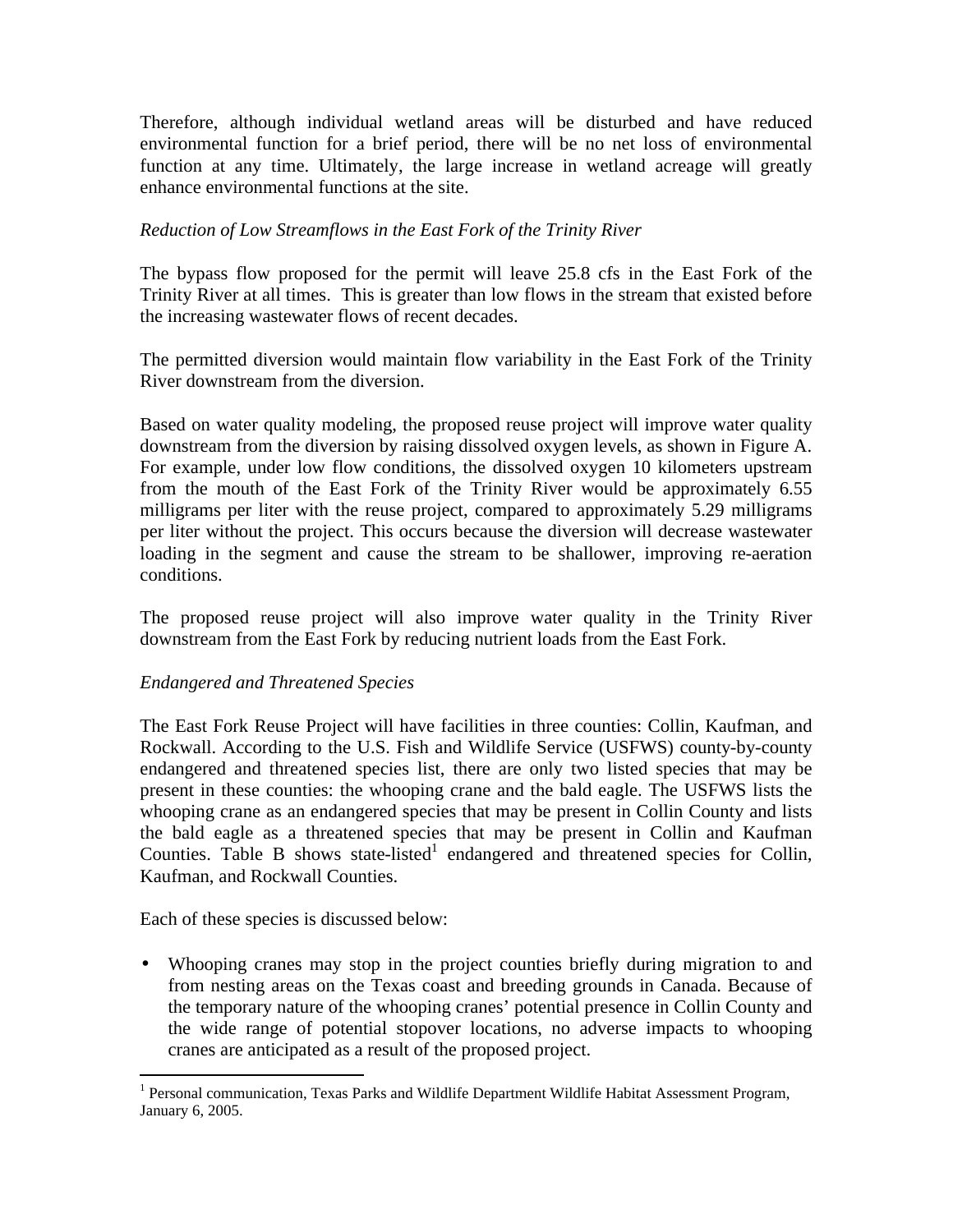**Table B State-Listed Endangered and Threatened Species for Project Counties**

| Species                      | <b>State</b>        | Riparian or           |        | County  |          |
|------------------------------|---------------------|-----------------------|--------|---------|----------|
|                              | Status <sup>a</sup> | Wetland-<br>Dependent | Collin | Kaufman | Rockwall |
| Whooping crane               | E                   | X                     | X      | X       | X        |
| Bald eagle                   | T                   | X                     | X      | X       | X        |
| Arctic peregrine falcon      | T                   |                       | X      | X       | X        |
| Interior least tern          | E                   | X                     | Χ      | X       | X        |
| White-faced ibis             | Т                   | X                     | X      | X       | X        |
| Wood stork                   | T                   | X                     | X      | X       | X        |
| Texas horned lizard          | T                   |                       | X      | X       | X        |
| Timber/canebrake rattlesnake | T                   |                       | X      | X       | X        |

a: "E" indicates listing as an endangered species. "T" indicates listing as a threatened species.

- In general, bald eagles nest in Texas from October to July and then migrate north, although an occasional pair will remain within a territory year-round. Preferred nesting habitat is large, tall trees along river systems or within one to two miles of a lake or reservoir. Nearby wetland areas (within about one half mile) are necessary for feeding. The East Fork Reuse Project will not impact known bald eagle nesting areas. In conjunction with other environmental permitting requirements (e.g., a Section 404 permit), a survey of the wetland site must be conducted to identify potential nesting sites prior to the final project design. Therefore, no adverse impacts to bald eagles are anticipated as a result of the proposed project.
- Arctic peregrine falcons migrate from their nesting areas in Alaska, Canada, and Greenland to their wintering areas in South America and vice versa, potentially passing through Texas on the way. Because of the temporary nature of their potential presence in the project counties and the wide range of potential stopover locations, no adverse impacts to Arctic peregrine falcons are anticipated as a result of the proposed project.
- From April to August, the interior least tern nests on barren to sparsely vegetated sandbars along rivers, sand and gravel pits, and lake or reservoir shorelines. The interior least tern winters in Central and South America. Based on the above description and site conditions, it is not anticipated that the East Fork Reuse Project will disturb any potential nesting sites for the interior least turn.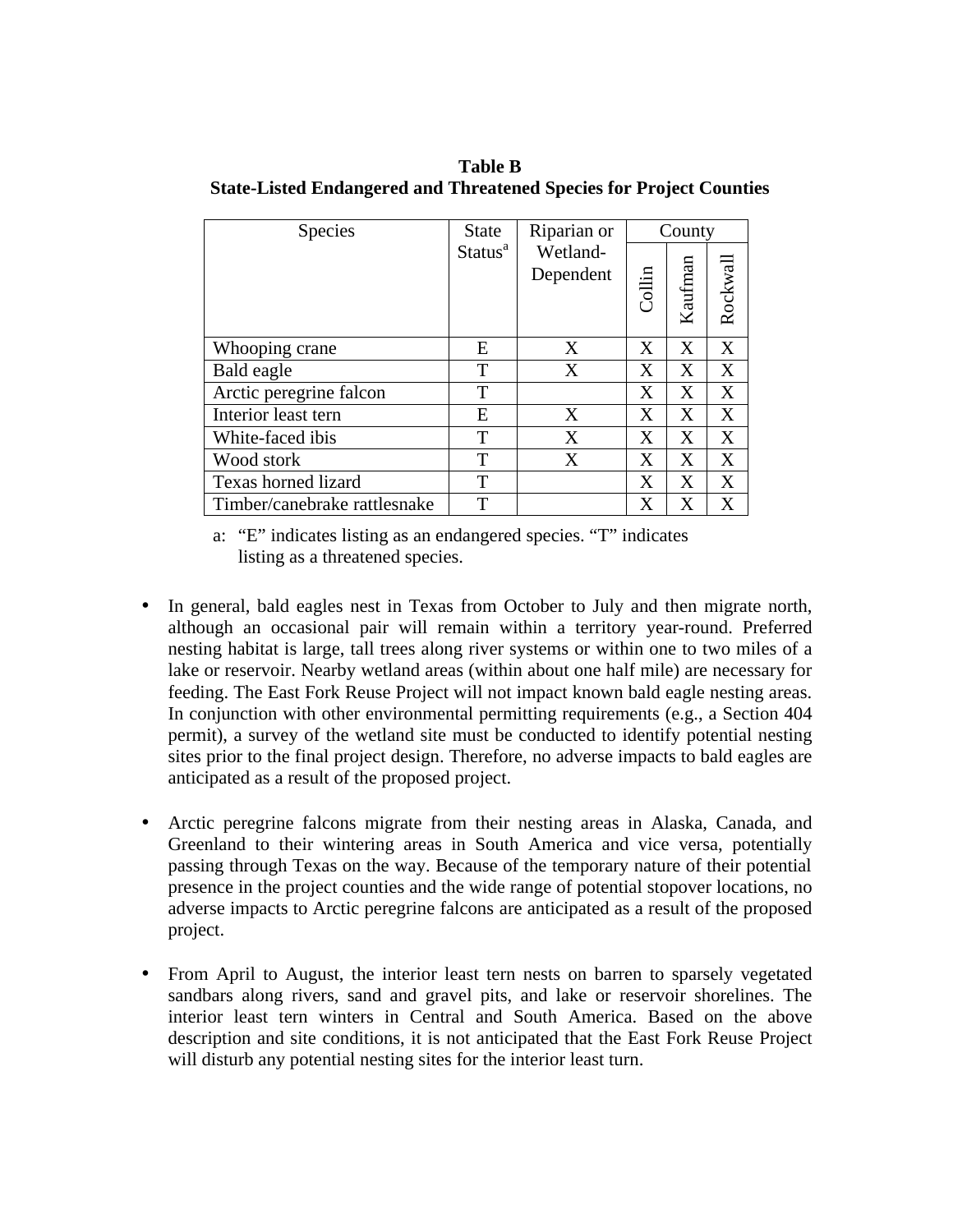- The white-faced ibis prefers marshes, swamps, ponds, and rivers. In Texas, they breed and winter along the Gulf Coast and may occur as migrants elsewhere. Because of the temporary nature of their potential presence in the project counties and the wide range of potential stopover locations, no adverse impacts to white-faced ibises are anticipated as a result of the proposed project.
- Two separate populations of wood storks exist in North America. One population lives in Florida, Georgia, and South Carolina, and one population breeds in southern Mexico during nesting season and migrates to Texas, Louisiana, Arkansas, Arizona, and California during other seasons. The wood stork prefers low-water areas in marshes and swamps where there is a high concentration of fish (they catch fish by feel). Wood storks tend to use the same colony sites over many years. Wood storks could potentially use wetlands at the project site as a feeding and resting stop during their winter migration. Because there will be no net loss of wetland acreage at any time at the site, no adverse impacts to wood storks are anticipated.
- The Texas horned lizard is found in arid and semi-arid, open areas with scarce plant cover. They dig for hibernation, nesting, and insulation, and are commonly found in loose sand or loamy soils. They hibernate from roughly September or October through April or May. Neither the constructed wetland site nor the proposed pipeline route is located in suitable habitat as described above. Therefore, no adverse impacts to Texas horned lizards are anticipated as a result of the proposed project.
- The timber/canebrake rattlesnake generally lives in densely vegetated, low bottomlands, river beds, swamps, fallen logs, and cane thickets. They do not like cold weather and will hibernate up to 7 months per year, returning to the same den each year. Dens are often located in rock crevices. During summer, they are migratory predators, ranging several miles from their winter den and having no permanent home. Because the preferred habitat is not found in project areas, no adverse impacts to timber/canebrake rattlesnakes are anticipated as a result of the proposed project.

## *Quantitative Summary*

Table C quantifies potential environmental impacts of the East Fork reuse project.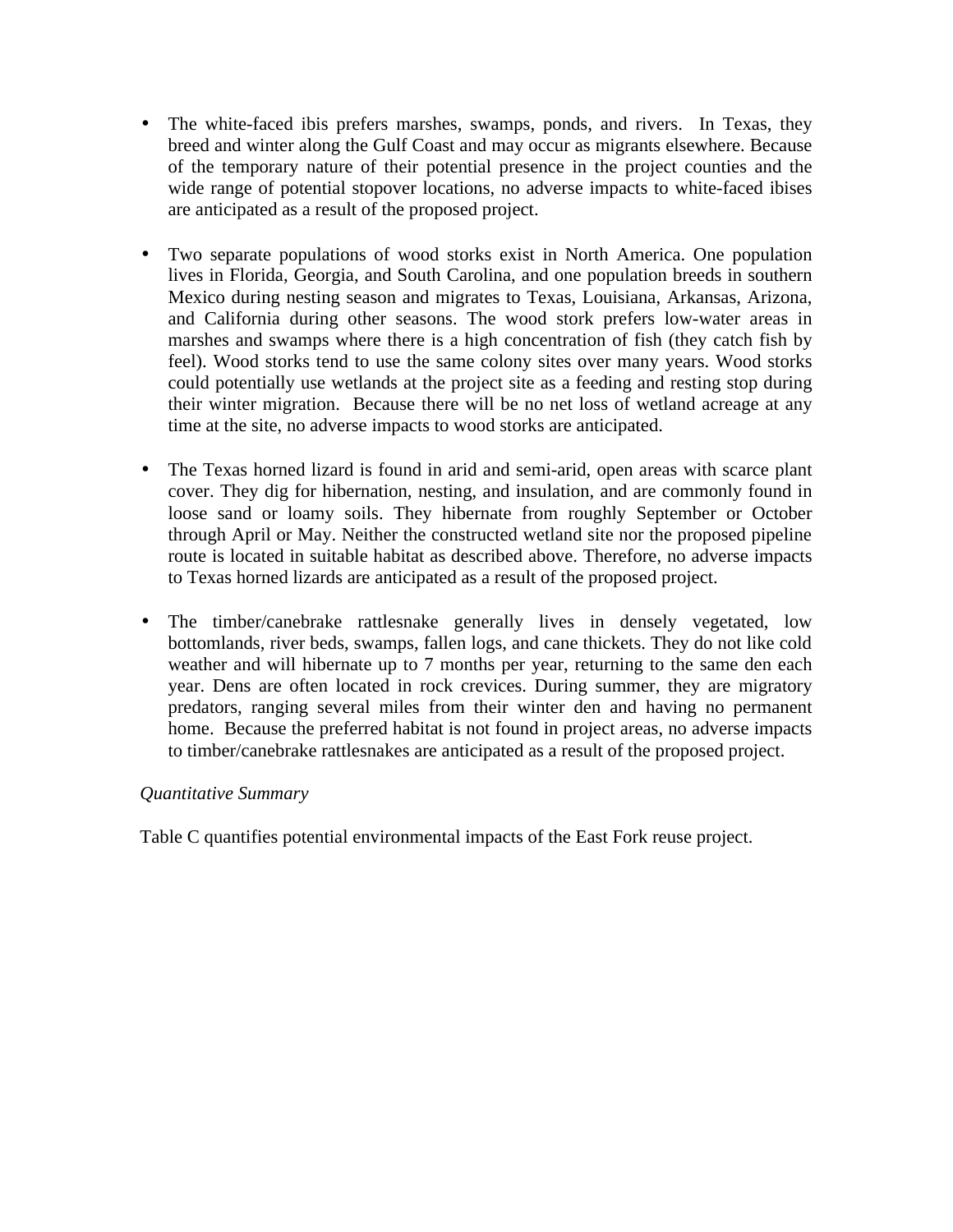



 $\rightarrow$  No Diversion  $-\Box$  Diversion with 16.7 MGD (25.8 cfs) Release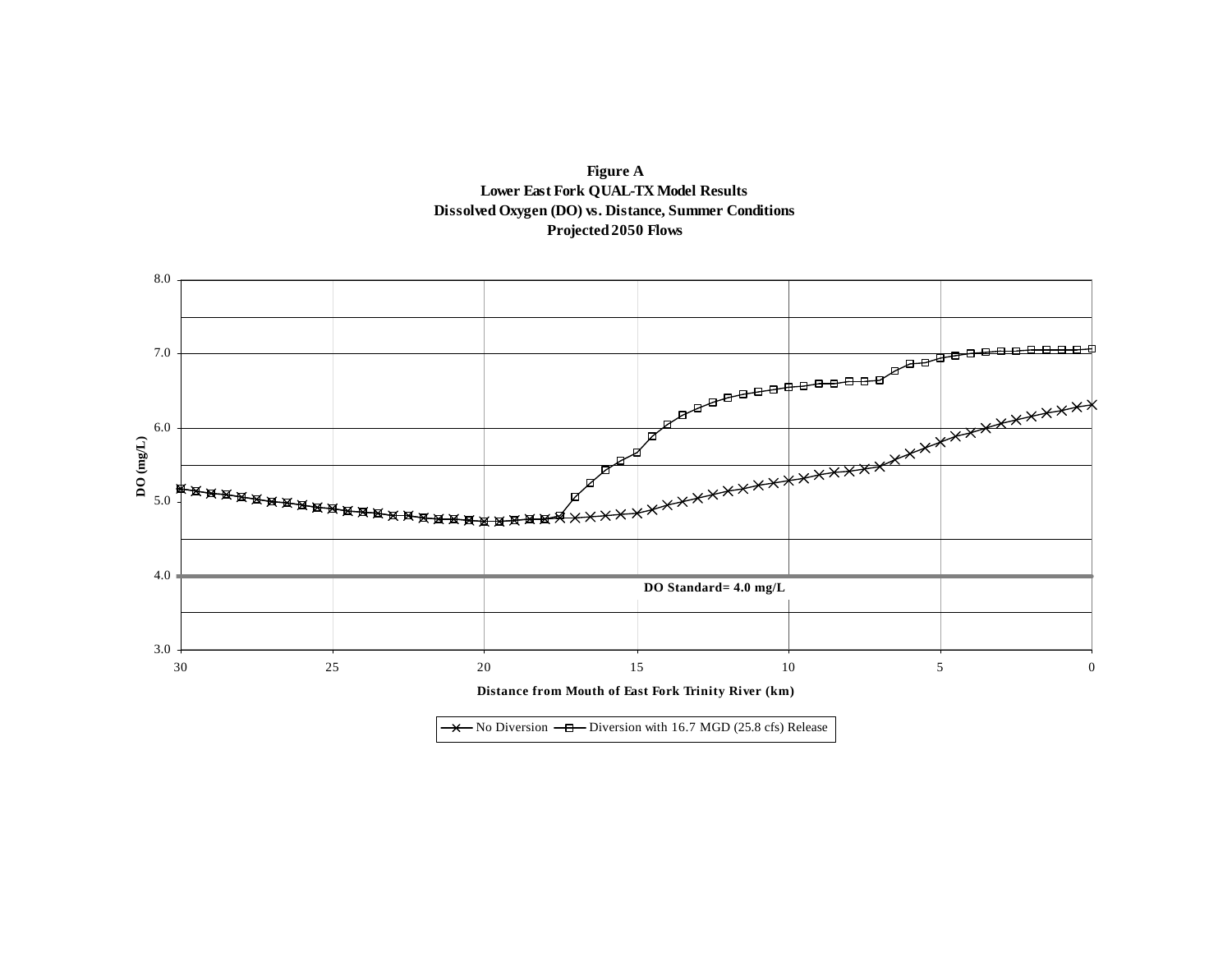Table C Quantified Potential Environmental Impacts of NTMWD East Fork Reuse Project

| <b>Description</b>                    | <b>Classification</b>                       | <b>Approximate</b><br>Quantity | <b>Units</b> | <b>Comment</b>                                                                                                                                                                                                                                                                                                                                  |
|---------------------------------------|---------------------------------------------|--------------------------------|--------------|-------------------------------------------------------------------------------------------------------------------------------------------------------------------------------------------------------------------------------------------------------------------------------------------------------------------------------------------------|
| Land impacted by<br>pipeline and pump | United<br>of the<br>Waters<br><b>States</b> | 6                              | acres        |                                                                                                                                                                                                                                                                                                                                                 |
| station construction                  | Unclassified                                | 641                            | acres        |                                                                                                                                                                                                                                                                                                                                                 |
| Land impacted by                      | Existing wetlands                           | 200                            | acres        |                                                                                                                                                                                                                                                                                                                                                 |
| wetland construction                  | Unclassified                                | 1,640                          | acres        |                                                                                                                                                                                                                                                                                                                                                 |
| New constructed<br>wetland            |                                             | 1,840                          | acres        | Net gain of 1,640<br>wetland acres.                                                                                                                                                                                                                                                                                                             |
| Endangered/threatened<br>species      |                                             | 8                              | species      | Whooping crane,<br>bald eagle listed by<br>U.S. Fish and<br>Wildlife Service<br>and Texas Parks<br>and Wildlife<br>Department<br>(TPWD). TPWD<br>also lists Arctic<br>peregrine falcon,<br>interior least tern,<br>white-faced ibis,<br>wood stork, Texas<br>horned lizard, and<br>timber/canebrake<br>rattlesnake. See<br>text for discussion. |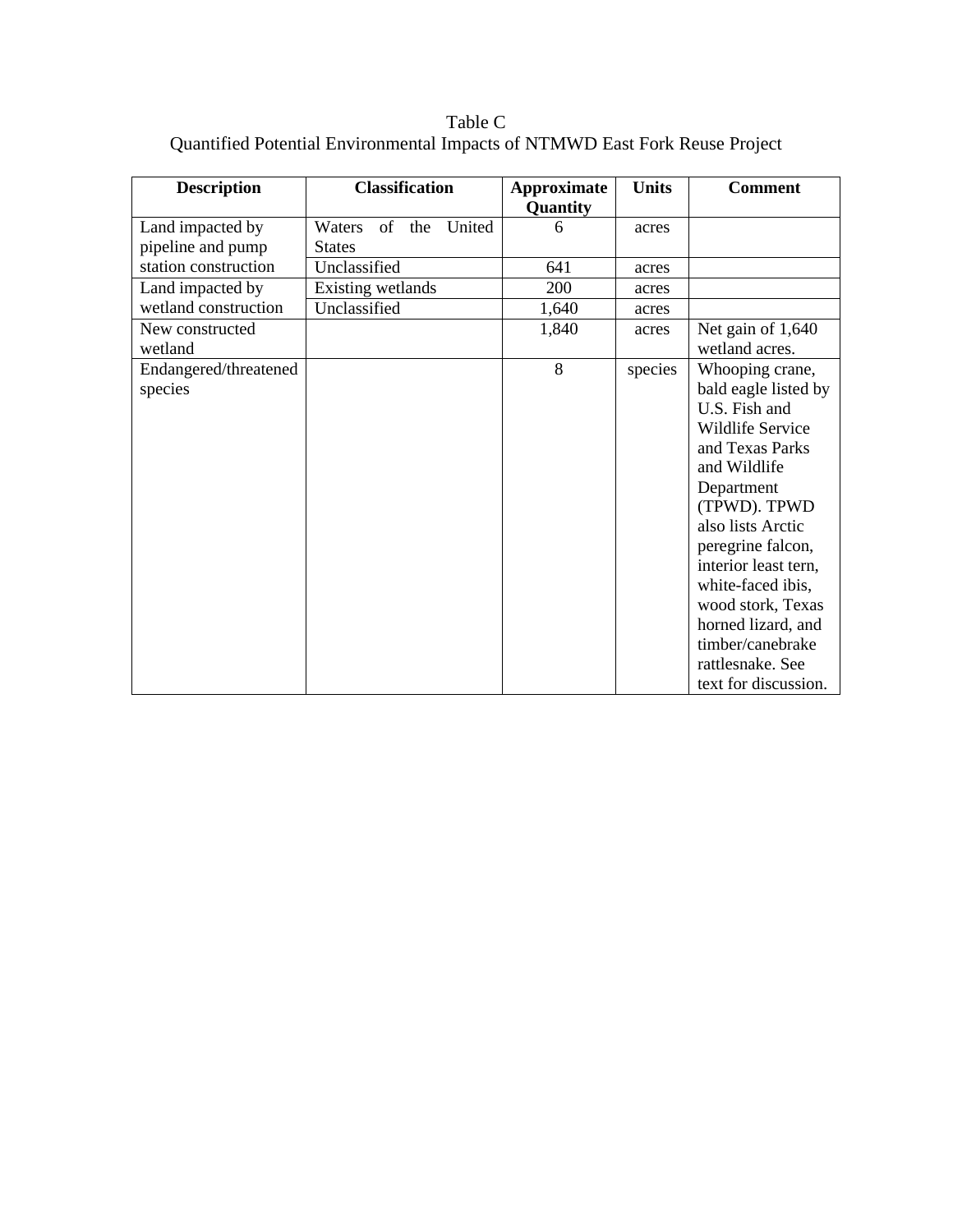# **Projected Average Annual Cost by Decade of Water Management Strategies**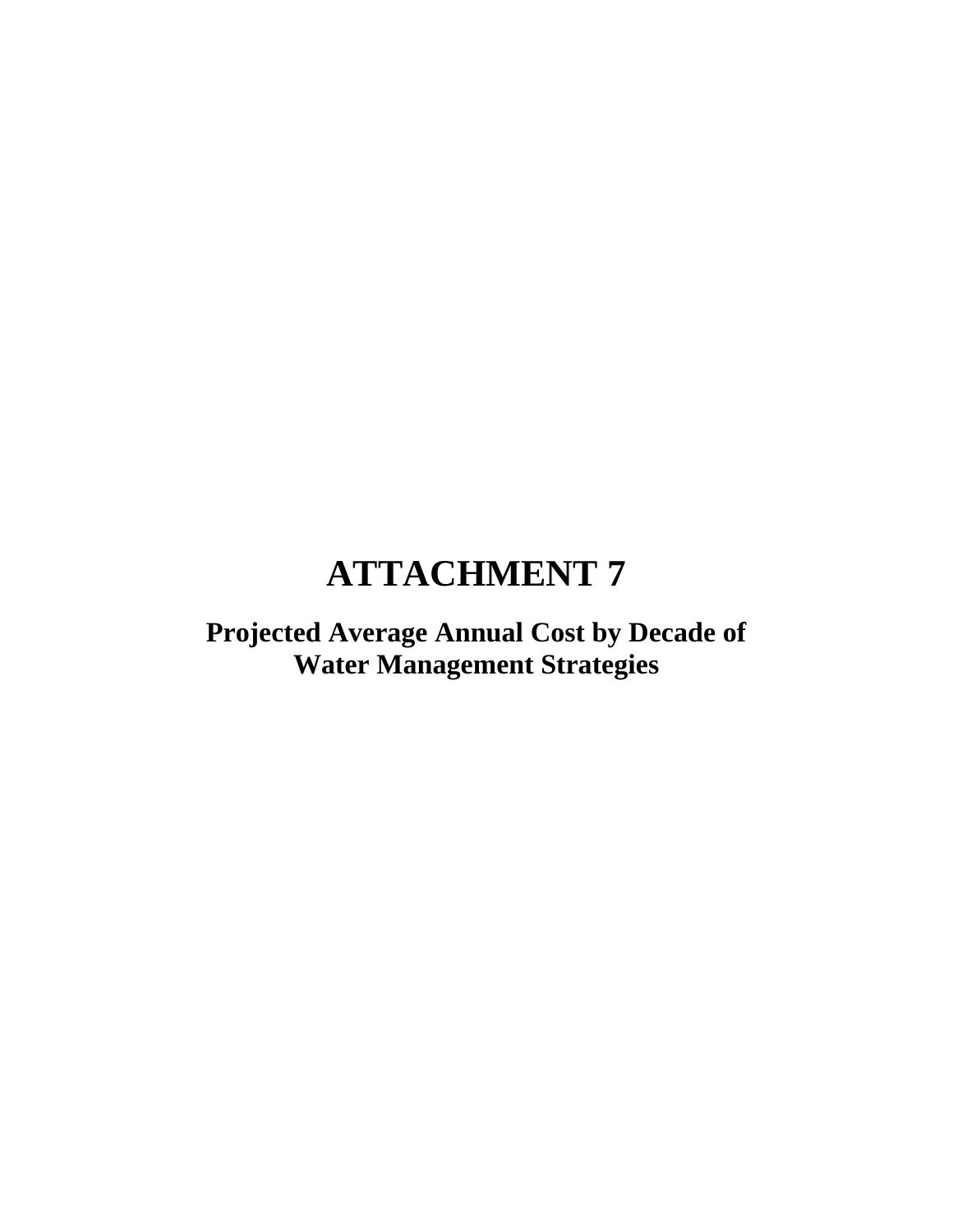| <b>Major Water Provider Name (If</b>                                         | <b>Water User</b>      | <b>Major Water</b> | Water                | <b>Regional</b>                | <b>Sequence</b>   | <b>City</b>   | County        | <b>Basin</b>   | Type of        | Regional                       | County    | <b>Basin</b> | <b>Specific</b> | <b>Name of Specific</b>    | Comments/Strategies                                          | County           | Basin              | <b>WMS</b>      | <b>WMS</b>          | <b>WMS</b>          | <b>WMS</b>                                 | <b>WMS</b>     | <b>WMS</b>            |
|------------------------------------------------------------------------------|------------------------|--------------------|----------------------|--------------------------------|-------------------|---------------|---------------|----------------|----------------|--------------------------------|-----------|--------------|-----------------|----------------------------|--------------------------------------------------------------|------------------|--------------------|-----------------|---------------------|---------------------|--------------------------------------------|----------------|-----------------------|
| Applicable)                                                                  | <b>Group Name</b>      | Provider           | <b>User</b>          | Water                          | <b>Number for</b> | <b>Number</b> | <b>Number</b> | <b>Number</b>  | Water          | Water                          | Number of | Number o     | Source          | Source                     |                                                              | Name             | Name               | Average         | Average             | Average             | Average                                    | Average        | Average               |
|                                                                              |                        | <b>(TWDB</b>       | Group                | Planning                       | <b>Water User</b> | for Water     | for Water     | for Water      | <b>Supply</b>  | Planning                       | Source    | Source       | Identifier      |                            |                                                              |                  |                    | Annual          | <b>Annual</b>       | Annual              | Annual                                     | Annual         | Annual                |
|                                                                              |                        | Alpha              | <b>Identifier</b>    | Group                          | Group             | User          | <b>User</b>   | User           |                | Group of                       |           |              |                 |                            |                                                              |                  |                    | Cost            | Cost                | Cost                | Cost                                       | Cost           | Cost                  |
|                                                                              |                        | Number)            |                      | Letter                         |                   | Group         | Group         | Group          |                | Source                         |           |              |                 |                            |                                                              |                  |                    | 2000-2009       | 2010-201            | 2020-2029           | 2030-2039                                  | 2040-2049      | 2050                  |
| North Texas Municipal Water District                                         |                        | 160                |                      | $\mathcal{C}$                  |                   |               |               |                | 4 <sub>b</sub> | $\mathcal{C}$                  | 129       | -8           | 3508129         | <b>Indirect Reuse</b>      | <b>East Fork Reuse Project</b>                               | Kaufman          | Trinity            |                 |                     |                     | \$0 \$24,900,000 \$24,900,000 \$24,900,000 | \$6,997,000    | \$6,997,000           |
| North Texas Municipal Water District                                         | Allen                  |                    | 30012000             | $\mathcal{C}$                  | 12                |               | 43            | $\mathbf{R}$   | 4a             | $\mathcal{C}$                  | 43        | $\mathbf{R}$ | 38043           | onservation                | Water Waste Prohibition                                      | Collin           | Trinity            |                 | \$23,76             | \$28,558            | \$29,741                                   | \$30.75        | \$31,324              |
| North Texas Municipal Water District                                         | Fairview               |                    | 30291000             | $\Gamma$                       | 291               | 772           | 43            | $\mathbf{R}$   | 4a             | $\mathcal{C}$                  | 43        | $\mathbf{R}$ | 38043           | onservation                | Water Waste Prohibition                                      | Collin           | Trinity            | SO(             | \$1,494             | \$1,652             | \$1,319                                    | \$1,51         | \$1,678               |
| North Texas Municipal Water District                                         | Frisco                 |                    | 30319000             | $\mathcal{C}$                  | 319               | 221           | 43            | 8              | 4a             | $\mathcal{C}$                  | 43        | $\mathbf{R}$ | 38043           | onservation                | Water System Audit, Pressure                                 | Collin           | Trinity            |                 | \$172,972           | \$254,043           | \$351,703                                  | \$449,110      | \$499,113             |
|                                                                              |                        |                    |                      |                                |                   |               |               |                |                |                                |           |              |                 |                            | Control, and Leak Detection and                              |                  |                    |                 |                     |                     |                                            |                |                       |
|                                                                              |                        |                    |                      |                                |                   |               |               |                |                |                                |           |              |                 |                            | Repair                                                       |                  |                    |                 |                     |                     |                                            |                |                       |
| North Texas Municipal Water District                                         | Frisco                 |                    | 30319000             | $\mathcal{C}$                  | 319               | 221           | 43            | -8             | 4a             | $\mathcal{C}$                  | 43        | -8           | 38043           | onservation                | <b>Water Conservation Pricins</b>                            | Collin           | Trinity            | - \$0           | \$2,729             | \$2,739             | \$0                                        | - \$0          | \$0                   |
| North Texas Municipal Water District                                         | Frisco                 |                    | 30319000             |                                | 319               | 221           | 43            | -8             | 4a             | $\mathcal{C}$                  | 43        | -8           | 38043           | onservation                | <b>Water Waste Prohibition</b>                               | Collin           | Trinity            | \$0             | \$20,302            | \$31,538            | \$45.132                                   | \$60.02        | \$67,982              |
| North Texas Municipal Water District                                         | McKinney               |                    | 30577000             | $\mathcal{C}$                  | 577               | 379           | 43            | 8              | 4a             | $\mathcal{C}$                  | 43        | $\mathbf{8}$ | 38043           | onservation                | Water System Audit, Pressure                                 | Collin           | Trinity            |                 | \$248,303           | \$326,575           | \$401,568                                  | \$470,737      | \$507,929             |
|                                                                              |                        |                    |                      |                                |                   |               |               |                |                |                                |           |              |                 |                            | Control, and Leak Detection and                              |                  |                    |                 |                     |                     |                                            |                |                       |
|                                                                              |                        |                    |                      |                                |                   |               |               |                |                |                                |           |              |                 |                            | Repair                                                       |                  |                    |                 |                     |                     |                                            |                |                       |
| North Texas Municipal Water District                                         | McKinney               |                    | 30577000             | $\mathcal{C}$                  | 577               | 379           | 43            | -8             | 4a             | $\mathcal{C}$                  | 43        | -8           | 38043           | onservation                | <b>Water Conservation Pricing</b>                            | Collin           | Trinity            | - \$0           | \$3,663             | \$3,661             | - \$0                                      | - \$0          | $\overline{30}$       |
| North Texas Municipal Water District                                         | McKinney               |                    | 30577000             | $\mathcal{C}$                  | 577               | 379           | 43            | -8             | 4a             | $\mathcal{C}$                  | 43        | -8           | 38043           | onservation                | <b>Water Waste Prohibition</b>                               | Collin           | Trinity            | SO <sub>2</sub> | \$30,929            | \$42,190            | \$52,478                                   | \$63,37        | \$69,282              |
| North Texas Municipal Water District                                         | Richardson             |                    | 30747000             |                                | 747               | 498           | 43            | -8             | 4a             | $\mathcal{C}$                  | 43        | -8           | 38043           | onservation                | Water Waste Prohibition                                      | Collin           | Trinity            | \$0             | \$3,520             | \$3,813             | \$4,053                                    | \$4,404        | \$4,580               |
| North Texas Municipal Water District                                         | Sachse                 |                    | 30784000             | $\mathcal{C}$                  | 784               | 742           | 43            | $\mathbf{8}$   | 4a             | $\mathcal{C}$                  | 43        | -8           | 38043           | onservation                | <b>Water Conservation Pricins</b>                            | Collin           | Trinity            | - \$0           | \$62                | \$56                | -\$0                                       | - \$0          | - \$0                 |
| North Texas Municipal Water District                                         | Wylie                  |                    | 30991000             | $\mathcal{C}$                  | 991               | 669           | 43            | -8             | 4a             | $\mathbf C$                    | 43        | -8           | 38043           | 'onservation               | Water System Audit, Pressure                                 | Collin           | Trinity            | $\infty$        | \$60,738            | \$82,955            | \$111,136                                  | \$139,752      | \$154,607             |
|                                                                              |                        |                    |                      |                                |                   |               |               |                |                |                                |           |              |                 |                            | Control, and Leak Detection and                              |                  |                    |                 |                     |                     |                                            |                |                       |
|                                                                              |                        |                    |                      |                                |                   |               |               |                |                |                                |           |              |                 |                            | Repair                                                       |                  |                    |                 |                     |                     |                                            |                |                       |
| North Texas Municipal Water District                                         | Wylie                  |                    | 30991000             | $\mathcal{C}$                  | 991               | 669           | 43            | -8             | 4a             | $\mathcal{C}$                  | 43        | -8           | 38043           | onservation                | Water Waste Prohibition                                      | Collin           | Trinity            | -\$0            | \$5,965             | \$8,607             | \$11,736                                   | \$15,31        | \$17,185              |
| North Texas Municipal Water District                                         | County-Other           |                    | 30996043             |                                | 996               | 757           | 43            | $\sim$         | 4a             | $\mathbf{C}$                   | 43        | $\sqrt{5}$   | 38043           | onservation                | <b>Water Conservation Pricing</b>                            | Collin           | Sabine             | SO <sub>2</sub> | \$79                | \$78                | \$0                                        |                | \$0                   |
| North Texas Municipal Water District                                         | County-Other           |                    | 30996043             |                                | 996               | 757           | 43            |                | 4a             | $\mathcal{C}$                  | 43        |              | 38043           | onservation                | <b>Water Conservation Pricing</b>                            | Collin           | Trinity            | -\$0            | \$1,15              | \$1,149             | -80<br>$\mathcal{L}$                       |                | $\overline{S}$<br>\$0 |
| North Texas Municipal Water District                                         | Garland                |                    | 30334000             |                                | 334               | 230           | 57            | 8              | 4a             | $\mathcal{C}$                  | 57        | $\mathbf{R}$ | 38057           | onservation                | <b>Water Conservation Pricing</b>                            | Dallas           | Trinity            |                 | \$6,140<br>\$57,954 | \$6,138<br>\$59,385 | \$58,518                                   | \$58,520       | \$58,520              |
| North Texas Municipal Water District                                         | Garland                |                    | 30334000<br>30592000 | $\mathcal{C}$<br>$\mathcal{C}$ | 334               | 230<br>401    | 57<br>57      | -8             | 4a             | $\mathcal{C}$<br>$\mathcal{C}$ | 57<br>57  | -8           | 38057<br>38057  | onservation                | Water Waste Prohibition                                      | Dallas           | Trinity            | -\$0            | \$5,386             | \$5,388             | -\$0                                       | $\mathfrak{C}$ | \$0                   |
| North Texas Municipal Water District<br>North Texas Municipal Water District | Mesquite<br>Richardson |                    | 30747000             |                                | 592<br>747        | 498           | 57            | -8<br>-8       | 4a<br>4a       | $\mathcal{C}$                  | 57        | -8           | 38057           | onservation                | <b>Water Conservation Pricins</b><br>Water Waste Prohibition | Dallas<br>Dallas | Trinity<br>Trinity |                 | \$22,604            | \$23,824            | \$23,854                                   | \$24,534       | \$24,935              |
| North Texas Municipal Water District                                         | Sachse                 |                    | 30784000             |                                | 784               | 742           | 57            | $\mathbf{R}$   | 4a             | $\mathsf{C}$                   | 57        | $\mathbf{R}$ | 38057           | onservation<br>onservation | <b>Water Conservation Pricins</b>                            | Dallas           | Trinity            |                 | \$1,669             | \$1,655             | $\mathbb{C}^n$                             | $\mathcal{L}$  | \$0                   |
| North Texas Municipal Water District                                         | Frisco                 |                    | 30319000             |                                | 319               | 221           | 61            |                | 4a             | $\Gamma$                       | 61        | -8           | 38061           | 'onservation               | Water System Audit, Pressure                                 | Denton           | Trinity            |                 | \$3,033             | \$3,639             | \$3,950                                    | \$4,038        | \$4,136               |
|                                                                              |                        |                    |                      |                                |                   |               |               |                |                |                                |           |              |                 |                            | Control, and Leak Detection and                              |                  |                    |                 |                     |                     |                                            |                |                       |
|                                                                              |                        |                    |                      |                                |                   |               |               |                |                |                                |           |              |                 |                            | Repair                                                       |                  |                    |                 |                     |                     |                                            |                |                       |
| North Texas Municipal Water District                                         | Frisco                 |                    | 30319000             |                                | 319               | 221           | 61            | $\overline{8}$ | 4a             | $\mathcal{C}$                  | 61        | $\mathbf{R}$ | 38061           | onservation                | <b>Water Conservation Pricins</b>                            | Denton           | Trinity            | -\$0            | \$47                | \$39                | -80                                        | $\mathcal{L}$  | - \$0                 |
| North Texas Municipal Water District                                         | Frisco                 |                    | 30319000             | $\mathbf C$                    | 319               | 221           | 61            | -8             | 4a             | $\mathcal{C}$                  | 61        | -8           | 38061           | onservation                | Water Waste Prohibition                                      | Denton           | Trinity            | - \$0           | \$342               | \$442               | \$502                                      | \$534          | \$569                 |
| North Texas Municipal Water District                                         | Little Elm             |                    | 30527000             | $\mathcal{C}$                  | 527               | 790           | 61            | - 8            | 4a             | $\mathbf{C}$                   | 61        | -8           | 38061           | onservation                | Water Waste Prohibition                                      | Denton           | Trinity            | - \$0           | \$1,505             | \$2,213             | \$2,548                                    | \$2,992        | \$0                   |
| North Texas Municipal Water District                                         | randall                |                    | 30210000             |                                | 210               | 767           | 129           | -8             | 4a             | $\mathcal{C}$                  | 129       | $\mathbf{R}$ | 38129           | onservation                | <b>Water Conservation Pricins</b>                            | Kaufman          | Trinity            |                 | \$1,967             | ፍሰ                  | C                                          | - \$0          | $\overline{30}$       |
| North Texas Municipal Water District                                         | County-Other           |                    | 30996199             | $\mathcal{C}$                  | 996               | 757           | 199           | $\sim$         | 4a             | $\mathcal{C}$                  | 199       | $\sim$       | 38199           | onservation                | <b>Water Conservation Pricing</b>                            | Rockwall         | Sabine             | - \$0           | $\Omega$            | \$0                 | -80                                        | \$307          | \$311                 |
| North Texas Municipal Water District                                         | County-Other           |                    | 30996199             |                                | 996               | 757           | 199           | 8              | 4a             |                                | 199       |              | 38199           | 'onservation               | <b>Water Conservation Pricing</b>                            | Rockwall         | Trinity            | \$0             |                     | \$0                 | \$0                                        | \$1,340        | \$1,346               |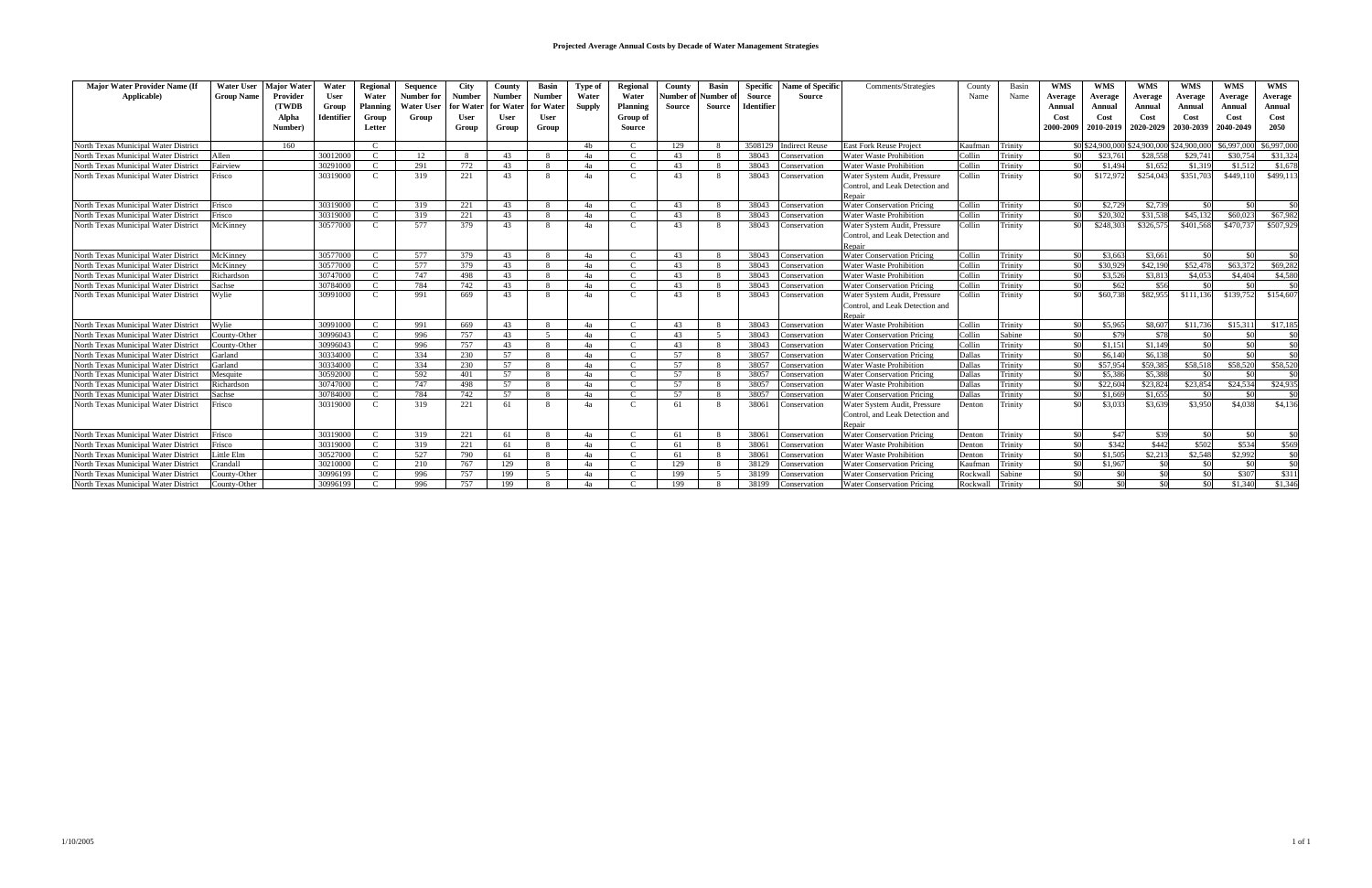# **Summary of Oral Public Comments on the Proposed Amendment**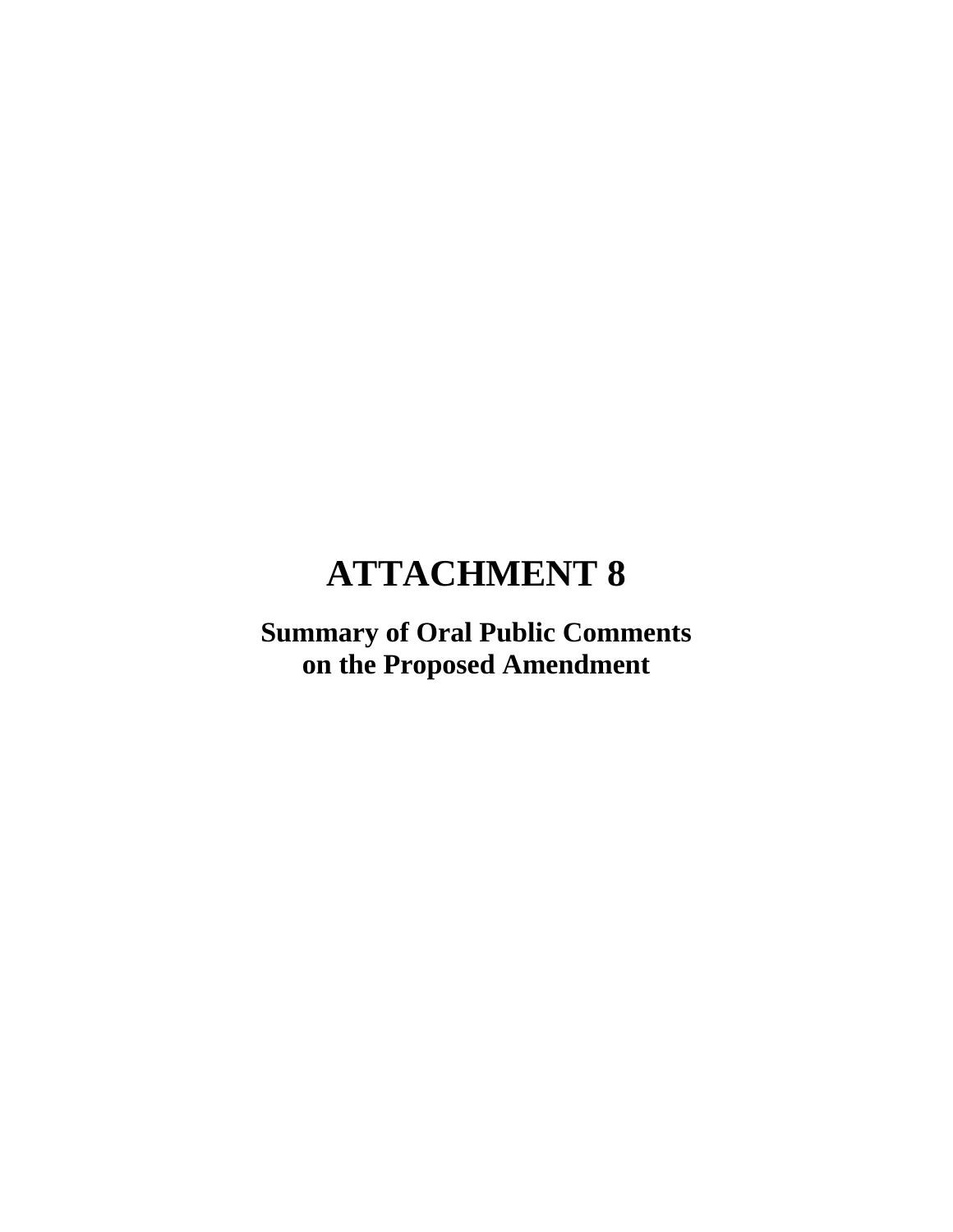# Summary of Speaker Comments at the December 6, 2004 RCWPG **Public Hearing**

# Comments Regarding Public Hearing on Proposed Amendment to the 2001 Plan to Add NTMWD Reuse Project

1. Jack Hittson (Landowner, Rockwall County)

Mr. Hittson asked the RCWPG to consider that the proposed project will affect a lot of people in a negative way. The pipeline will have a negative impact on the private land that it crosses. Mr. Hittson noted that there had not been much publicity about the proposed project in Rockwall County. The County Judge, County Commissioners, and other officials were unaware of the proposed project. He also suggested that the public relations efforts ought to stem from the North Texas Municipal Water District instead of the surveyors.

2. Elizabeth Hittson

Mrs. Hittson passed on the opportunity to speak.

3. Kevin Smith (Lawyer, Rockwall County)

Mr. Smith expressed concern that only one path has been considered for the pipeline. He asked how many routes will be considered in light of other transportation work. He understood that the SB1 legislation, passed in 1997, was to address water needs during drought. He asked if this project will solve water problems during drought years. He also commented that the reuse project could impact riparian areas and other uses downstream.

4. Beth Johnson

Ms. Johnson represented the Lone Star Chapter of the Sierra Club and the Texas Committee on Natural Resources. Ms. Johnson stated that she was concerned with procedural and public participation issues. She mentioned that the 22-page document posted on the web site had no map and that should be added. Ms. Johnson stated that the information on the web site was different than the presentation shown today. She commented that there were no copies of the 22-page document available at today's meeting.

Ms. Johnson stated that the newspaper mentioned "wetland credits" but this term was not mentioned in the 22-page document. The 22-page document mentions "net gain" on page 16. She asked how the two terms were related.

Ms. Johnson also told the group that it appeared as if the RCWPG was being asked to vote on the proposed reuse project and water conservation. Water conservation was first mentioned in today's public hearing. She stated that this was a confusing. piecemeal approach to solving the water needs. Ms. Johnson questioned the idea of amending the water conservation before discussing it.

5. Sheri Fowler (Rockwall County landowner)

Ms. Fowler stated that the early residents of Rockwall County settled along the river because of the water. She requested that NTMWD identify plans and pathways that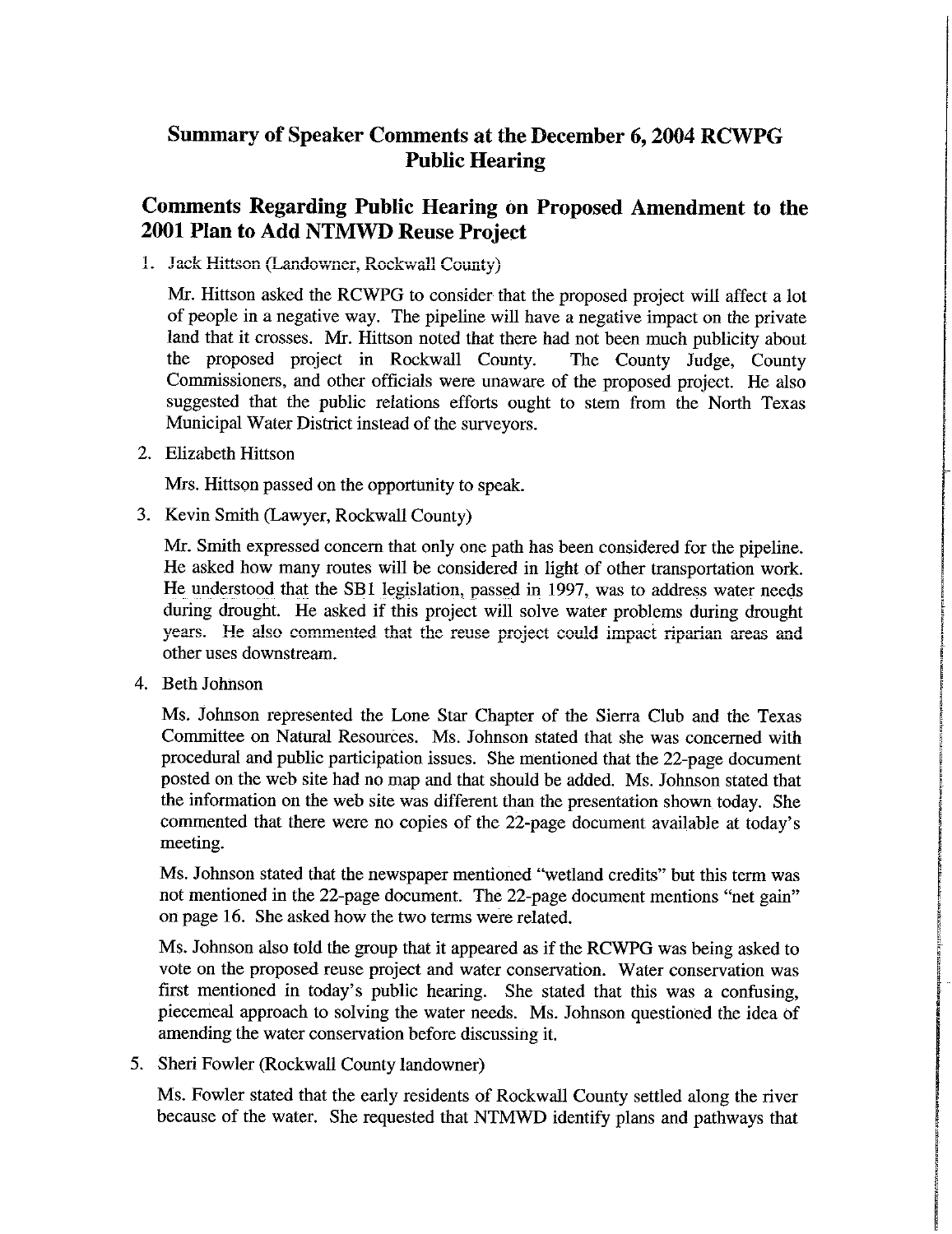are the least destructive to the river and value of the land. She does not believe that NTMWD has taken into account all of the proposals. Some specific points stated:

- Underestimated the cost of right-of-way (ROW) in Rockwall County
- Why not use the ROW easement of TXDOT. Other states use transportation ROW for pipelines.
- She understands the need for a utility easement, but the amendment would allow "our way or the highway" approach.
- $\bullet$ There is land further east that is less developed and less expensive.
- $\bullet$ She asked NTMWD to be diligent in assessing pathways for the pipeline.
- 6. David Nabors

Mr. Nabors agrees with the principle of reuse. He asked the RCWPG and NTMWD to be diligent in choosing the pipeline location. He encouraged Region C to use all the reuse water possible.

7. Alan Plummer

Mr. Plummer passed on the opportunity to speak.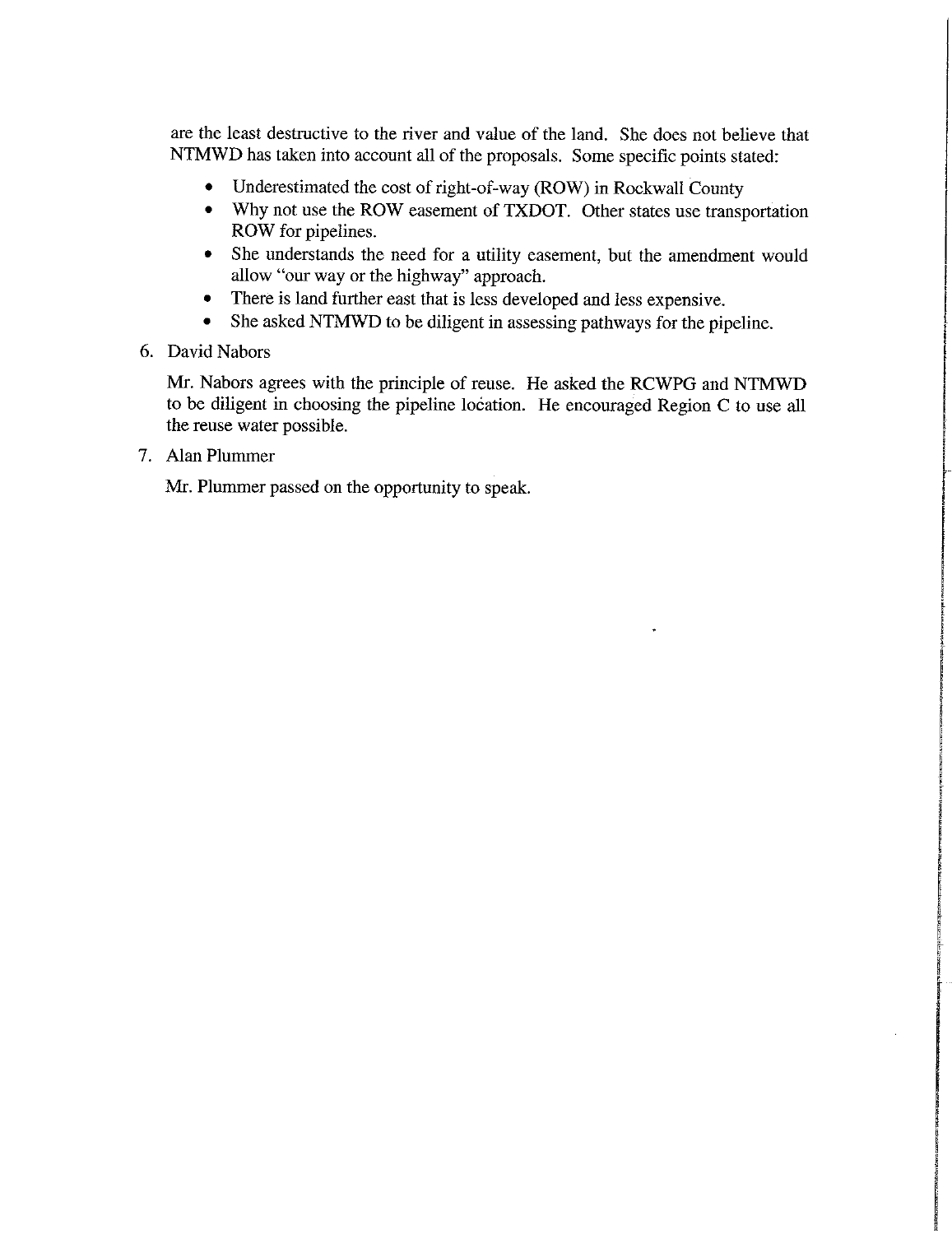**Written Public Comments on the Proposed Amendment**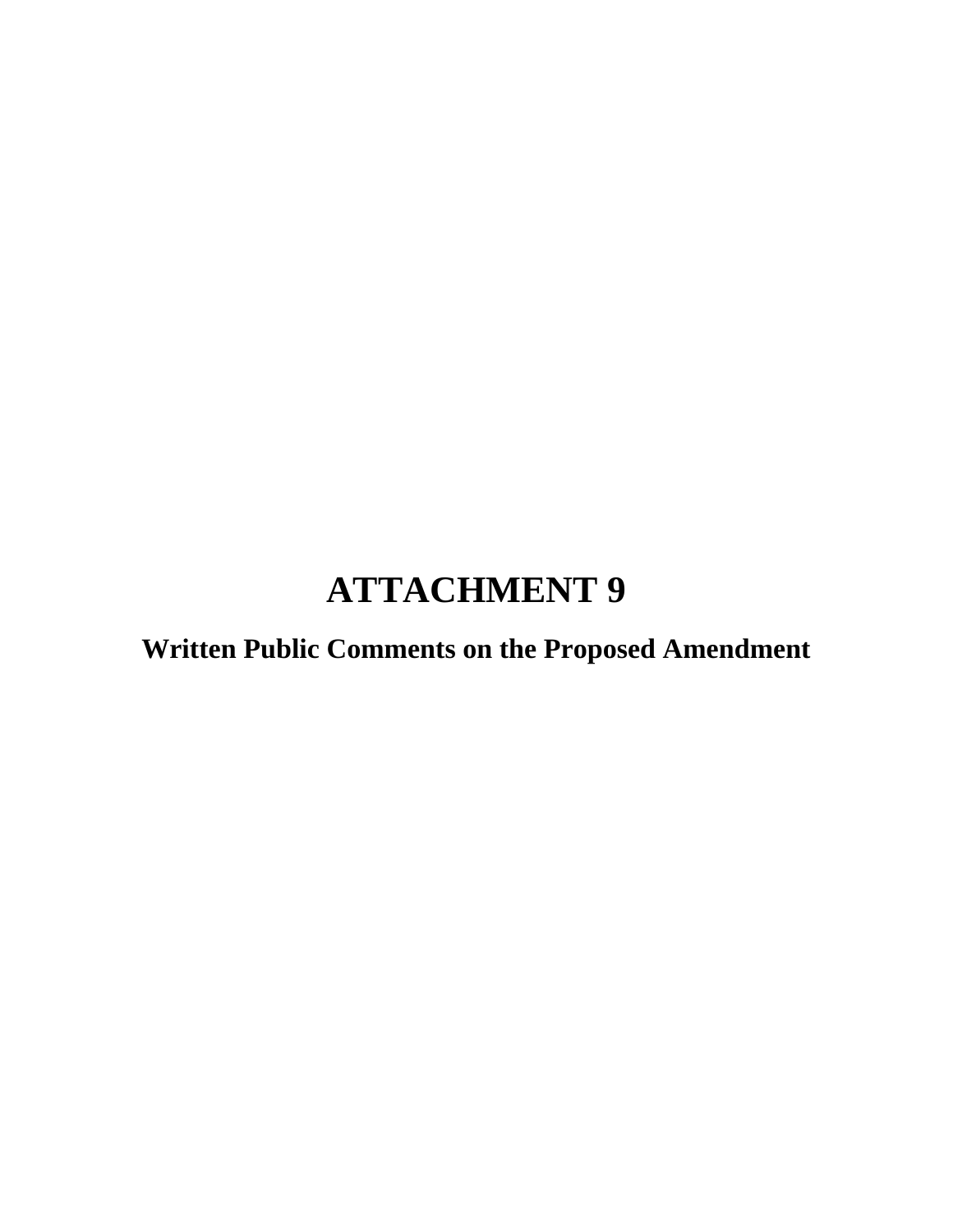January 5, 2005

Mr. James M. Parks North Texas Municipal Water District P.O. Box 2408 Wylie, Texas 75098-2408

Re: TWDB Staff Review of the proposed Region C Plan Amendment for the North Texas Municipal Water District Reuse Project

Dear Mr. Parks:

TWDB staff has reviewed the proposed Region C Plan Amendment for the North Texas Municipal Water District Reuse Project. Staff's review of the proposed amendments identified the following specific items that require clarification or additional analysis:

- 1. Please verify that the reuse supply is available during drought of record.
- 2. The following comments pertain to Tables 11, 12, and 13:
	- a. Please include Source Names as follows:
		- i. For Reuse Projects, use "Indirect Reuse" or "Direct Reuse" as the Source Name. If the source is "Indirect Reuse", the county-basin of the diversion must be listed as the location. If the source is "Direct Reuse", the location of the water treatment plant should be listed as the location.
		- ii. For Conservation, use "Conservation" as the Source Name.
	- b. Verify that Kaufman County (County Number 129) applies in the "County Number of Source" field. Please enter the appropriate information in this field in all tables.
	- c. The correct code for indicating a Reuse WMS Type in the "Type of Water Supply" field is "4B".
	- d. Incorporate the correct Source IDs as follows:
		- i. The Source IDs for Reuse Source Types are.
			- 1. Indirect Reuse is 35BBCCC, where BB equals the twodigit code for the Basin and CCC equals the three digit code for the county of the diversion location.
			- 2. Direct Reuse is 36BBCCC, where BB equals the two-digit code for the Basin and CCC equals the three digit code for the county of the diversion location.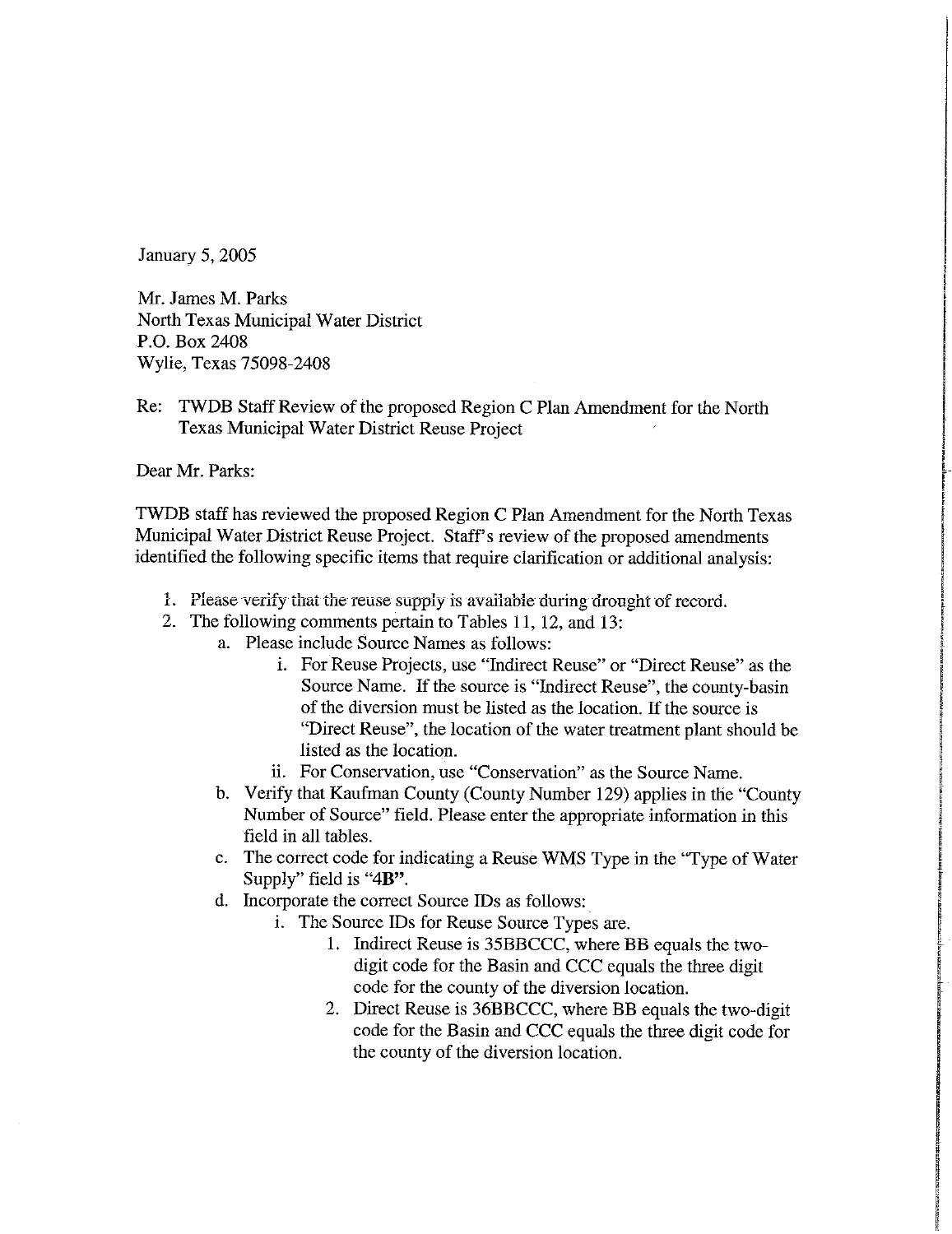Mr. Jim Parks January 5, 2005 Page 2

- ii. The Source IDs for Conservation Source Types is 38CCC, where CCC equals the three digit code for the county where the conservation is occurring.
- e. Clarify if the 50,000 acre-feet of NTMWD strategy supply for "Oklahoma" Water" should be removed from Table 13.
- 3. Please include an assessment of the environmental impacts of disturbing 200 acres of existing wetlands.
- 4. When considering state and federally endangered species, please include the federally endangered Interior Least Tern and any state-listed endangered species. There are two state endangered species of birds, four threatened bird species, and two threatened reptiles listed for Collin County that must be considered.
- 5. Indicate total annual costs by decade per data requirement (4.3 of Exhibit B.) This information will be needed by TWDB to calculate the Total Discounted Present Value of the project and the associated unit costs of water.
- 6. Please include citations for the basis of all cost estimates (e.g. sources of unit costs for pipelines) as required per  $4.2.9 \text{ A}(1)$  of Exhibit B.
- 7. Please include any costs associated with environmental studies, permitting, or mitigation activities of the East Fork Reuse Project, if any.

If you have any questions about the comments provided above or need more information, please contact Ms. Virginia Towles at (512) 475-2056.

Sincerely,

William F. Mullican, III Deputy Executive Administrator Office of Planning

 $\mathbf{c}$ : Tom Gooch, Freese and Nichols, Inc. Carolyn Brittin, Director, Water Resources Planning Division Virginia Towles, Project Manager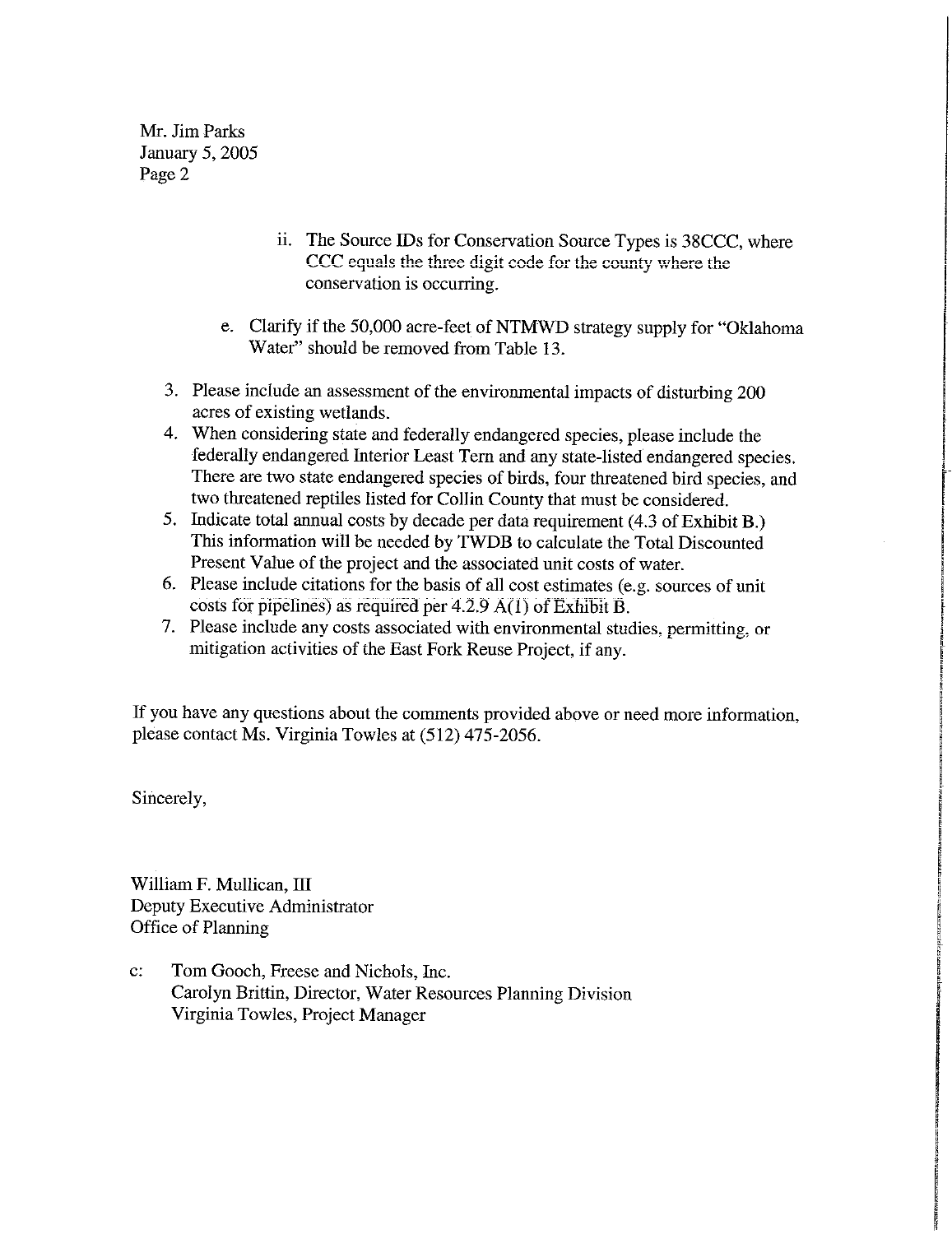Vinson&Elk **ATTORNEYS ATT AW** 

VINSON & ELKINS L.L.P. 3700 TRAMMELL CROW CENTER 2001 ROSS AVENUE DALLAS, TEXAS 75201-2975 TELEPHONE (214) 220-7700 FAX (214) 220-7716 www.velaw.com

Lila C. Marsh Direct Dial (214) 220-7730 Direct Fax (214) 999-7730 lmarsh@velaw.com

November 24, 2004

### **VIA COURIER**

Mr. James Parks Chair - Region C Water Planning Group P.O. Box 2408 Wylie, Texas 75098-2408

Mr. Tom Gooch, P.E. Freese and Nichols, Inc. 4055 International Plaza, Suite 200 Fort Worth, Texas 76109-4895

#### Re: Comments on Proposed Amendment to the 2001 Region C Water Plan

Gentlemen:

Mesa Water, Inc. and its consultants have reviewed the proposal to amend the Region C Water Plan to add the East Fork Reuse Project as a North Texas Municipal Water District (NTMWD) water management strategy. As discussed in more detail below, various elements of the NTMWD strategy rely upon what appear to be unrealistically optimistic assumptions, particularly with respect to meeting project deadlines. Our comments regarding the proposed amendment are set forth below.

#### **East Fork Reuse Project**

The proposed amendment indicates that the East Fork Reuse Project would provide a supply of 81,400 acre-ft/yr (AFY) by 2010. Under the circumstances at hand, it appears highly unlikely that this project will be operational by 2010 mostly because the project has yet to be permitted. In fact, to our knowledge, the Texas Commission on Environmental Quality (TCEQ) has not yet even deemed Amendment Application F to Certificate of Adjudication 08-2410 (Certificate 08-2410) administratively complete. Due to the complex nature of the application and the potential for the application to be contested, it seems at best optimistic to assume that the amendment will be granted by TCEQ in the short time frame required for commencement and completion of project construction by 2010. That time frame further assumes that any appeals regarding the amendment have been exhausted, or that project investments are made notwithstanding litigation. Finally, a significant portion of the water associated with the East Fork Reuse Project is based upon the assumption that NTMWD has an exclusive right to 100%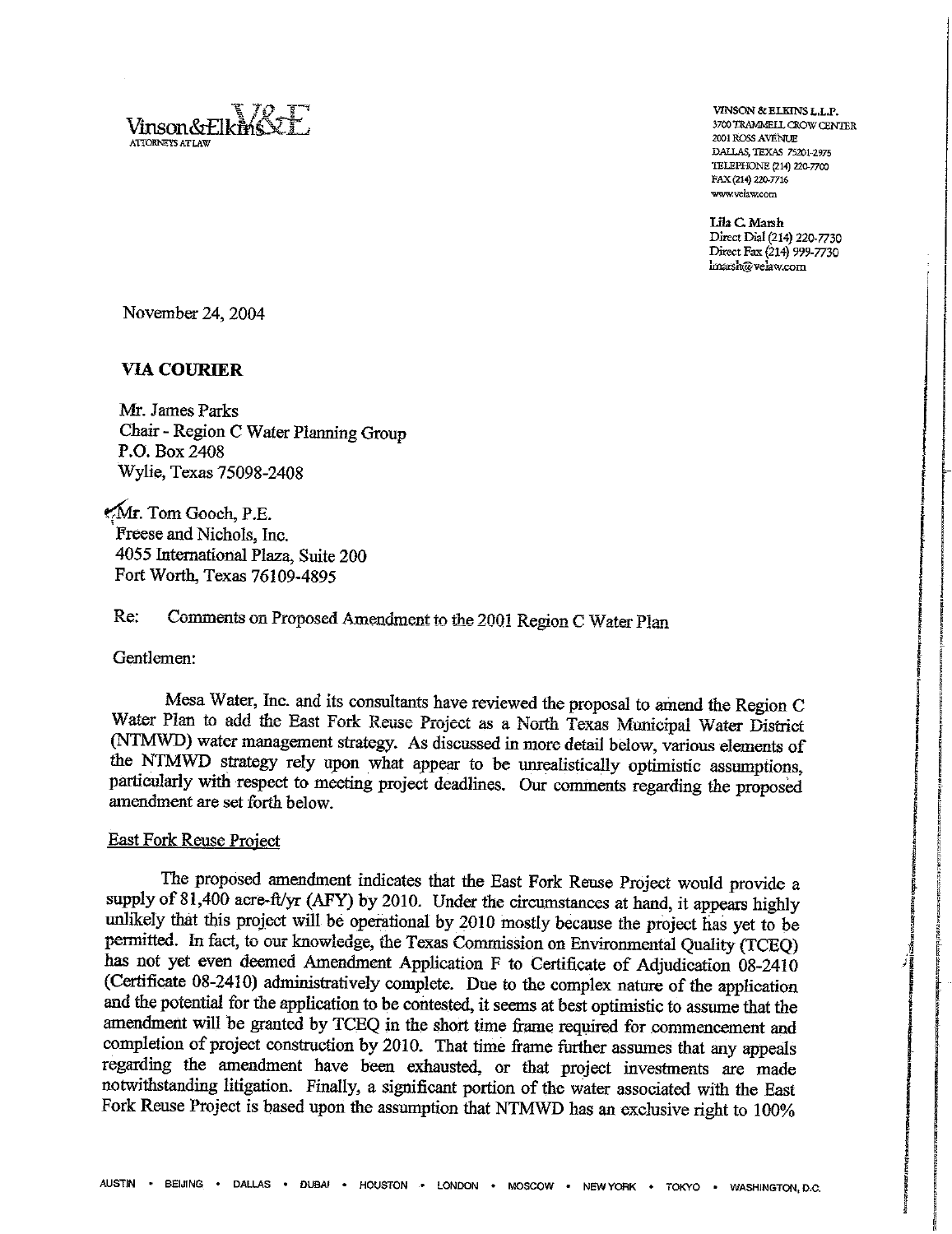Page 2 November 24, 2004

of the effluent treated at the wastewater treatment plants (WWTP)-an assumption not supported by the record.

# Wilson Creek WWTP Current Reuse and Future Additional Reuse

Authorization for the current reuse of discharges from the Wilson Creek WWTP is provided in Certificate 08-2410D. NTMWD seeks authorization for reuse of future Wilson Creek WWTP discharges in its Amendment Application E. Consistent with Certificate 08-2410D, Amendment Application E proposes a municipal consumptive-use cap equal to the sum of NTMWD's authorized municipal diversions from Lake Lavon and interbasin transfers into Lake Lavon. Amendment Application E proposes a municipal consumptive-use limit of 234,514 AFY, which is equal to NTMWD's authorized municipal consumptive uses of 100,000 AFY from Lake Lavon, 77,300 from Lake Texoma, and 57,214 AFY. Amended Table 5.12 of the proposed 2001 Region C Water Plan amendment does not reflect the proposed municipal consumptive-use cap of 234,514 AFY which essentially prevents reuse of Wilson Creek WWTP discharges from increasing NTMWD's water supply above 238,514 AFY (234,514 AFY for municipal use and 4,000 AFY for industrial and municipal use).

### **Additional Lake Texoma**

It is our understanding that the Greater Texoma Utility Authority recently submitted an application to amend its Lake Texoma water right to allow the interbasin transfer of 10,000 AFY from Lake Texoma to the Trinity River Basin for NTMWD's use. Amended Table 5.12 indicates that the additional 10,000 AFY of Lake Texoma water will be available beginning in 2010. Once again, it is overly optimistic to assume that this needed supply will be available by 2010 given the onerous procedures and extensive notice and public meeting requirements associated with an interbasin transfer permit.

### Oklahoma Water

Amended Table 5.12 indicates that 50,000 AFY of Oklahoma water will be available beginning in 2010. Since negotiations to obtain a supply of water from Oklahoma have been ongoing for years and completely unsuccessful to date, it is unlikely that this project will be successfully constructed and operational by 2010.

We appreciate the opportunity to submit the above comments.

Sincerely,

Vinson & Elkins, L.L.P.

By Bulg C. March

Bobby Stillwell, Mesa Water, Inc. cc: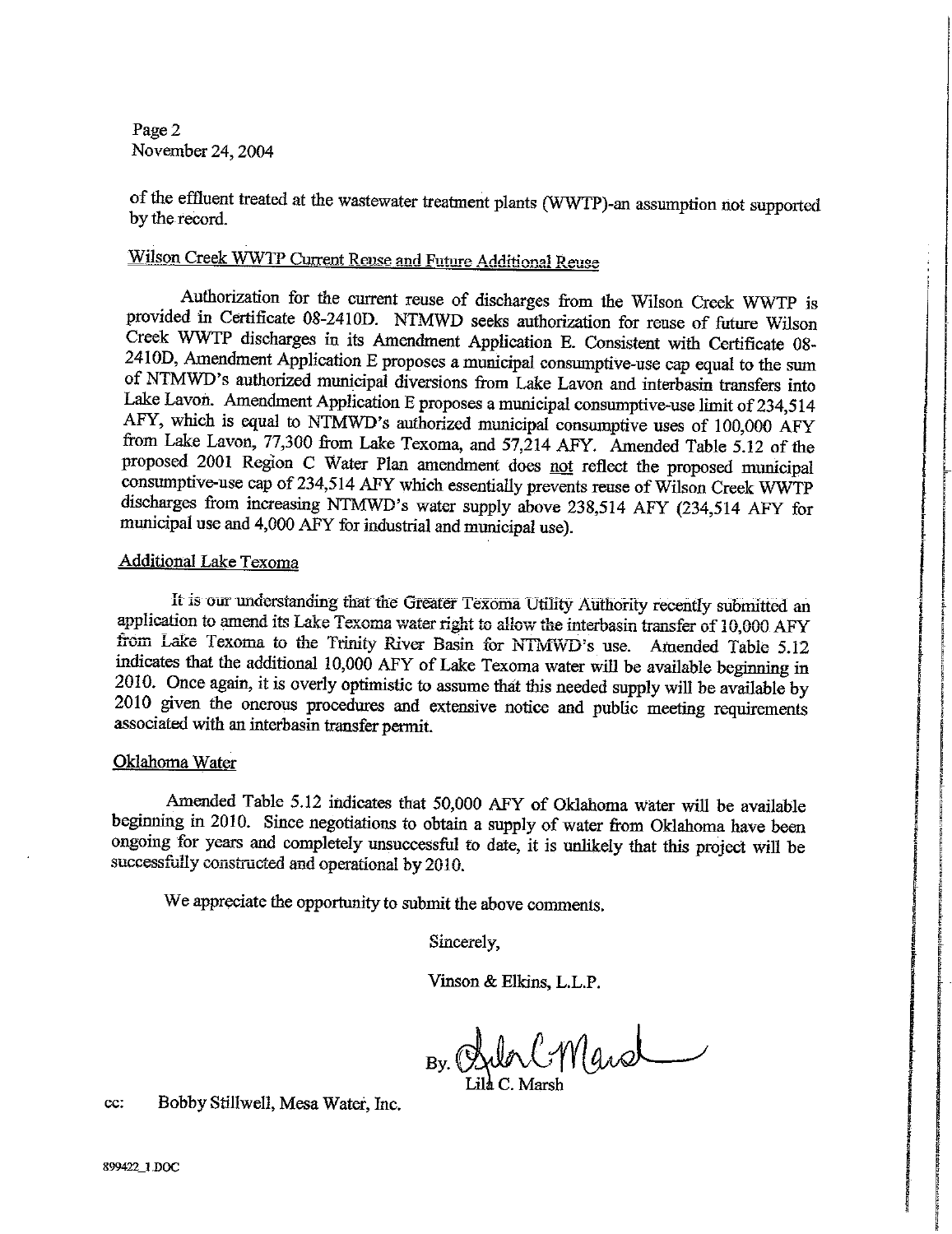# **LLOYD GOSSELINK BLEVINS** ROCHELLE & TOWNSEND, P. C. ATTORNEYS AT LAW

111 CONGRESS AVENUE, SUITE 1800 AUSTIN, TEXAS 78701 TELEPHONE (512) 322-5800 TELECOPIER (SIZ) 472-0532 www.iglawfirm.com

Mr Rochelle's Direct Line\* (512) 322-5810

711 N. CARANCAHUA, SUITE 700<sup>\*</sup> CORPUS CHRISTS, TEXAS 78475 TELEPHONE (361) 654-3200 TELECOPIER (361) 654-3203 "BY APPOINTMENT ONLY

mrochelle@lglawfirm.com

December 1, 2004

Mr. James Parks Chair-Region C. Water Planning Group P.O. Box 2408 Wylie, Texas 75098-2408

**VIA FACSIMILE** AND FIRST-CLASS MAIL

**VIA FACSIMILE** AND FIRST-CLASS MAIL

Mr. Tom Gooch, P.E. Freese & Nichols, Inc. Suite 200 4055 International Plaza Ft. Worth, Texas 76109-4895

Comments to Proposed Amendment to the 2001 Region C Water Re: Plan

Dear Mr. Parks and Mr. Gooch:

I am in receipt of a letter to you dated November 24, 2004 from a representative of Mesa Water, Inc. ("Mesa"), related to the above-referenced matter. In such letter, Mesa comments on the efforts of the North Texas Municipal Water District ("District") to amend the Region C Water Plan to add the East Fork Reuse Project as a recommended water management strategy to assist the District in meeting its future water supply demands. As the District's attorney, I am familiar with the East Fork Reuse Project and the District's current and proposed water rights, and I forward this letter to you on behalf of the District in response to Mesa's comments.

East Fork Reuse Project. With specific regard to the East Fork Reuse Project, Mesa opines that it is unlikely that the project will be operational by 2010, due to permitting, construction and/or financing constraints, and that the District's permitting approach is inconsistent with an approach that Mesa would consider appropriate. Please be advised that the District's application to the Texas Commission on Environmental Quality ("TCEQ") for the East Fork Reuse Project is being aggressively pursued at the agency, and that the District has every intention of securing the water rights authorization for this project in a timeframe that will allow for financing and construction of project infrastructure within the proposed timelines. District's permitting approach mirrors that of other Metroplex reuse applicants, and while there are water interests in the Trinity River Basin that may take a different approach,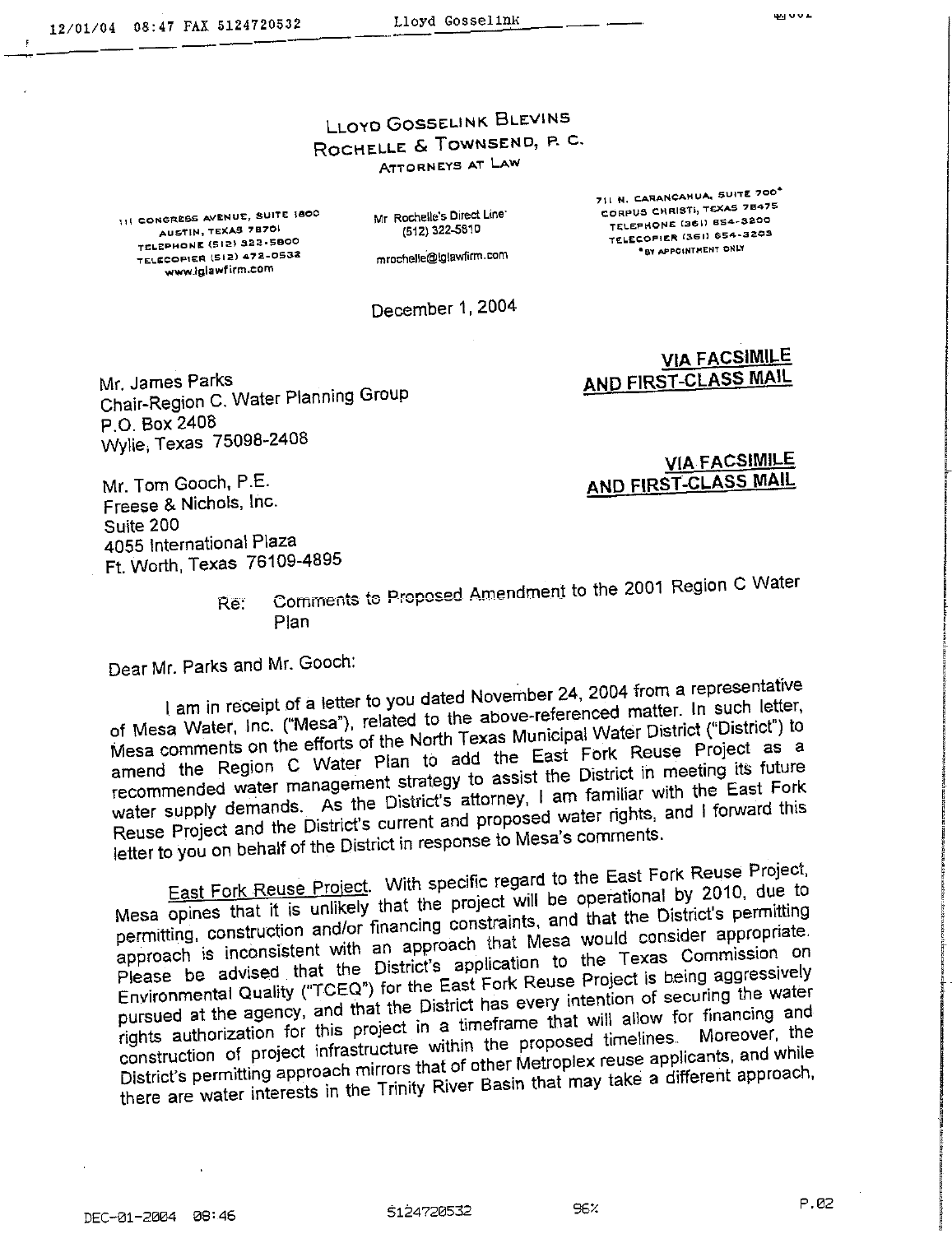Mr. James Parks Mr Tom Gooch December 1, 2004 Page 2

the District will work with them and make every effort to address their concerns such that the 2010 timeline can be achieved.

While the only amendment currently being sought to the 2001 Region C Plan relates to the District's East Fork Reuse Project, Mesa expresses concerns in its letter related to the District's Wilson Creek WWTP reuse; and, new water supplies proposed to be imported to the Trinity River Basin from Lake Texoma and eastern Oklahoma.

Wilson Creek WWTP Reuse. Mesa opines that the consumptive use limitation in the District's base water right, Certificate of Adjudication No. 08-2410, as amended, renders meaningless its efforts to secure additional supplies through the reuse of Wilson Creek WWTP return flows. This opinion fails to acknowledge the difference between the regulatory limits on the diversion of water and limits on the consumptive use of water. In consideration of its reuse of Wilson Creek WWTP return flows, the District's base water right includes limits on both diversion of water and consumptive use of water. The consumptive use limit restricts how much water the District can physically consume (i.e., no more than the total of its water rights/supplies in Lake Lavon, Lake Texoma and Chapman Lake), but such a limitation does not restrict the District's ability to divert and reuse Wilson Creek WWTP return flows. The District has the authority to divert such return flows from the perimeter of Lake Lavon, and such flows do serve as additional water supplies for the District's diversion and use. Thus, the consumptive use limit in the District's base water right is adequate and appropriate and does not foreclose the right of the District to divert and use its Wilson Creek WWTP return flows, nor to count such rights as additional supplies.

Additional Lake Texoma Water Rights and Oklahoma Water Supplies. Finally, Mesa opines that the District's proposal to bring additional water supplies from Lake Texoma and eastern Oklahoma by 2010 is unduly optimistic. Please note that the 2001 Region C Plan currently includes these sources of water supply, and the proposed amendment to this Plan does not contemplate any changes to those sources or the timelines by which they may be available. Notwithstanding the foregoing, and with regard to the additional Lake Texoma supplies that will be provided by the Greater Texoma Utility Authority ("GTUA"), once permitted, please note that sizeable interbasin diversions of water from Lake Texoma to the Metroplex already occur, and that the District's existing infrastructure can be utilized for this proposed additional interbasin transfer. GTUA has made meaningful progress with its application at TCEQ. Given the existing interbasin transfers to the Metroplex, we do not foresee meaningful challenges to GTUA's application or delays in the availability of such supplies to meet the District's needs. And, while recent legislation in Oklahoma has placed a temporary moratorium on the export of water from the state, the permitting and regulatory issues associated with such a transfer are relatively straightforward. Given the abundance of water supplies in eastern Oklahoma, and the financial benefits to the entire state of making

P.03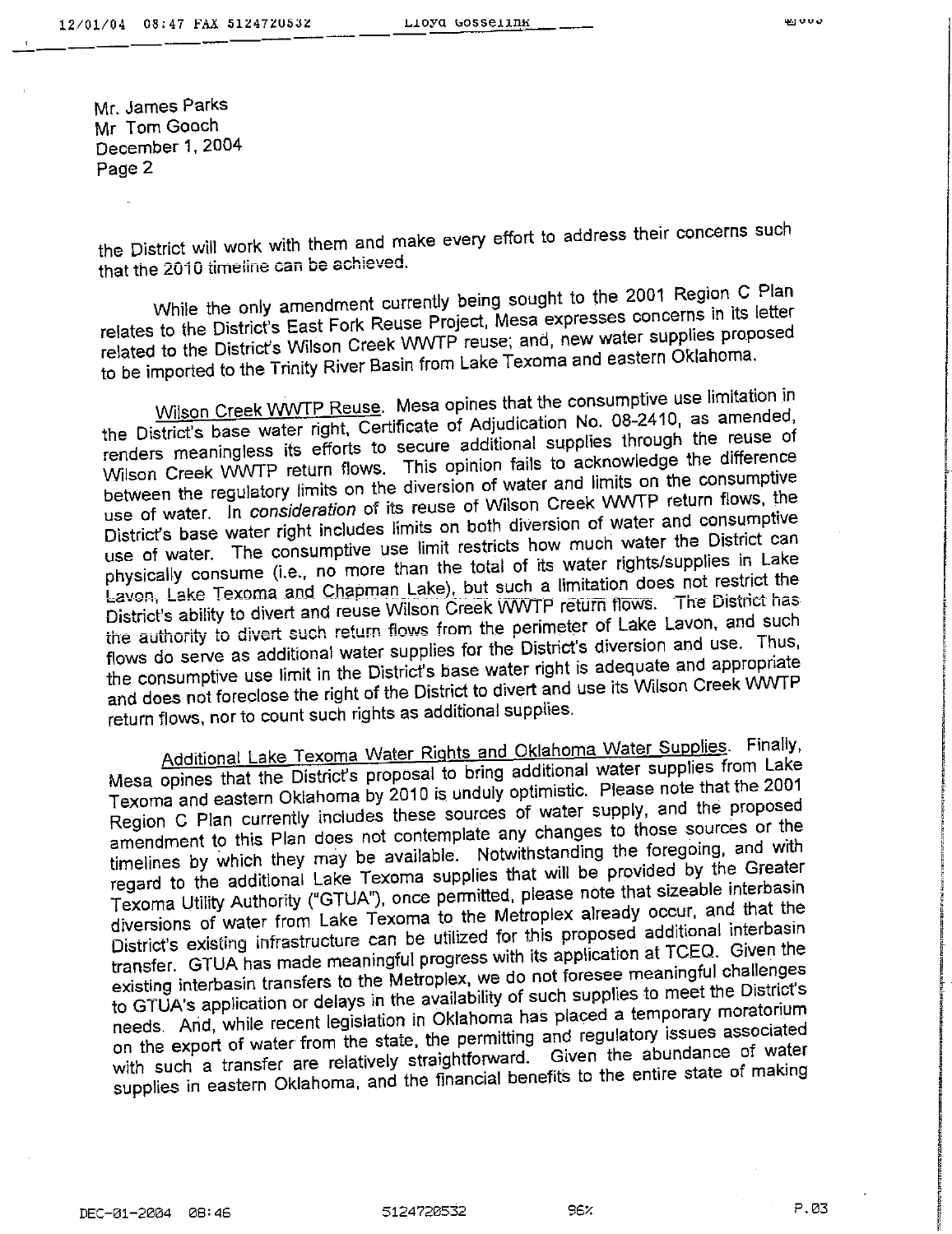Mr. James Parks Mr. Tom Gooch December 1, 2004 Page 3

this supply available to the District, we believe it is likely that this export of water will be approved. Thus, for the time being, the District supports the 2010 timeline for these supplies.

On behalf of the District, I appreciate the opportunity to provide these comments to the Region C Planning Group, and we look forward to the approval of the proposed amendment to the 2001 Region C Water Plan. If you or Region C Planning Group members have questions concerning this letter or any other aspect of the District's longrange water planning proposals, I hope you will feel free to contact me at your convenience.

Sincerely,

Martin C. Rochelle

MCR/idp 446\12\tin041129mcr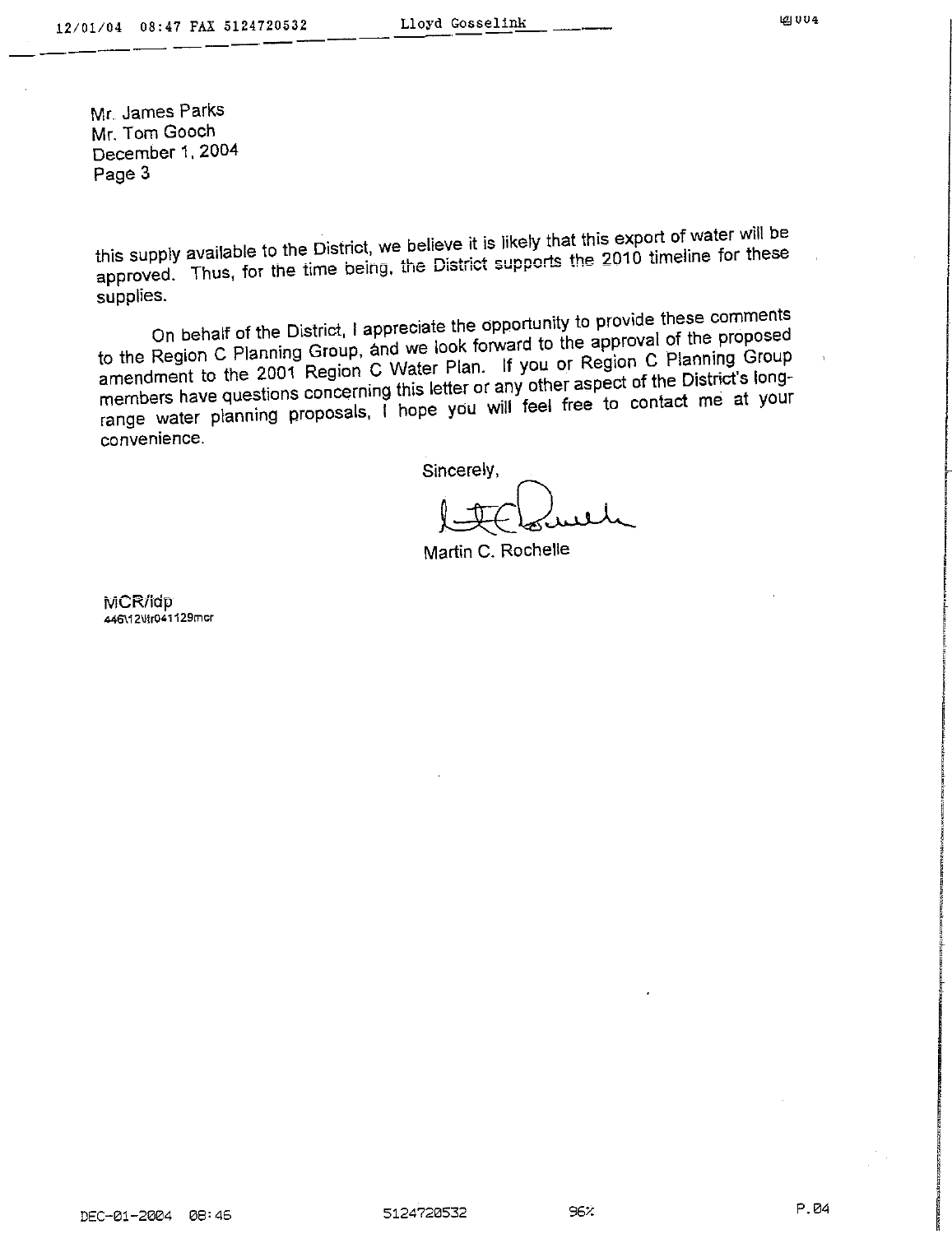| TO:   | Region C Water Planning Group, c/o                                               |
|-------|----------------------------------------------------------------------------------|
|       | <b>RCWPG Administrator Jim Parks</b>                                             |
|       | North Texas Municipal Water District                                             |
|       | P.O. Box 2408                                                                    |
|       | Wylie, TX 75098                                                                  |
|       | (delivered by fax to 972-442-5405 and by email to jparks@ntmwd.com and           |
|       | mfuller@ntmwd.com                                                                |
| FROM: | Beth Johnson, consultant, on behalf of Lone Star Chapter of the Sierra Club      |
| DATE: | Jan. 5, 2005                                                                     |
| RE:   | Comments on proposed amendment of the 2001 Region C Water Plan regarding:        |
|       | adding a water management strategy to include NTMWD's proposed East<br>$\bullet$ |
|       |                                                                                  |

- Fork Reuse Project
- adding water conservation strategies for NTMWD members and customers

We offer comments and questions below on the following documents:

- 1. "Public Notice of a Proposed Amendment of the 2001 Region C Plan NTMWD East Fork Reuse Project" at http://www.regioncwater.org/Documents/Draft/Public%20Notice%20NTMWD%20East%20Fork %20Reuse%20Project.pdf
- 2. "Presentation for public hearing on 12/6/04" at http://www.regioncwater.org/Documents/Presentations/Public%20Hearing%2012-6-04.pdf
- 3. "NTMWD's Consultant presentation at public hearing on 12/6/04" at http://www.regioncwater.org/Documents/Presentations/APAI%20Public%20Hearing%20Presenta tion%2012-6-04.pdf

On behalf of the 23,000 members of the Lone Star Chapter of the Sierra Club that covers most of Texas, I thank the Region C Water Planning Group for the opportunity to comment on this proposed amendment to the 2001 Region C Water Plan. While these comments should not be considered the official position of the Chapter due to lack of time to coordinate with relevant leaders, they are based upon past positions and policies of the Chapter and we hope they will prove helpful as the RCWPG considers adopting this amendment.

# Overview:

As indicated in our August, 2004, comments to the RCWPG on potentially relevant feasible management strategies:

- we agree that it is appropriate for the RCWPG to expect reuse to continue to play a major role in Region C plans
- we feel that projects such as the Tarrant Regional Water District's Richland-Chambers reuse project (with its associated wetlands) have much to recommend them
- we urge expanded consideration and greater priority for the potential for additional direct reuse projects, which we feel are more akin to the traditional concept of reuse that environmentalists and others have supported for many years and which represent a greater efficiency in the reuse of water than does indirect reuse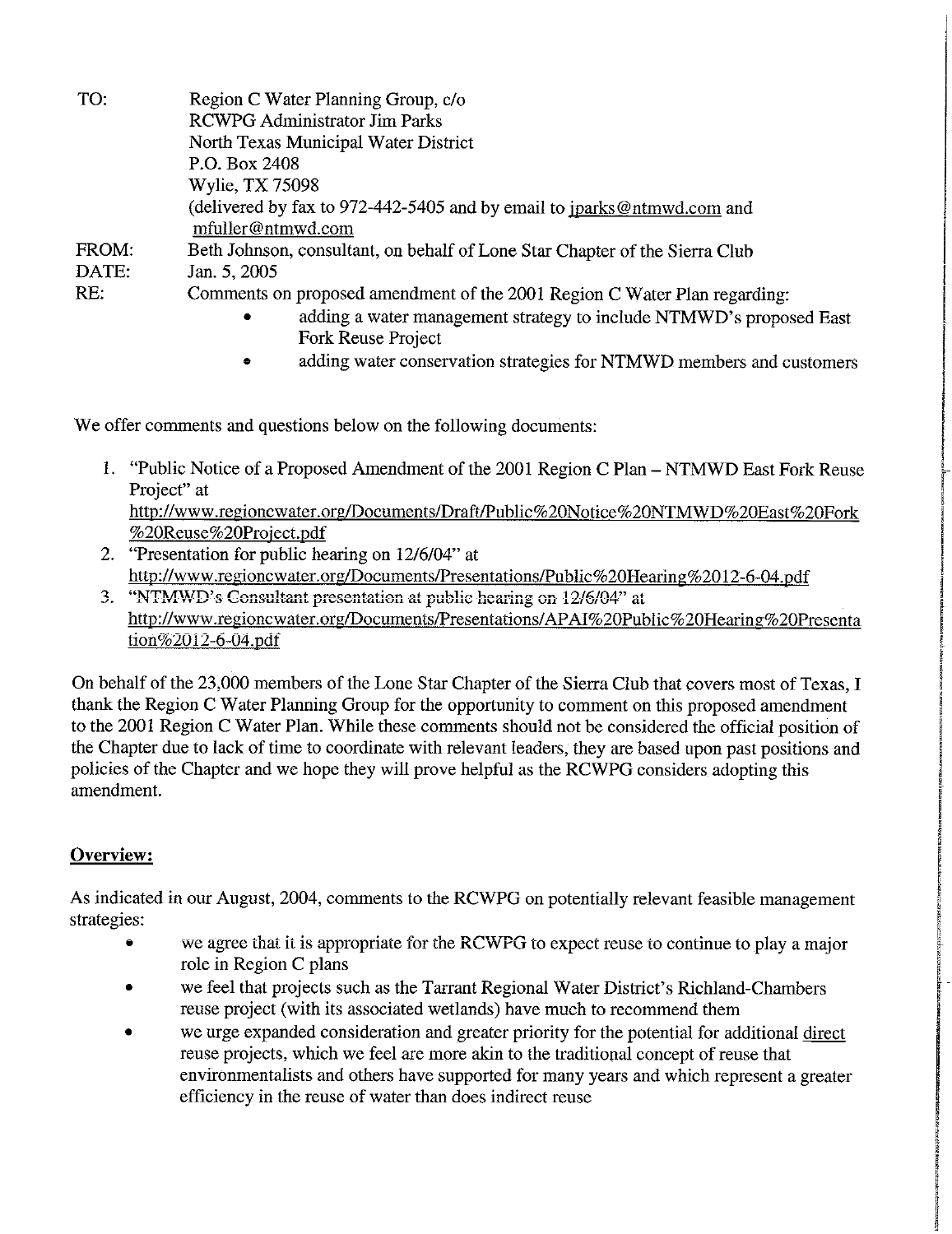we believe that for both direct and indirect reuse projects, careful consideration must be given to the impact of projects on instream uses and flows, downstream water rights, and maintenance of freshwater inflows to bays and estuaries.

In cases where additional water supplies are needed to meet future theoretical projected demand, we are supportive of reuse in general because it is less environmentally harmful than building new reservoirs and thus—along with conservation and drought management and fully utilizing available supplies from existing impoundments—it is one of several environmentally preferable strategies.

However, we feel that for the Region C Water Planning Group to amend your 2001 regional water plan in piecemeal consideration of one supplier's specific water rights application and conservation strategies at this time is procedurally unnecessary, unfair and inappropriate. This is especially true since this amendment is for a large volume of water and you are on the brink of your comprehensive assessment of all suppliers' reuse, conservation and other water management strategies.

Please note that our comments are based only on the somewhat superficial level of information and review that is possible at this plan-amendment stage and should not be taken as necessarily indicative of questions or concerns we might raise at a later date when provided with permit-application level of information and review opportunities.

# **Procedural Concerns:**

The RCWPG is within 5 months of completing your Initially Prepared Regional Plan for the second round of regional planning. The East Fork reuse project and NTMWD's conservation strategies ought to be part of the comprehensive evaluation of all potential water management strategies to determine which ones are most appropriate to choose for the regional plan. These two strategies brought forward at this time by NTMWD should not have any special status over any other water management strategy to be considered during the second round over the next few months.

That "to date, negotiations for [a supply of 50,000 AFY from Oklahoma sources by 2010] have not been successful" is cited (pg. 4 of public notice) as one of the "changed conditions" to justify the need for a plan amendment. Yet, incongruously, along with adding the new East Fork Reuse as a water source. NTMWD simultaneously proposes that the RCWPG re-adopt unchanged the rest of Table 5.12 (pg. 7 of the public notice) that included the currently-unavailable Oklahoma water. This has the effect of inflating sources above demand for one supplier. If the RCWPG amends the 2001 plan to add the East Fork Reuse source and subsequently the Oklahoma water were to become available, having re-adopted the table in this way could have the effect of giving one supplier prior claim or "consistency with the plan" advantage over others who might need the Oklahoma water.

# Maps:

No map of the proposed location of the constructed wetland is included for public review in the "public" notice," and the description as "near Crandall in Kaufman County" is overly vague. There are perfunctory maps in the Consultant's presentation available online, but the one in slide 4 appears to show the constructed wetlands on the east side of the river (left-hand side of the river if you're headed downstream) while slide 5 appears to show them on the west side (river right), compounded by the failure of each slide to indicate which direction is north. The Dec. 6 Dallas Morning News article says very specifically that "the wetlands would be created on ranchland leased from the Hunt family," so obviously a specific site has been chosen, yet the public notice avoids a detailed location description.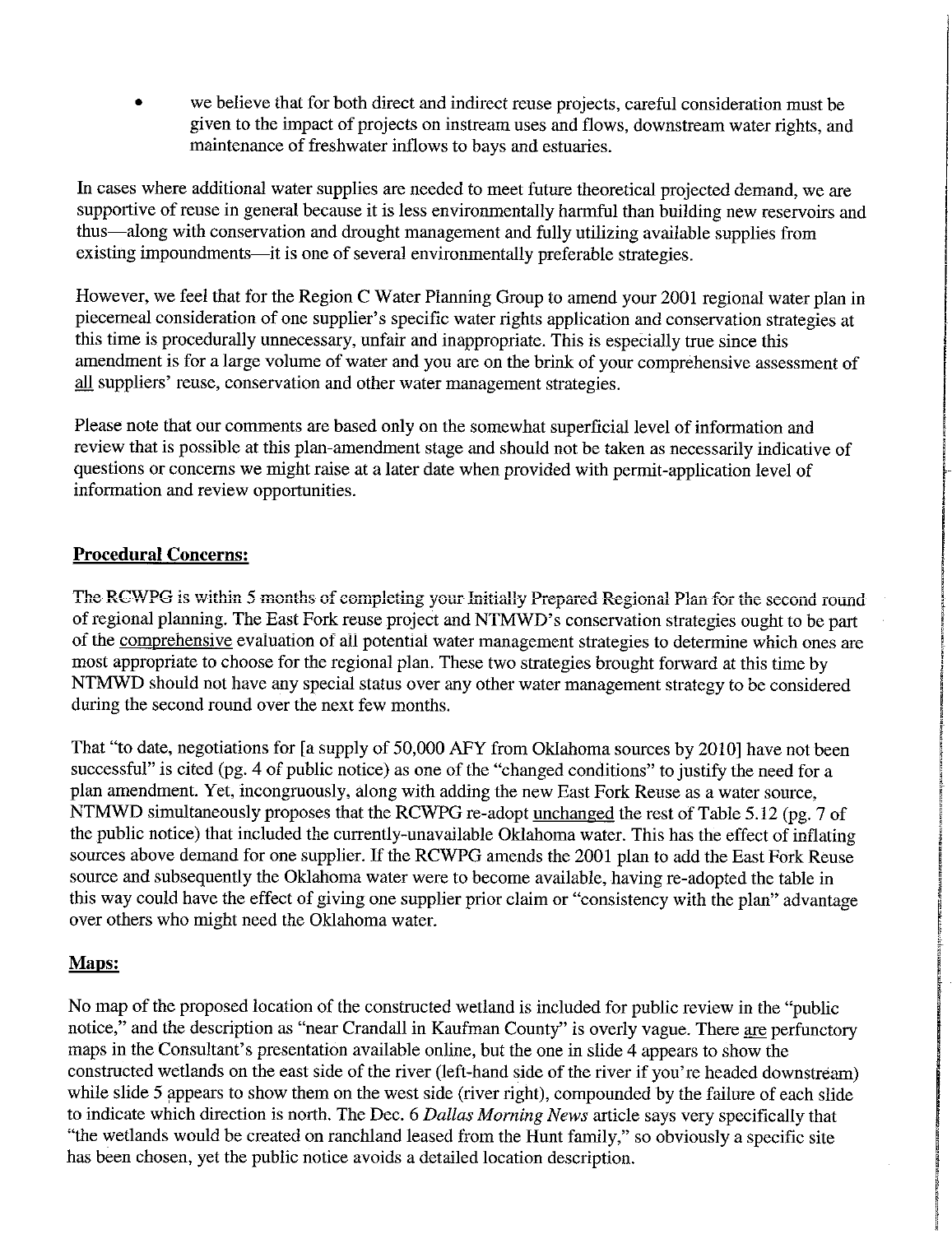# **Public Participation:**

Members of the public who might have learned of the Dec. 6 public hearing from the Dec. 6 Dallas Morning News article and attended the Dec. 6 hearing in person were not provided with the 22-page Public Notice at the hearing. RCWPG's failure to provide copies of this document at the hearing thus decreased the public's ability to engage in informed questions and comments on the only occasion where appropriate consultants and RCWPG members were all present. This is unfortunate, was a missed public participation opportunity, and was potentially skirting the edge of TWDB and other public-participation rules.

# **Reuse Questions:**

Will any land condemnation occur in connection with this project? How much, where, and for which aspects of the project?

What are the environmental impacts associated with the project?

# **Conservation Amendment:**

Pre-Approval? We are aware, as stated on pg. 4 of the public notice, that current planning rules require that water conservation strategies be considered for each projected water need and thus form the basis for inclusion along with the East Fork reuse amendment. It is commendable that NTMWD is making plans for conservation strategies. However, as with our concern stated above, the proposed conservation amendment could be construed as one supplier's getting its conservation measures adopted in a piecemeal way, without giving the RCWPG benefit of having the same level of information as the other suppliers' measures will have, and ahead of the others'. Consultants have not completed providing data and recommendations, and the RCWPG has not had benefit of public review and comment, to enable the RCWPG to make comprehensive decisions on conservation strategies. Yet some might attempt to construe this amendment as obtaining RCWPG pre-approval of NTMWD's "model conservation plan" before conservation has been discussed and evaluated for all suppliers. Some might attempt to characterize adoption of this amendment as setting a precedent for the level of scrutiny and types of strategies that might be adopted in the current round of planning.

- The discussion at the Dec. 6 meeting in response to a procedural question I posed was ambiguous: Consultant Tom Gooch with Freese and Nichols answered that any amendment has to meet 2006 rules including conservation and that NTMWD's conservation strategies would be "analyzed" the same as other suppliers' in the current planning round, but that fails to answer my question as to whether NTMWD's conservation strategies in the amendment will be subject to new scrutiny and modification in this planning round or will instead be considered tacitly pre-approved and merely be factored into volume savings as supply without further evaluation, review, or modification. TWDB's liaison to RCWPG Virginia Towles, meanwhile, has indicated to me that NTMWD's conservation strategies will be completely re-analyzed, reconsidered, and subject to new approval like all other strategies for all other water user groups and suppliers in the current planning round.
	- Please confirm that the latter is the case. If NTMWD conservation strategies will not receive the same level of analysis, scrutiny, and approval again in this planning round as that conducted for other suppliers and user groups, then we strongly object.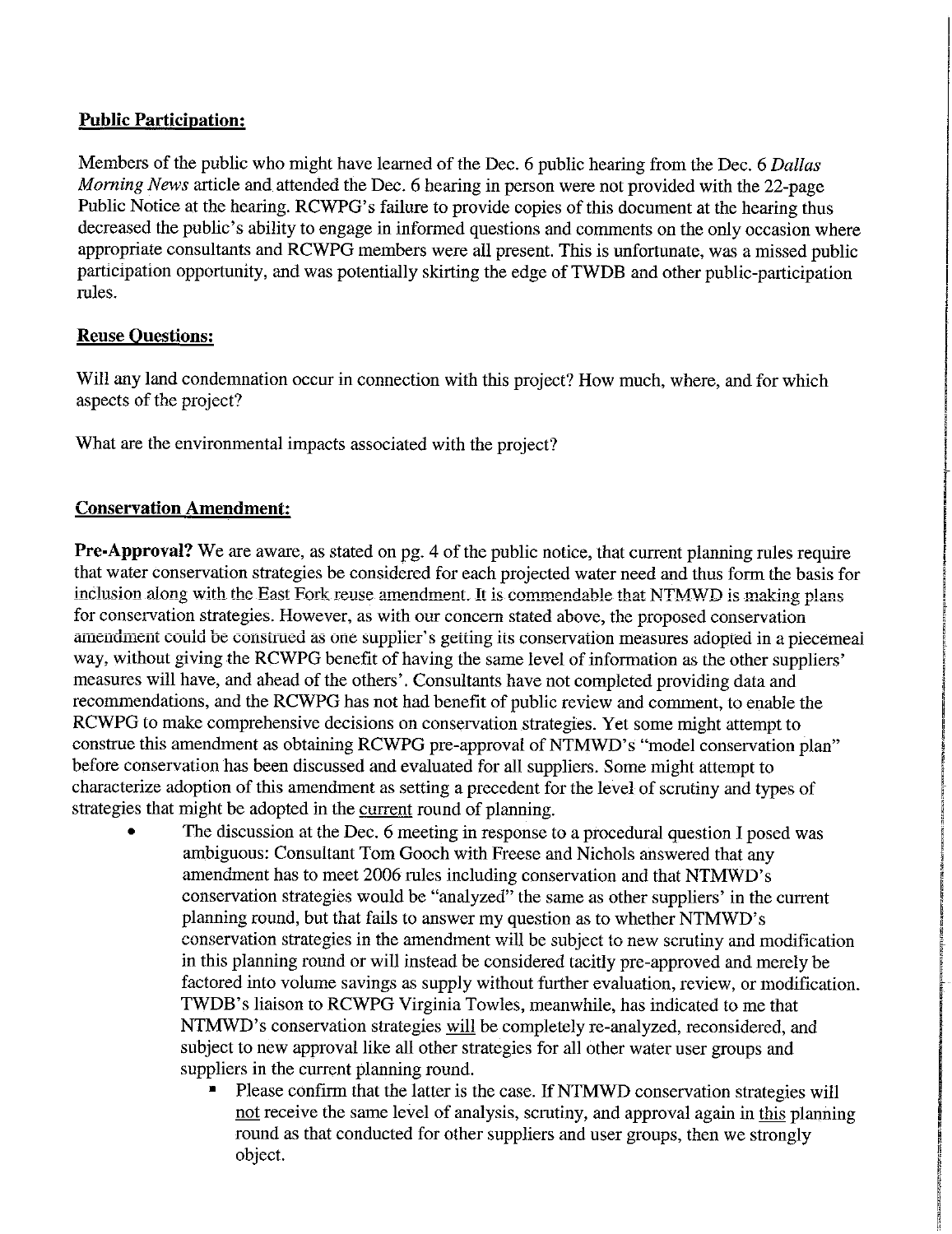"Model Water Conservation Plan." The public notice (pg. 4) refers to a "model water conservation plan" that NTMWD has developed for its Members and Customers, from which are drawn several strategies for the proposed amendment. Several concerns and questions arise:

- This document seems central to the issue at hand, procedurally and substantively. Why does the notice not include the model water conservation plan itself for public review? Since this document is described as forming the basis for strategies from which the recommended ones are drawn, is its inclusion required to meet TWDB planning rules, Open Meetings Act requirements, or other state requirements?
- The notice mentions conservation strategies that are "based" on "elements of" the model water conservation plan. Are the full elements of the plan encompassed in the amendment's proposed strategies or not? What are the full elements of the plan?
- The notice offers only a brief outline of the proposed conservation strategies with little specific detail, and only in the Executive Summary. The language in the proposed amendment itself refers to the Model Water Conservation Plan for NTMWD Member Cities and Customers but gives no detail or specific commitments and fails to include the plan.
- Has this model conservation plan been provided to RCWPG members? If so, it forms part of the basis for your judgment as to whether to approve the amendment, and it should be included for public review. If not, how can the RCWPG adopt a conservation amendment that relies on a document you haven't seen?
- Does the NTMWD model conservation plan (or the amendment) commit to adhering to any of the recommendations of the State Water Conservation Implementation Task Force's report to the Legislature in Nov., 2004 on the many ways that achieving optimum levels of water-use efficiency and conservation-based water management can be one of the most effective strategies to help meet future water demands? Both the public and the RCWPG should know this answer before adoption of the amendment. This process should address to what extent the NTMWD model plan adheres to the Task Force's recommendations regarding, for example, voluntary:
	- Best Management Practices. The public notice, amendment, public participation process, and RCWPG review should address which BMPs are being adopted and provide a rationale for declining to adopt others, if any.
	- Targets and Goals for Per-Capita Water Use. The public notice, amendment, public participation process, and RCWPG review should address whether any are being adopted, what the rationale is for adopting a specific level, and to what extent they track the Task Force's recommended 140 total gpcd goal, one-percent reduction per year target, and indoor water use goal of 50 gpcd.

Insufficient information to enable RCWPG to "consider" conservation. For 3 of the 4 conservation strategies discussed, the notice states that 1 or more NTMWD cities have not reported whether they plan to or are already implementing the strategy. Therefore, the RCWPG cannot itself consider whether any conservation strategy is occurring for one or more unnamed user groups for that particular strategy. Thus, on the basis of the insufficient information provided to the RCWPG in the notice, it appears the RCWPG cannot meet its obligation under TWDB planning rules and/or state law to assure that at least one conservation strategy has been considered to help meet each city's projected need.

Most BMPs ignored. 16 of the 21 voluntary Best Management Practices recommended by the statewide Conservation Implementation Task Force for consideration by municipal users are neither addressed in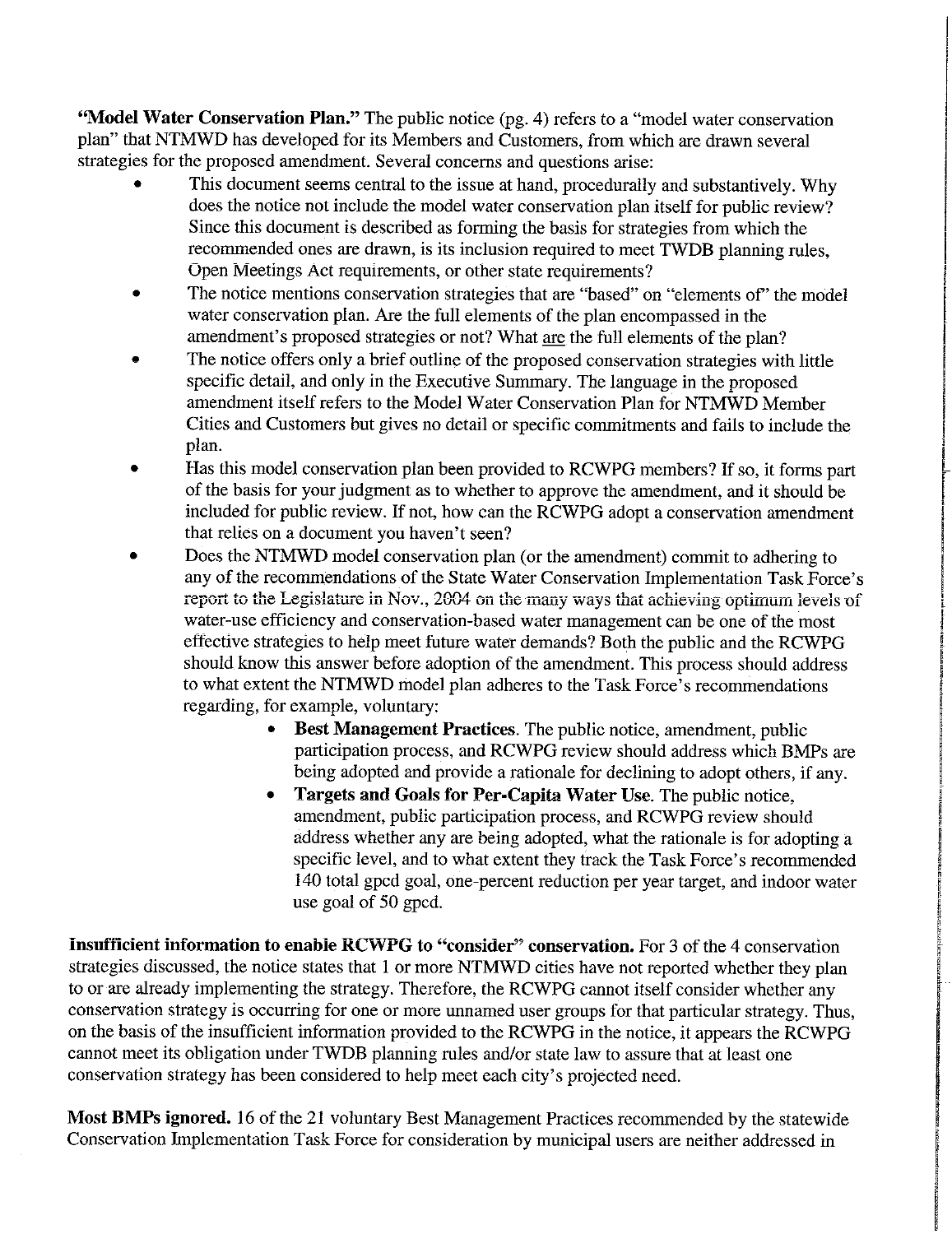the public notice nor proposed as chosen strategies. Therefore, the RCWPG cannot evaluate or consider whether such BMPs would be appropriate to help meet this demand. Surely this superficial level of review, addressing and adopting a minimal number of strategies, and projecting minimal water savings, is not how the Water Planning Group of one of the state's least efficient regions in terms of municipal percapita use intends to meet its evaluation, planning, and leadership duties regarding the wise use of water resources. Assuming that full review of NTMWD's conservation strategies occurs in the current round as indicated by Virginia Towles, we hope that the RCWPG will conduct a much more thorough evaluation.

A "reliable" supply? It is unclear from the information provided whether the reuse volume anticipated in this amendment assumes one or more new Interbasin Transfer permits or amendments. This should be made clear. If such permits are contemplated, the claimed volume should not be considered by the RCWPG as a reliable supply for a regional plan unless the entities receiving the water can demonstrate that they are achieving the "highest practicable levels of water conservation and efficiency", a necessary pre-condition for TCEO approval of interbasin transfers. The RCWPG's amendment approval process should evaluate the likelihood of whether the paired conservation amendment is sufficient to meet this requirement. One method by which the RCWPG could make this evaluation would be to reveal and discuss whether each NTMWD customer city considered and either adopted or rejected each of the statetaskforce-recommended BMPs. If a member city rejected one or more BMPs, the RCWPG would presumably need to evaluate whether the strategy was impracticable for that entity.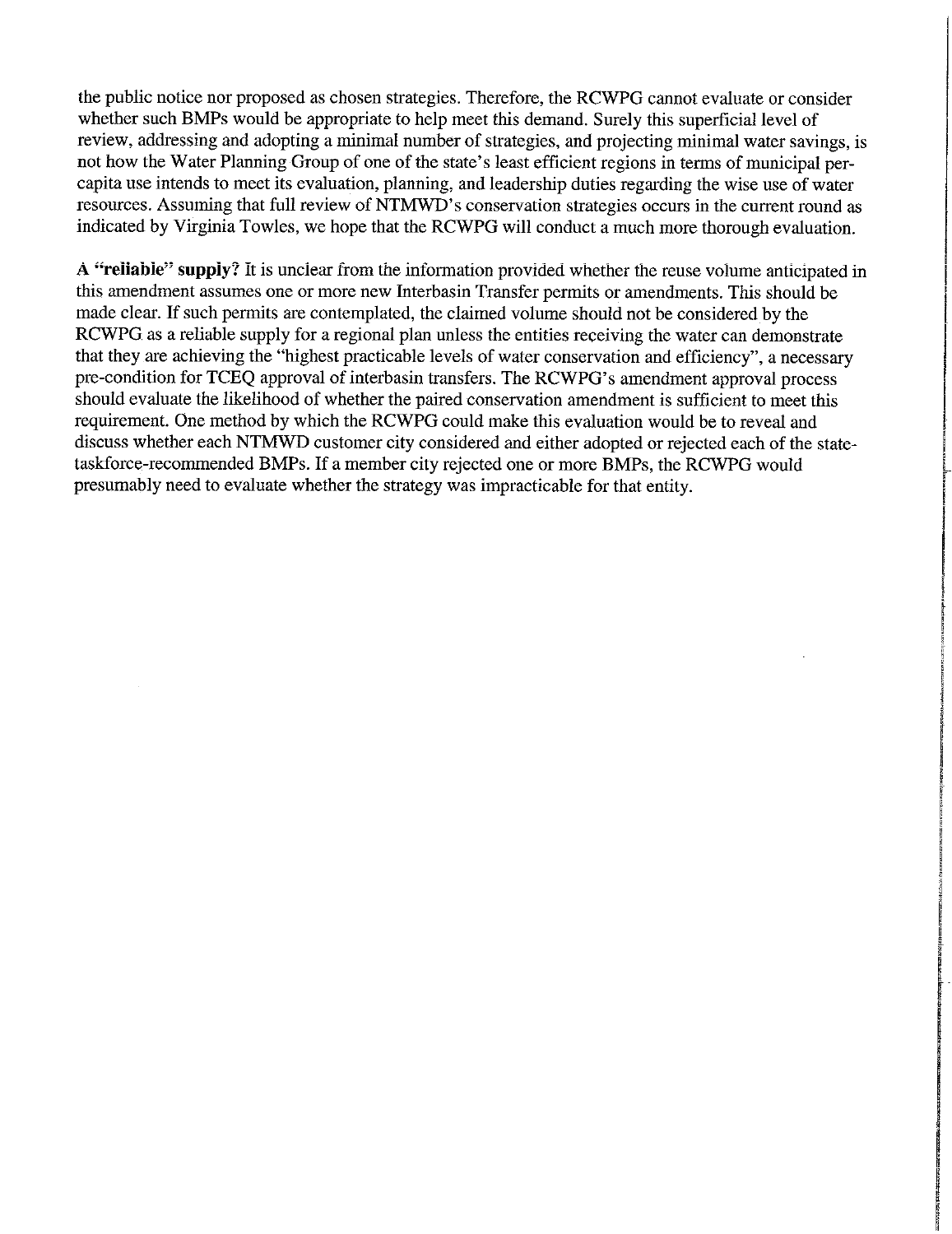$- - -$ 

January 5, 2005

P.O. Box 641 Rockwall, Texas 75087-0641 (972) 772-8836

VIA FACSIMILE 972-442-5405

RCWPG c/o North Texas Municipal Water District P.O. Box 2408 Wylie, Texas 75098

#### RE: Comment to Public Hearing of December 6, 2004 Proposed Amendment to 2001 Region C Water Plan - East Fork Reuse Project

Ladies and Gentlemen<sup>®</sup>

As understood, the proposed amendment of the 2001 Region C Water Plan is for the addition of an "East Fork Reuse Project."

The topic of water reuse was brought as a draft concept in the August 2004 meeting agenda of the RCWPG, and the concept presented at the December 6, 2004 meeting. At the meeting, no details were to be discussed of the proposed project, but only the general concept of reuse in the scheme of water planning for Region C.

This proposed project appears to have been hastily brought to the forefront as an approved project, even before the December meeting, without compliance with administrative procedures, and certainly before the opportunity for input to the proposed project details.

The comment provided is (a) the need for public hearings on the details of this proposed amendment, and (b) a showing of compliance of the proposed project with the Region C Regional Water Plan under the requirements TAC § 357 and the Texas Water Code.

 $\sim$   $\sim$   $\sim$   $\sim$   $\sim$   $\sim$ 

 $\sim$ 

n oz

Kevin L. Smith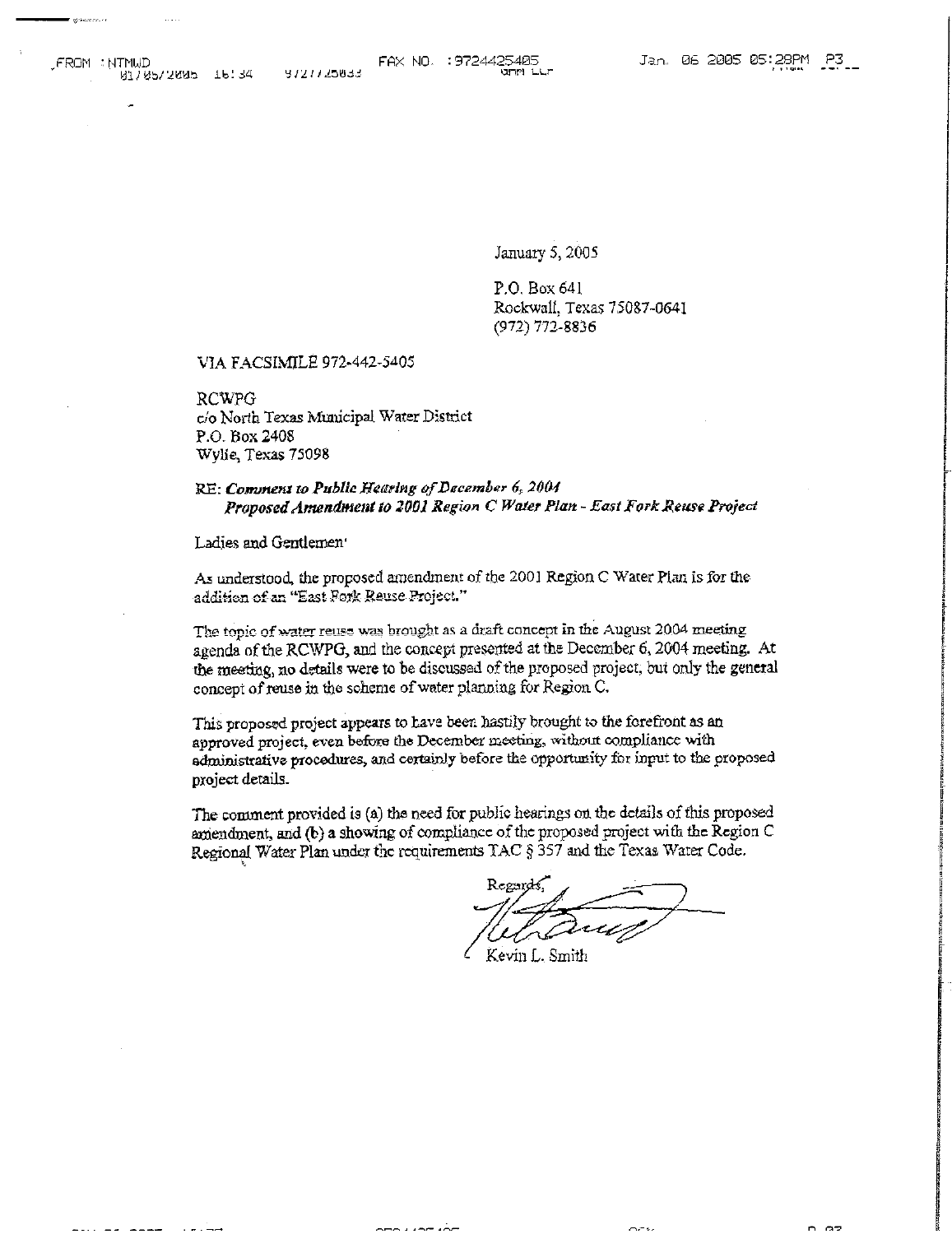# **Response to Comments Received from the Texas Water Development Board**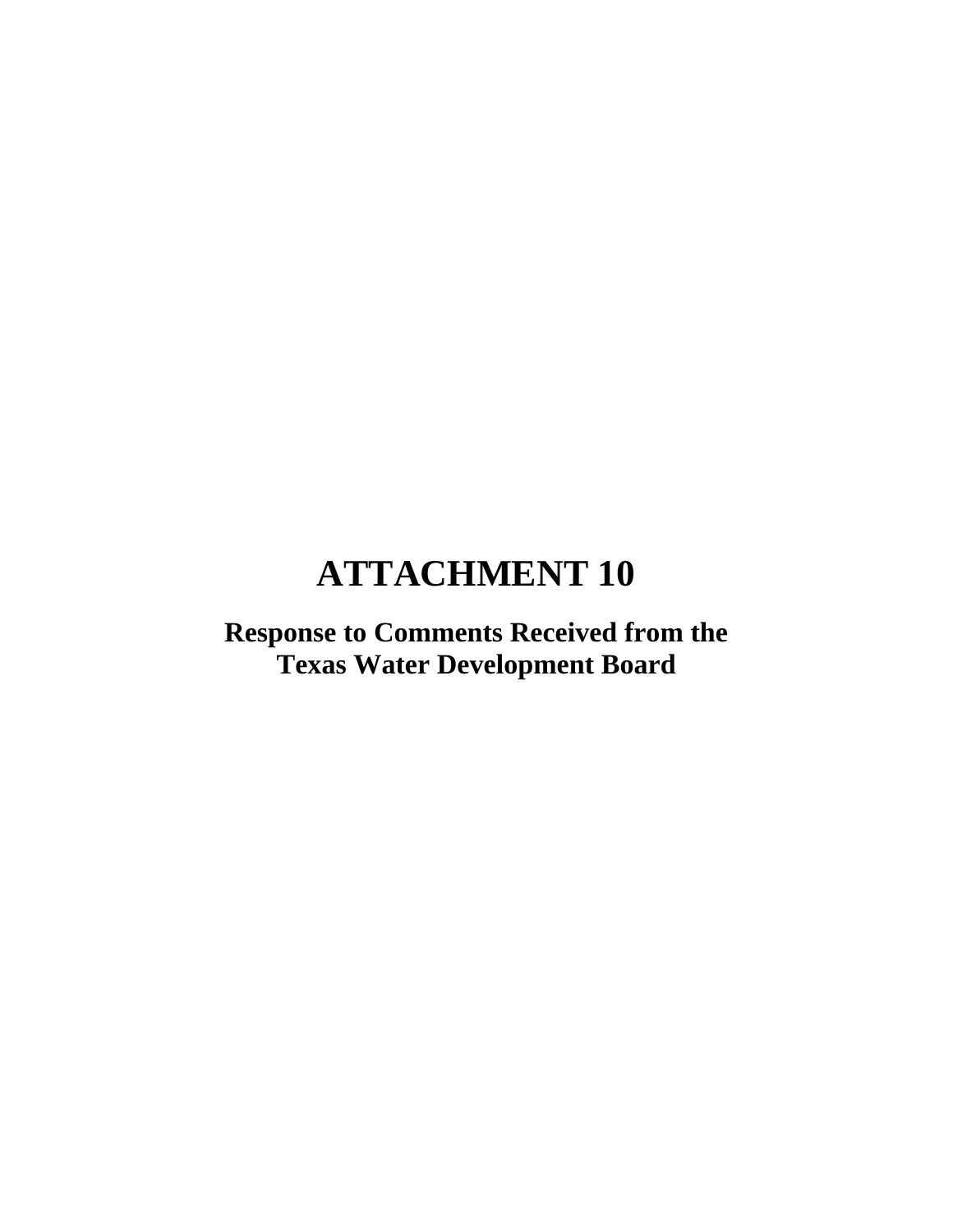# **REGION C WATER PLANNING GROUP**

*Senate Bill One Second Round of Regional Water Planning - Texas Water Development Board*

*Board Members*

*James M. Parks, Chair Robert M. Johnson, Vice-Chair Roy J. Eaton, Secretary Brad Barnes Jerry W. Chapman Dale Fisseler Russell Laughlin G. K. Maenius Howard Martin Jim McCarter Elaine J. Petrus Dr. Paul Phillips Irvin M. Rice Robert O. Scott George Shannon Connie Standridge Danny Vance Mary E. Vogelson Paul Zweiacker*

> c/o NTMWD 505 E. Brown Street P. O. Box 2408 Wylie, Texas 75098-2408 972/442-5405 972/442-5405/Fax jparks@ntmwd.com www.regioncwater.org

January 10, 2005

Mr. William F. Mullican, III Deputy Executive Administrator Office of Planning Texas Water Development Board P.O. Box 13231 Austin, TX 78711-3231

Re: Response to the TWDB Review of the Proposed Region C Plan Amendment for the North Texas Municipal Water District East Fork Reuse Project

Dear Mr. Mullican,

The Texas Water Development Board (TWDB) provided written comments to the Region C Water Planning Group (RCWPG) regarding the proposed amendment for the North Texas Municipal Water District's East Fork Reuse Project. The TWDB's comments are shown in italics, and the RCWPG's response to each comment follows.

*1. Please verify that the reuse supply is available during drought of record.*

The consultants have verified that the reuse supply will be available during drought of record conditions. The reuse supply depends on discharges from wastewater treatment plants and not on climatological conditions.

- *2. The following comments pertain to Tables 11, 12, and 13: a. Please include Source Names as follows:*
	- *i. For Reuse Projects, use "Indirect Reuse" or "Direct Reuse" as the Source Name. If the source is "Indirect Reuse", the county-basin of the diversion must be listed as the location. If the source is "Direct Reuse", the location of the water treatment plant should be listed as the location.*
	- *ii. For Conservation, use "Conservation" as the Source Name.*
	- *b. Verify that Kaufman County (County Number 129) applies in the "County Number of Source" field. Please enter the appropriate information in this field in all tables.*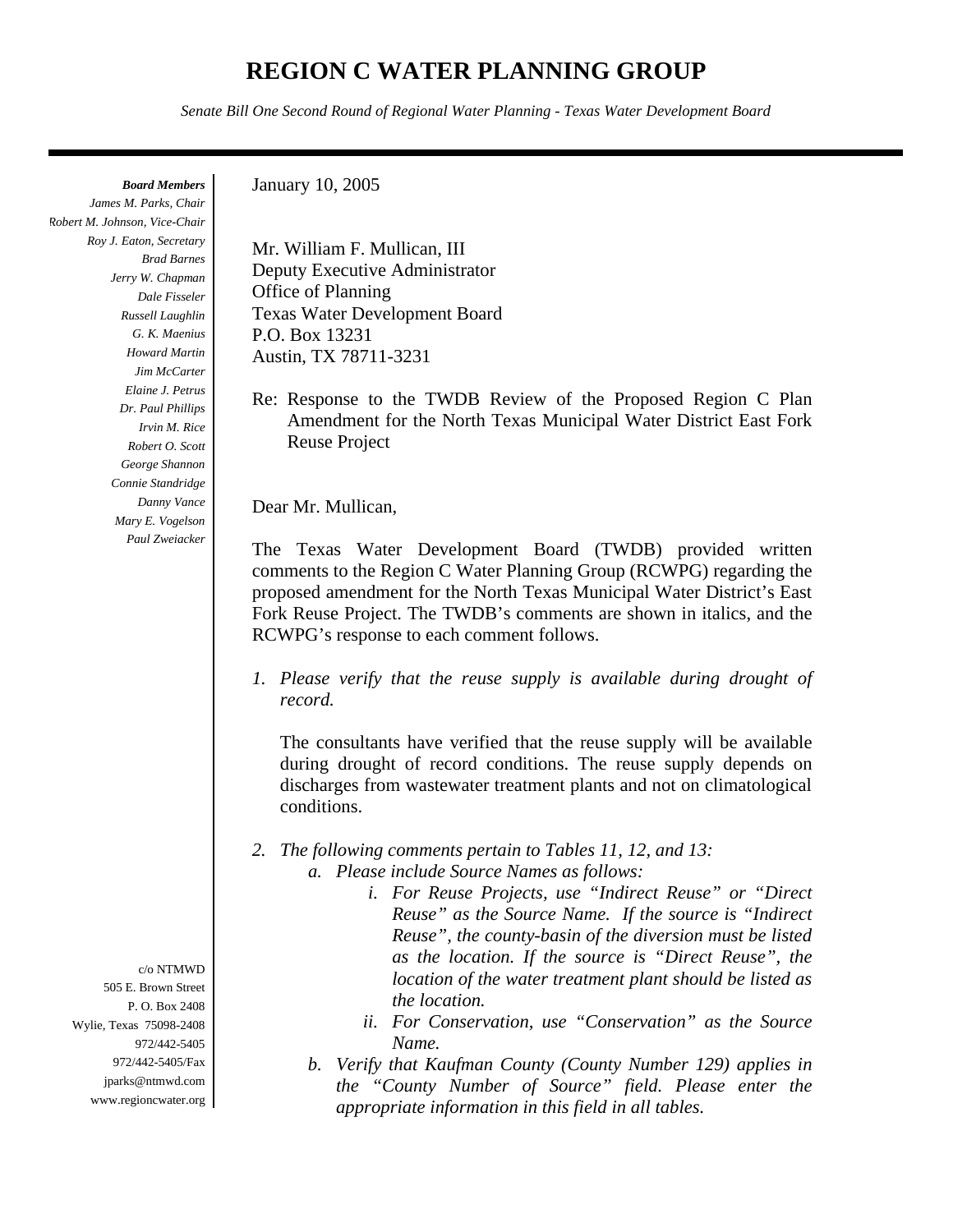- *c. The correct code for indicating a Reuse WMS Type in the "Type of Water Supply" field is "4B".*
- *d. Incorporate the correct Source IDs as follows:*
	- *i. The Source IDs for Reuse Source Types are.* 
		- *1. Indirect Reuse is 35BBCCC, where BB equals the two-digit code for the Basin and CCC equals the three digit code for the county of the diversion location.*
		- *2. Direct Reuse is 36BBCCC, where BB equals the two-digit code for the Basin and CCC equals the three digit code for the county of the diversion location.*
	- *ii. The Source IDs for Conservation Source Types is 38CCC, where CCC equals the three digit code for the county where the conservation is occurring.*

Tables 11, 12, and 13 have been revised to incorporate each of the changes requested in items 2.a. through 2.d. See Attachments 3, 4, and 5.

*e. Clarify if the 50,000 acre-feet of NTMWD strategy supply for "Oklahoma Water" should be removed from Table 13.*

The proposed amendment does not remove the Oklahoma Water strategy for NTMWD from Table 13.

*3. Please include an assessment of the environmental impacts of disturbing 200 acres of existing wetlands.*

The amendment materials have been revised to include an assessment of the environmental impacts of disturbing 200 acres of existing wetlands. See Attachment 6.

*4. When considering state and federally endangered species, please include the federally endangered Interior Least Tern and any state-listed endangered species. There are two state endangered species of birds, four threatened bird species, and two threatened reptiles listed for Collin County that must be considered.*

The amendment materials have been revised to include information on state-listed endangered and threatened species for the project counties. See Attachment 6.

*5. Indicate total annual costs by decade per data requirement (4.3 of Exhibit B.) This information will be needed by TWDB to calculate the Total Discounted Present Value of the project and the associated unit costs of water.*

The amendment materials have been revised to include projected average annual costs by decade, consistent with section 4.3.5 of Exhibit B. See Attachment 7.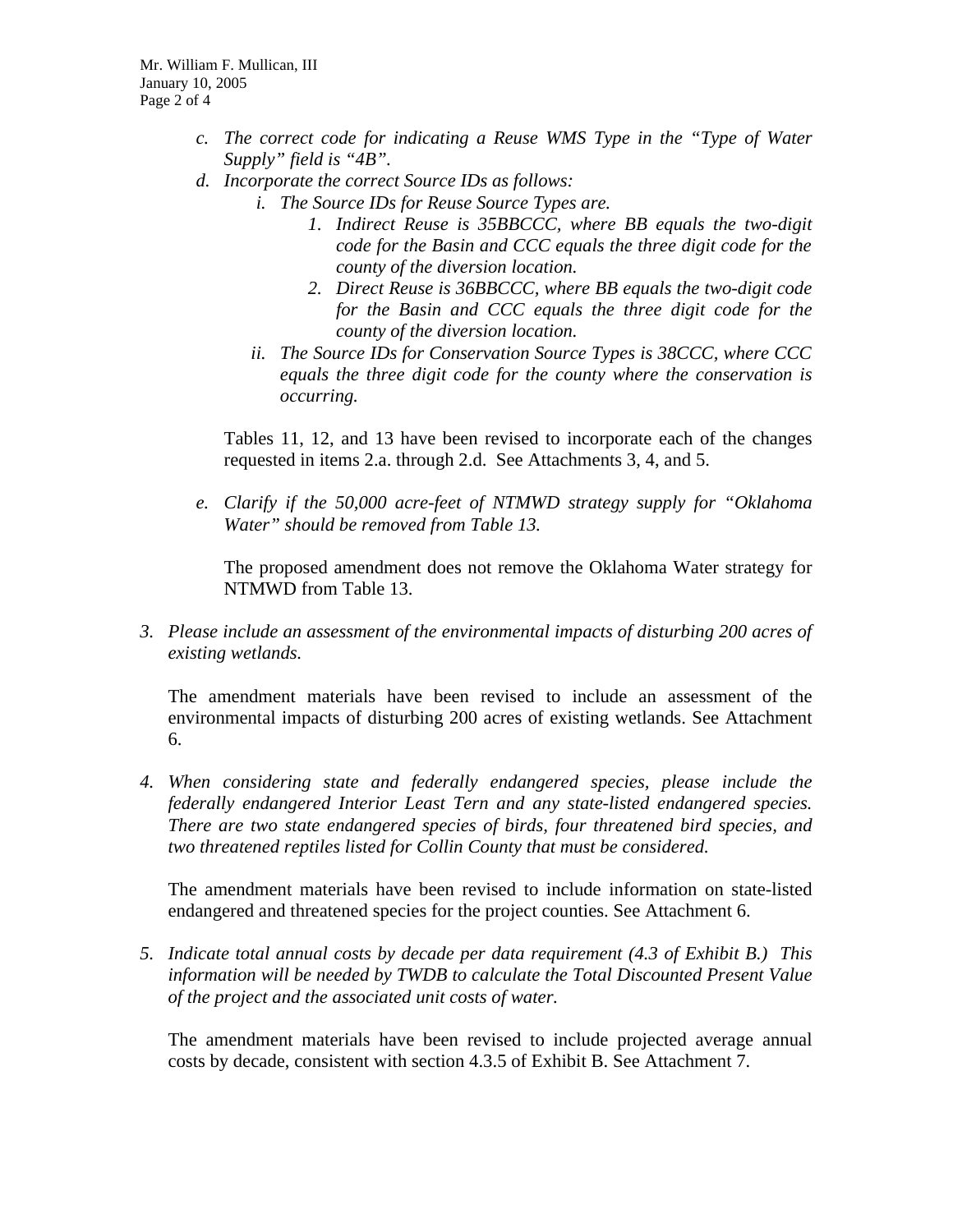*6. Please include citations for the basis of all cost estimates (e.g. sources of unit costs for pipelines) as required per 4.2.9 A(1) of Exhibit B.*

Costs for the East Fork Reuse Project were obtained from the engineer's opinion of probable cost for the project (from Alan Plummer Associates, Inc.). Construction costs for the project were based on the preliminary project design, site conditions, and prevailing market conditions. Engineering and contingency costs were estimated consistent with Exhibit B (30 percent of total construction costs for pipelines and 35 percent for other facilities). Right-of-way costs were based on prevailing market conditions. Environmental costs are discussed in the response to item 7. Interest during construction is based on an 18-month construction period, a 6 percent annual interest rate on borrowed funds, and a 4 percent rate of return on unspent funds. Annualized costs (debt service, electricity, and operation and maintenance) were estimated according to Exhibit B guidelines.

Costs for conservation strategies were based on the following assumptions:

- Implementation of a water conservation pricing structure will require a onetime pricing study and a corresponding ordinance. Based on the consultants' experience, the projected cost of these items will range from a minimum of \$13,000 for small water user groups to a maximum of \$100,000 for cities of one million people or more.
- A water system audit, pressure control, and leak detection and repair strategy would be funded annually. Based on the consultants' experience, projected annual costs for a desktop-style audit will range from a minimum of \$5,000 for small water user groups to a maximum of \$50,000 for cities of one million people or more. Pressure control is considered to be a part of normal operating procedure, so no additional costs were included. Annual leak detection and repair costs were projected based on a unit cost of \$400 per mile of water main (from consultants' experience) and a correlation between water user group population and miles of water main. The correlation was drawn using data from a number of Texas cities.
- Implementation of a water waste prohibition will require a one-time cost to implement an ordinance and annual enforcement costs. Based on the consultants' experience, the projected cost of an ordinance will range from \$5,000 for small cities to \$10,000 for large cities, and the projected annual enforcement cost will be \$0.25 per person in the service area.
- *7. Please include any costs associated with environmental studies, permitting, or mitigation activities of the East Fork Reuse Project, if any.*

Table R-218 from the amendment materials has been revised (see Attachment 2) to include a line item for \$400,000 for "environmental and archaeological studies." The projected cost includes anticipated environmental studies, permitting, and mitigation.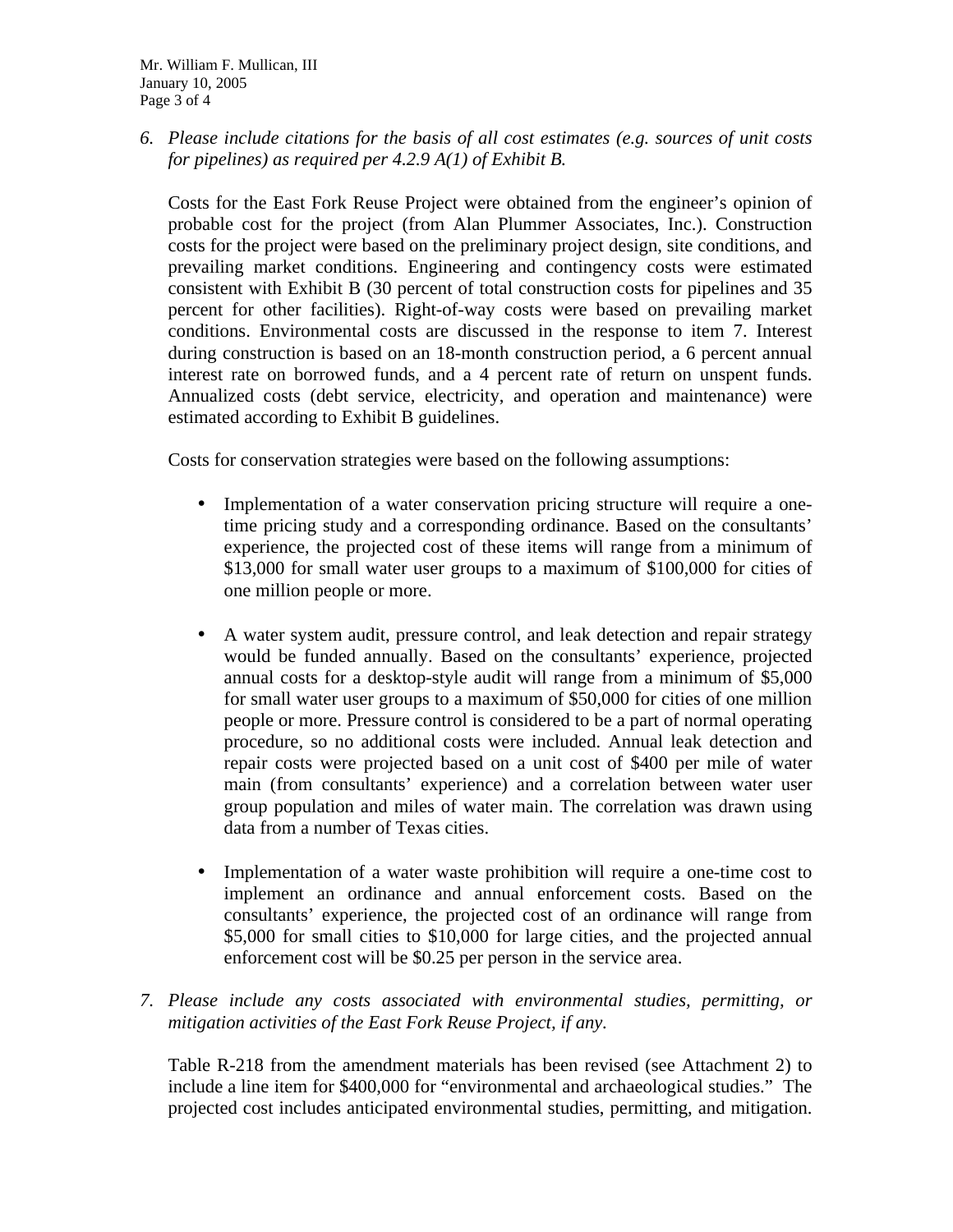The projected cost is based on the consultants' experience, the preliminary project design, and site conditions. Costs for the East Fork Reuse Project have also been updated in Tables 11 and 13 (see Attachments 3 and 5).

Amended Table 5.13 has been revised to reflect the additional cost for environmental and archaeological studies (see main text).

If you have additional questions concerning our responses, please contact Tom Gooch, the Region C consultant, at (817) 735-7314 or myself at (972) 442-5405.

Sincerely,

James M. Parks

Chairman

Region C Water Planning Group

Cc: Roy Eaton, Region C Water Planning Group Secretary Tom Gooch, Freese and Nichols, Inc. Harald Petrini, Director, Water Resources Planning Division, TWDB Virginia Towles, Project Manager, TWDB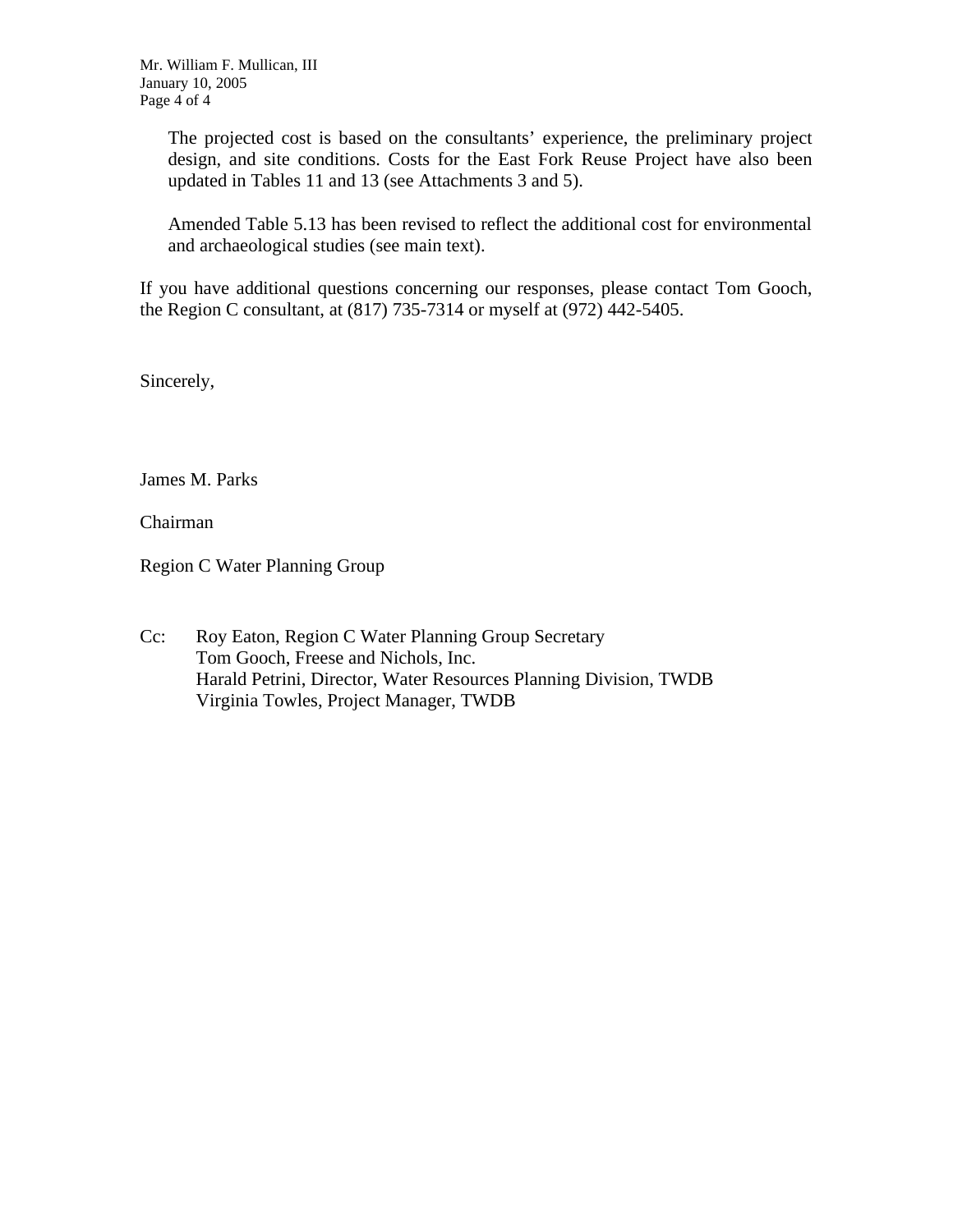# **Response to Other Public Comments**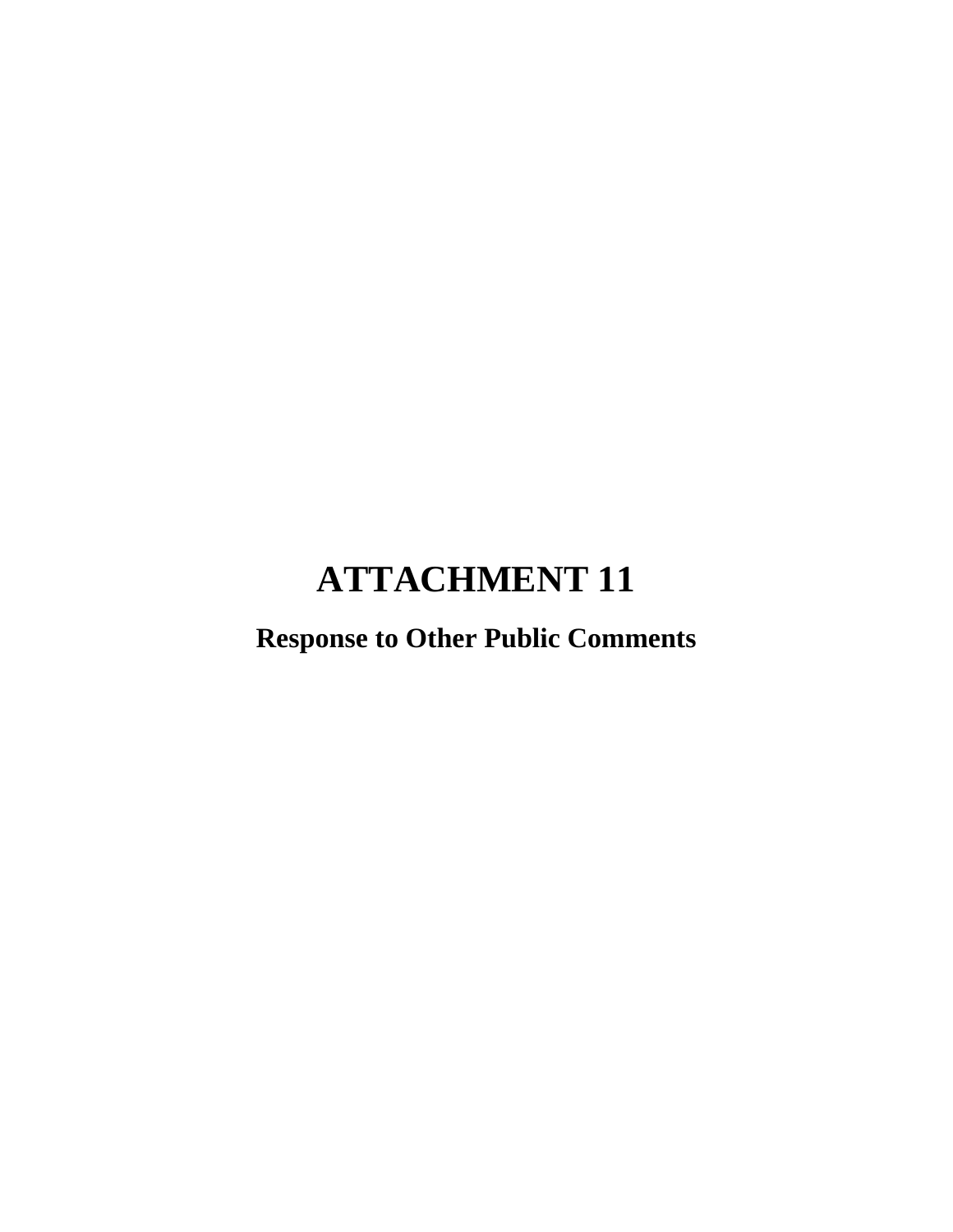## **Response to Comments on Amendment to the 2001 Region C Water Plan to Add the East Fork Reuse Project as a Recommended Water Management Strategy for the North Texas Municipal Water District**

On August 31, 2004, the Region C Water Planning Group received a request to amend the *2001 Region C Water Plan* from the North Texas Municipal Water District. The District requested that the proposed East Fork Reuse Project be added to the *2001 Region C Water Plan*. As required by Texas Water Development Board regulations governing amendments to regional water plans, the Region C Water Planning Group held a public hearing on the requested amendment on December 6, 2004. The water planning group also accepted written comments until January 5, 2005.

Five individuals made comments at the public hearing. The comments delivered at the public hearing are summarized in Attachment 8 to the proposed amendment. In addition, the Region C Water Planning Group received 5 written comments on the proposed amendment, and they are included as Attachment 9 to the proposed amendment.

The response to the written comments from the Texas Water Development Board is included in Attachment 10 to the proposed amendment. Responses to the other written comments and to the verbal comments on the proposed amendment are provided below.

## **Response to Written Comments**

The written comments themselves are included in full in Attachment 9 to the amendment. In these responses, the points addressed by the response are summarized in *italics*, and the response itself is in normal font.

## Response to the November 24, 2004 Letter from Lila C. Marsh of Vinson and Elkins

*The project has yet to be permitted and is highly unlikely to be operational by 2010 (page 1).* Through its legal counsel, the North Texas Municipal Water District has indicated that the project is being aggressively pursued and that the District has every intention of securing the water rights authorization in a timeframe that will allow for completion of the project within the proposed time.

The other comments in the letter do not address the proposed amendment.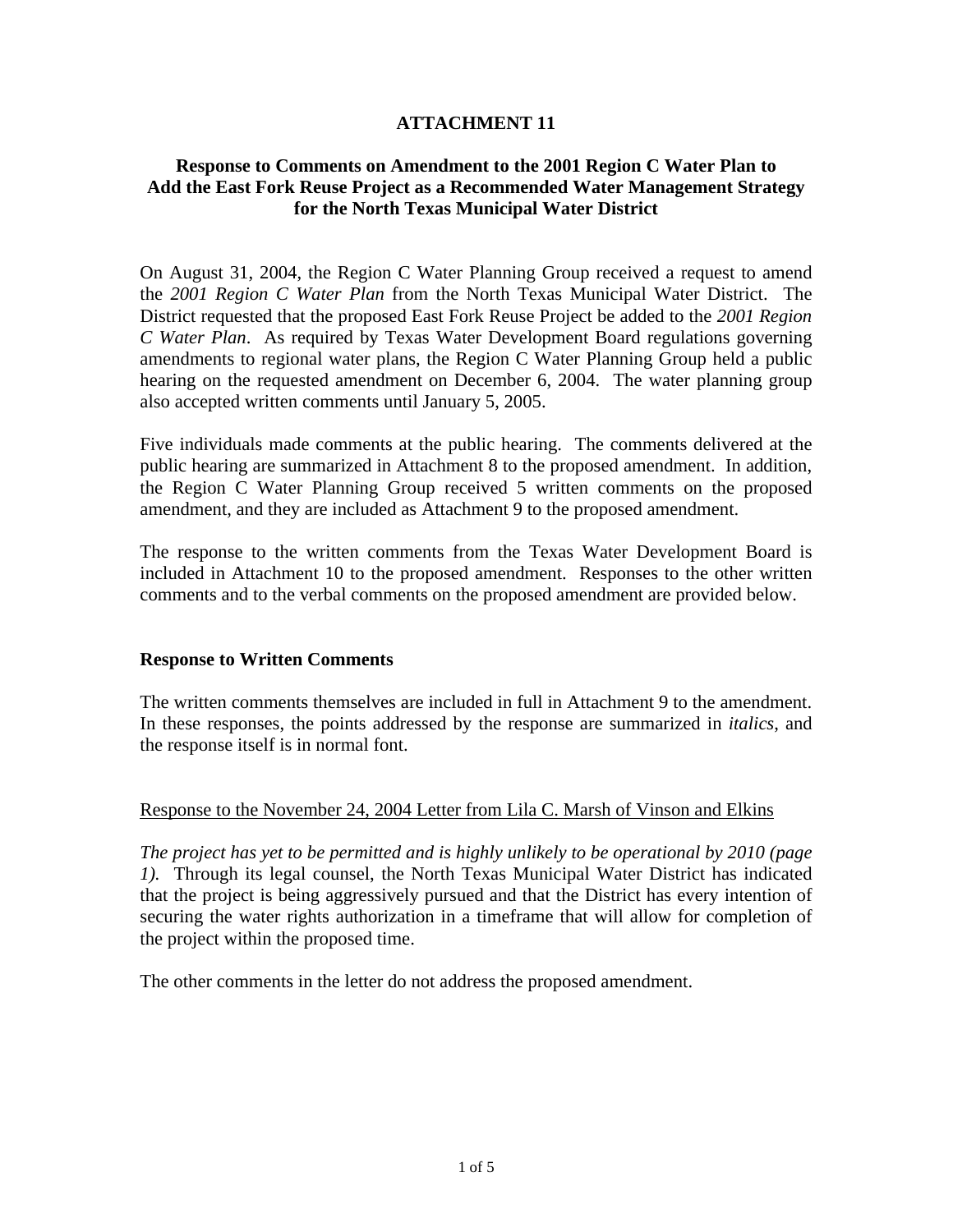Response to the December 1, 2004, Letter from Martin C. Rochelle of Lloyd, Gosselink, Blevins, Rochelle, and Townsend, P.C.

There is no response to the comment.

# Response to the January 5, 2005, E-Mail from Beth Johnson, Consultant, on behalf of the Lone Star Chapter of the Sierra Club

*Overview: Amending the 2001 regional water plan is procedurally unnecessary, unfair, and inappropriate.* The North Texas Municipal Water District has requested an amendment to the *2001 Region C Water Plan.* The regulations governing regional water planning clearly allow the Region C Water Planning Group to amend the plan.

*Procedural Concerns: The East Fork Reuse Project and the proposed conservation strategies should not be given special status over other strategies in the second round of regional water planning.* If the Region C Water Planning Group chooses to amend the *2001 Region C Water Plan* as requested by the North Texas Municipal Water District, that action does not give the strategies added to the plan any special status in development of the 2006 regional water plan.

*The proposed amendment will give one supplier a "consistency with the plan" advantage in pursuing Oklahoma water if that should become available.* Water from Oklahoma is a recommended water management strategy for the North Texas Municipal Water District in the original *2001 Region C Water Plan.* The proposed amendment does not change that.

*Maps: There were no maps at the public hearing showing the proposed wetland location.* The presentation made by the consultant for the North Texas Municipal Water District at the public hearing included a slide showing a map of the proposed wetland. Detailed maps are not included in the *2001 Region C Water Plan* for other recommended water management strategies and are not required. The information provided at the hearing and in the proposed amendment is sufficient to allow the Region C Water Planning Group to decide whether or not to amend the plan.

*Public Participation: Copies of the text of the proposed amendment were not provided to the public at the December 6 public hearing.* The notice for the public hearing and the information made available to the public met all requirements of the regulations governing amendments to the regional plans. In addition, the consultant for the North Texas Municipal Water District made a presentation describing the project at the public hearing. Any member of the public who wished to see the text of the proposed amendment could obtain a copy on request, view one at public libraries and county clerk's offices throughout Region C, or obtain the amendment from the Region C web site. The opportunity for written comments was kept open for 30 days after the public hearing, until January 5, 2005.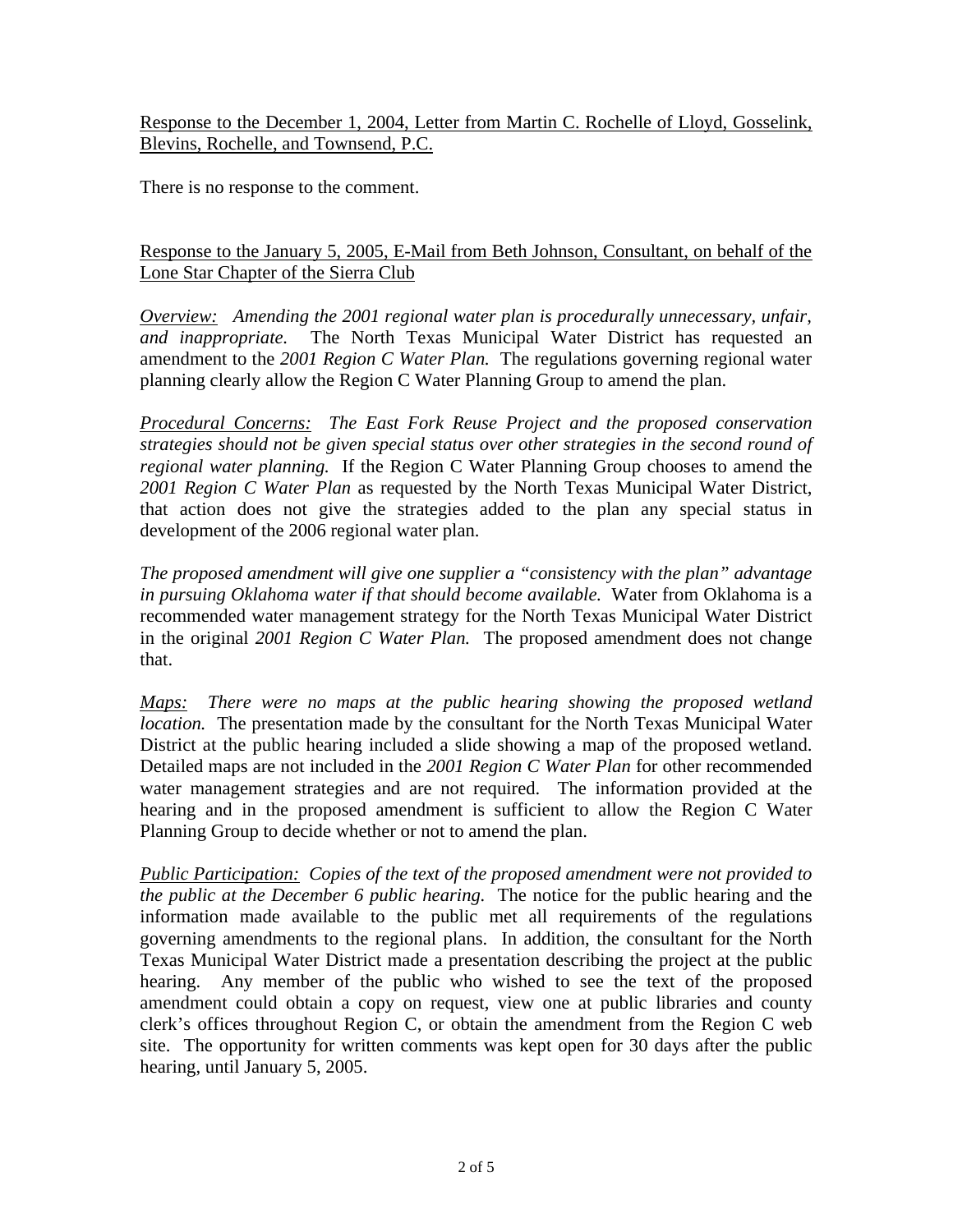*Reuse Questions: Will any condemnation occur in connection with this project?* That is not known at this time. The Region C Water Planning Group does not have any role in condemnation proceedings, which are governed by applicable law.

*What are the environmental impacts associated with the project?* The environmental impacts are described in the Attachment 6 to the proposed amendment.

*Conservation Amendment: Pre-Approval. Some might attempt to construe this amendment as obtaining RCWPG pre-approval of NTMWD's model conservation plan.* The North Texas Municipal Water District has not requested Region C Water Planning Group approval of its model water conservation plan, such approval is not required, and the proposed amendment does not include such approval.

*Please confirm that NTMWD's water conservation strategies will be completely reanalyzed, reconsidered, and subject to new approval in the current planning round (for the 2006 regional water plan).* As required by the regulations governing regional water planning, water conservation strategies will be analyzed for the 2006 regional water plan for all water user groups showing water needs, including the customers of the North Texas Municipal Water District. The approval of the proposed amendment would make no difference in the analysis required by the regulations and no difference in the analysis done by the Region C Water Planning Group and its consultants.

*Conservation Plan: - "Model Water Conservation Plan." Do TWDB planning rules require the inclusion of the North Texas Municipal District Model Water Conservation Plan required as part of the proposed amendment?* The North Texas Municipal Water District has not requested Region C Water Planning Group approval of its model water conservation plan, such approval is not required, and the proposed amendment does not include such approval. The TWDB planning rules do not require that the North Texas Municipal Water District *Model Water Conservation Plan* be included as part of the amendment. In fact, the rules do not require or suggest that individual water conservation plans developed by any water user group or wholesale supplier be included in the regional water plan. (The inclusion of such individual plans for the several hundred suppliers covered in the Region C water plan would be entirely impractical.)

*What are the elements of the North Texas Municipal District Model Water Conservation Plan?* The North Texas Municipal Water District *Model Water Conservation Plan* is a public document and is available from the District.

*Has the plan been provided to RCWPG members? If not, how can they approve the conservation strategies proposed in the amendment?* The North Texas Municipal Water District *Model Water Conservation Plan* has not been provided to the members of the Region C Water Planning Group. The proposed water conservation strategies are described in the proposed amendment, and the water savings and cost of those strategies are also included. This provides the information needed for the Region C Water Planning Group to decide whether or not to approve the proposed amendment.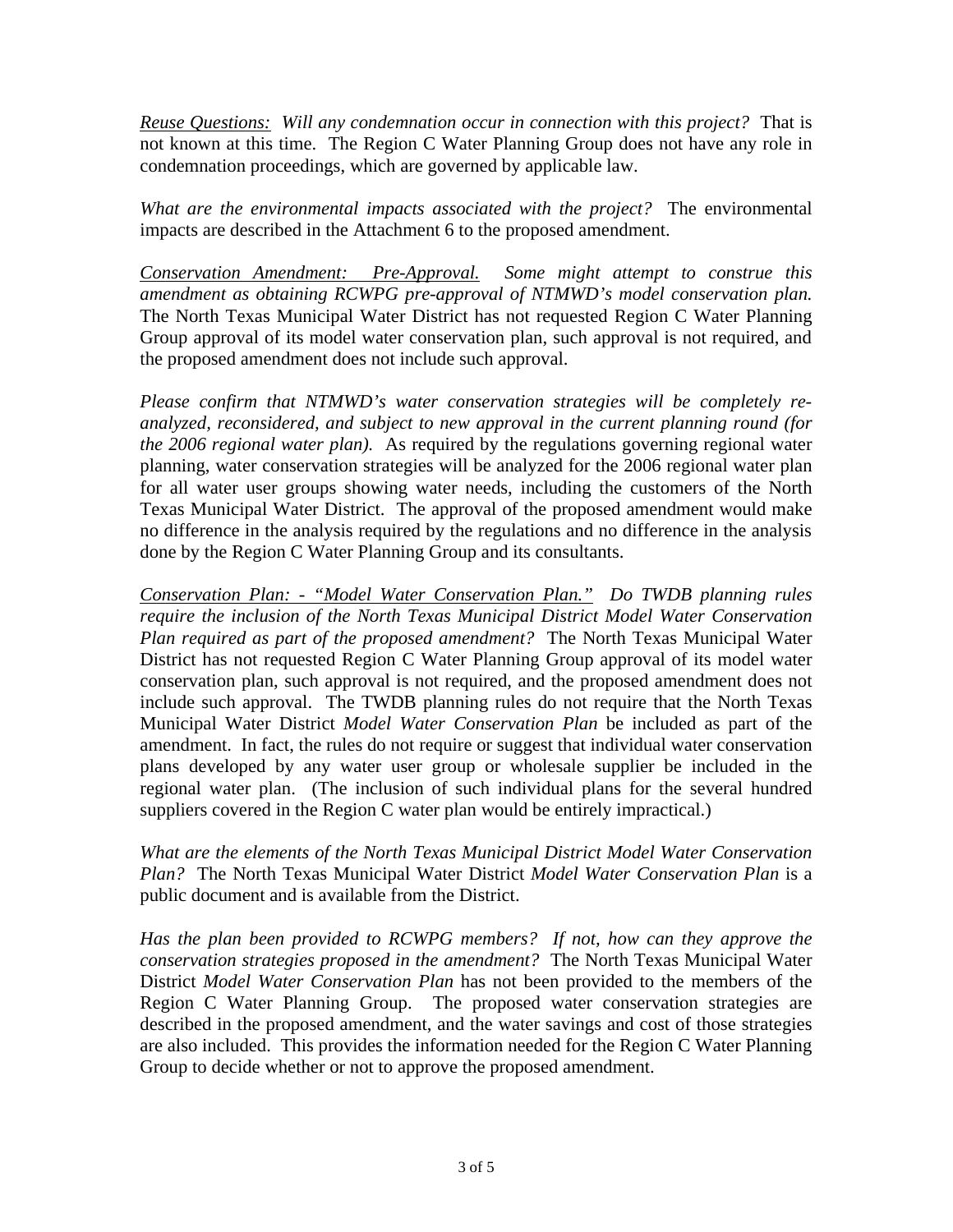*The proposed amendment should review the best management practices outlined in the report of the State Water Conservation Implementation Task Force completed in November of 2004 and should specify which best management practices are adopted.* The analysis of water conservation in the proposed amendment meets the requirements of the regulations governing regional water planning.

*Conservation Plan: - Insufficient information to enable the RCWPG to consider conservation.* As required by the regulations governing regional water planning, the Region C Water Planning Group has considered one or more water conservation strategies for every water user group showing a need for water and receiving water from the proposed East Fork Reuse Project.

*Conservation Plan: A reliable supply. The comment suggests a specific analytical approach to water conservation if any interbasin transfer permits are required for the proposed amendment.* The East Fork Reuse Project does not require any new interbasin transfers, and the proposed amendment to the *2001 Region C Water Plan* does not add any interbasin transfers to the plan.

# Response to the January 5, 2005, Letter from Kevin L. Smith

*The proposed project appears to have been approved without compliance with administrative procedures. There is need for public hearings on the details of then proposed amendment.* As of January 7, 2005, the Region C Water Planning Group has not approved the proposed amendment. The notice for the public hearing and the information made available to the public met all requirements of the regulations governing amendments to the regional plans. The level of detail in the presentation of the proposed East Fork Reuse Project is consistent with the level of detail provided on other water management strategies in the *2001 Region C Water Plan.*

The proposed project will require a water right permit from the Texas Commission on Environmental Quality and a Section 404 permit from the U.S. Corps of Engineers. The approval process for those permits involves a more detailed analysis than the consideration of the project as a recommended water management strategy for the regional water plan.